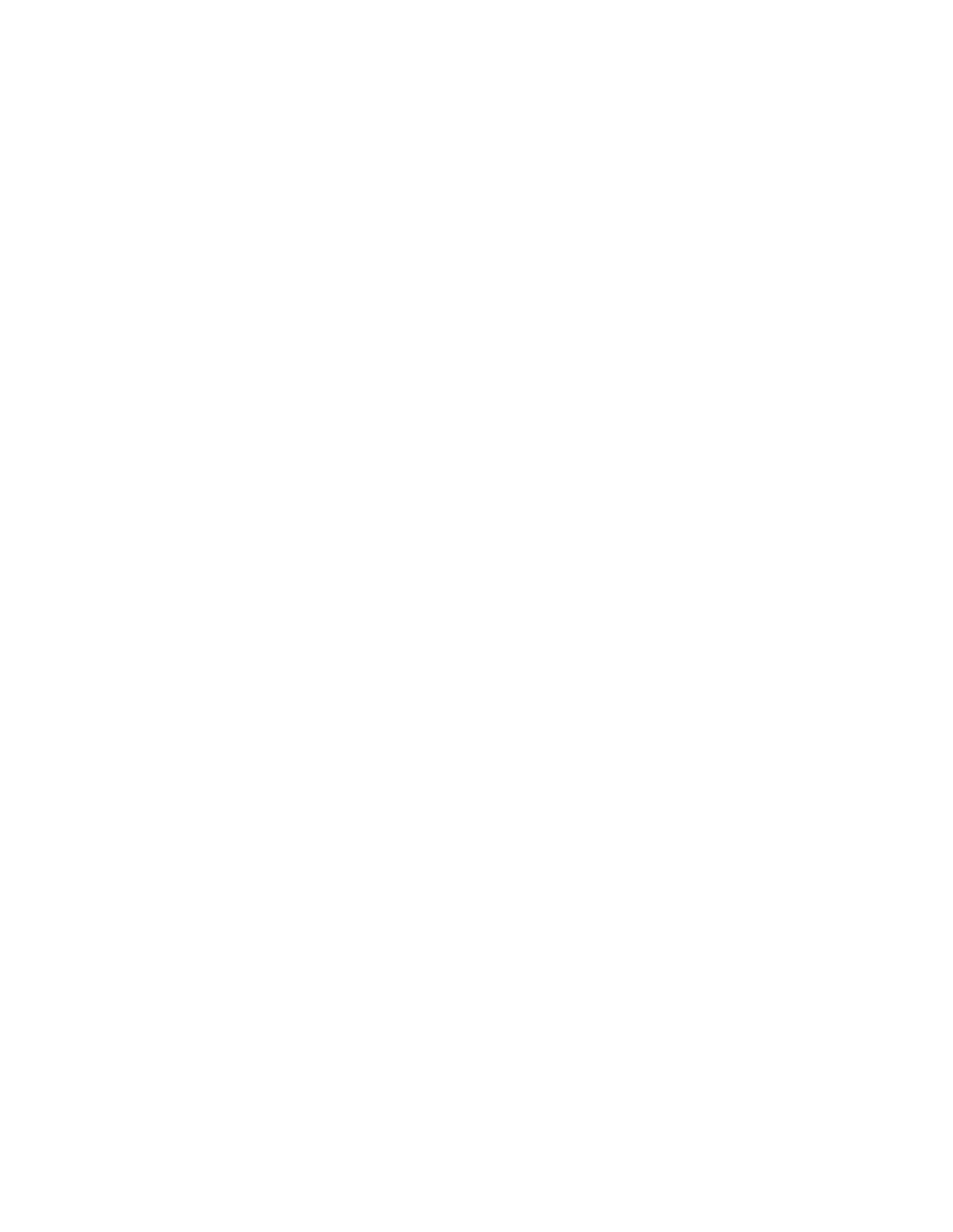# **MANAGEMENT REPORT AND RECOMMENDATION IN RESPONSE TO THE INSPECTION PANEL INVESTIGATION REPORT No. 23999 OF THE CHAD-CAMEROON PETROLEUM DEVELOPMENT AND PIPELINE PROJECT (LOAN NO. 4558-CD); PETROLEUM SECTOR MANAGEMENT CAPACITY-BUILDING PROJECT (CREDIT NO. 3373-CD); AND MANAGEMENT OF THE PETROLEUM ECONOMY PROJECT (CREDIT NO. 3316-CD)**

Pursuant to paragraph 23 of the Resolution Establishing the Inspection Panel (IBRD Resolution 93-10 and IDA Resolution 93-6), attached for consideration by the Executive Directors is Management's Report and Recommendation in response to the findings set out in the Investigation Report No. 23999, dated July 17, 2002, of the Inspection Panel on the captioned Projects (Inspection Panel: Request for Inspection: Chad-Cameroon Petroleum Development and Pipeline Project - Loan No. 4558-CD; Petroleum Sector Management Capacity-Building Project - Credit No. 3373-CD; and Management of the Petroleum Economy Project - Credit No. 3316-CD*,* IPN Request RQ01/01 of March 22, 2001).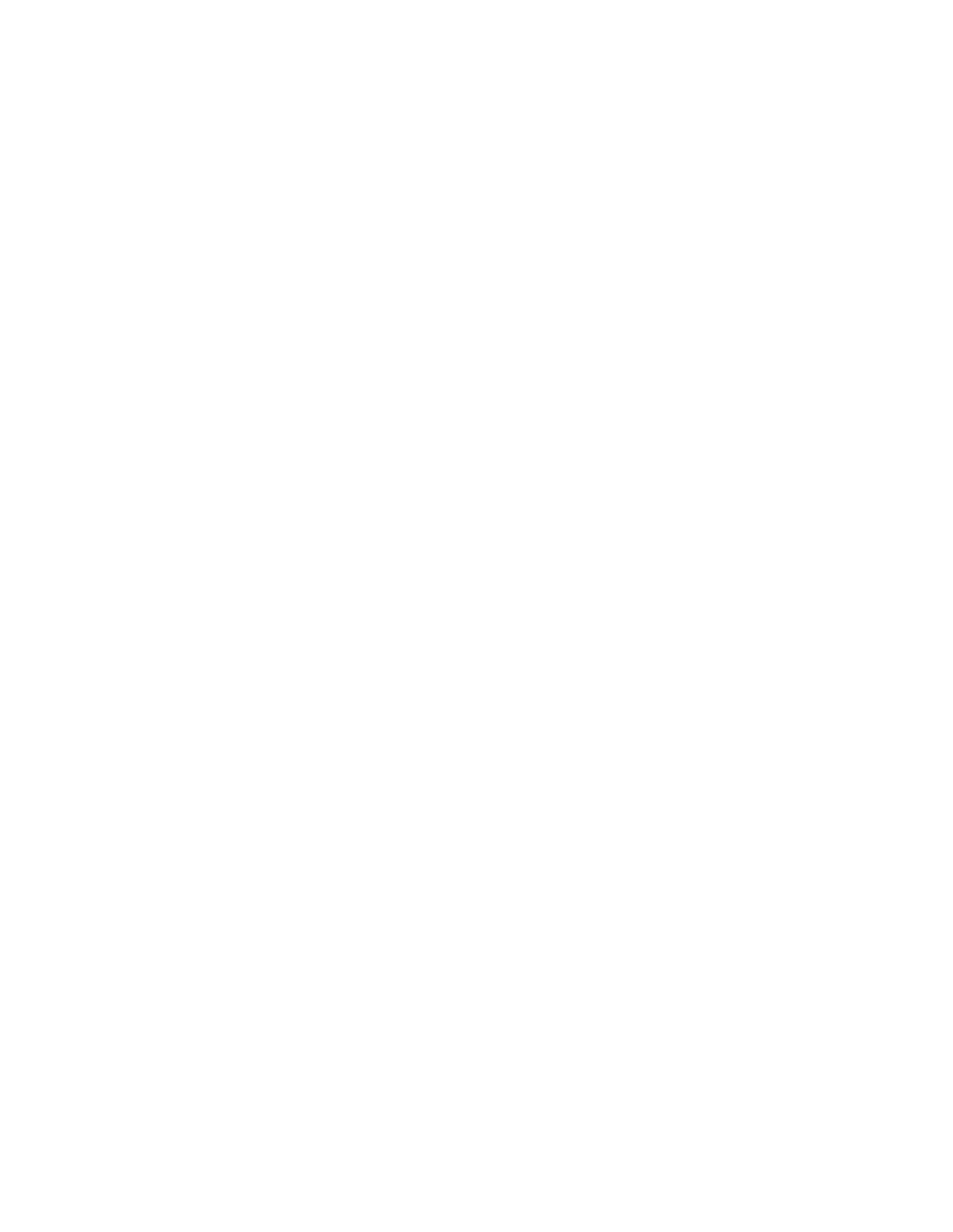# **MANAGEMENT REPORT AND RECOMMENDATION IN RESPONSE TO THE INSPECTION PANEL INVESTIGATION REPORT NO. 23999**

# **CHAD:**

# **CHAD-CAMEROON PETROLEUM DEVELOPMENT AND PIPELINE PROJECT (LOAN NO. 4558-CD); PETROLEUM SECTOR MANAGEMENT CAPACITY-BUILDING PROJECT (CREDIT NO. 3373-CD); AND MANAGEMENT OF THE PETROLEUM ECONOMY PROJECT (CREDIT NO. 3316-CD)**

#### **CONTENTS**

| $\mathbf{I}$ . |                                                                     |  |
|----------------|---------------------------------------------------------------------|--|
| II.            |                                                                     |  |
| III.           |                                                                     |  |
| IV.            |                                                                     |  |
|                | C. Capacity-Building to Enhance Sustainability and Reduce Risks  10 |  |
| V.             |                                                                     |  |
| VI.            |                                                                     |  |

### **Tables**

| Table 1.<br>Table 2. | Projects Included in the Request for Inspection<br>Summary of Inspection Panel Findings on Compliance with<br><b>Bank Policies and Procedures</b> |
|----------------------|---------------------------------------------------------------------------------------------------------------------------------------------------|
| Table 3.             | Proposed Management Action Plan                                                                                                                   |
| Annex                |                                                                                                                                                   |
| Annex 1.             | Findings, Comments and Actions                                                                                                                    |
|                      |                                                                                                                                                   |
| Maps                 |                                                                                                                                                   |

| Map $1$ . | Chad-Cameroon Petroleum Development and Pipeline Project (IBRD 31455) |
|-----------|-----------------------------------------------------------------------|
| Map 2.    | Chad Producing Region – Zone Covered by the Regional Development Plan |
|           | (IBRD 30540)                                                          |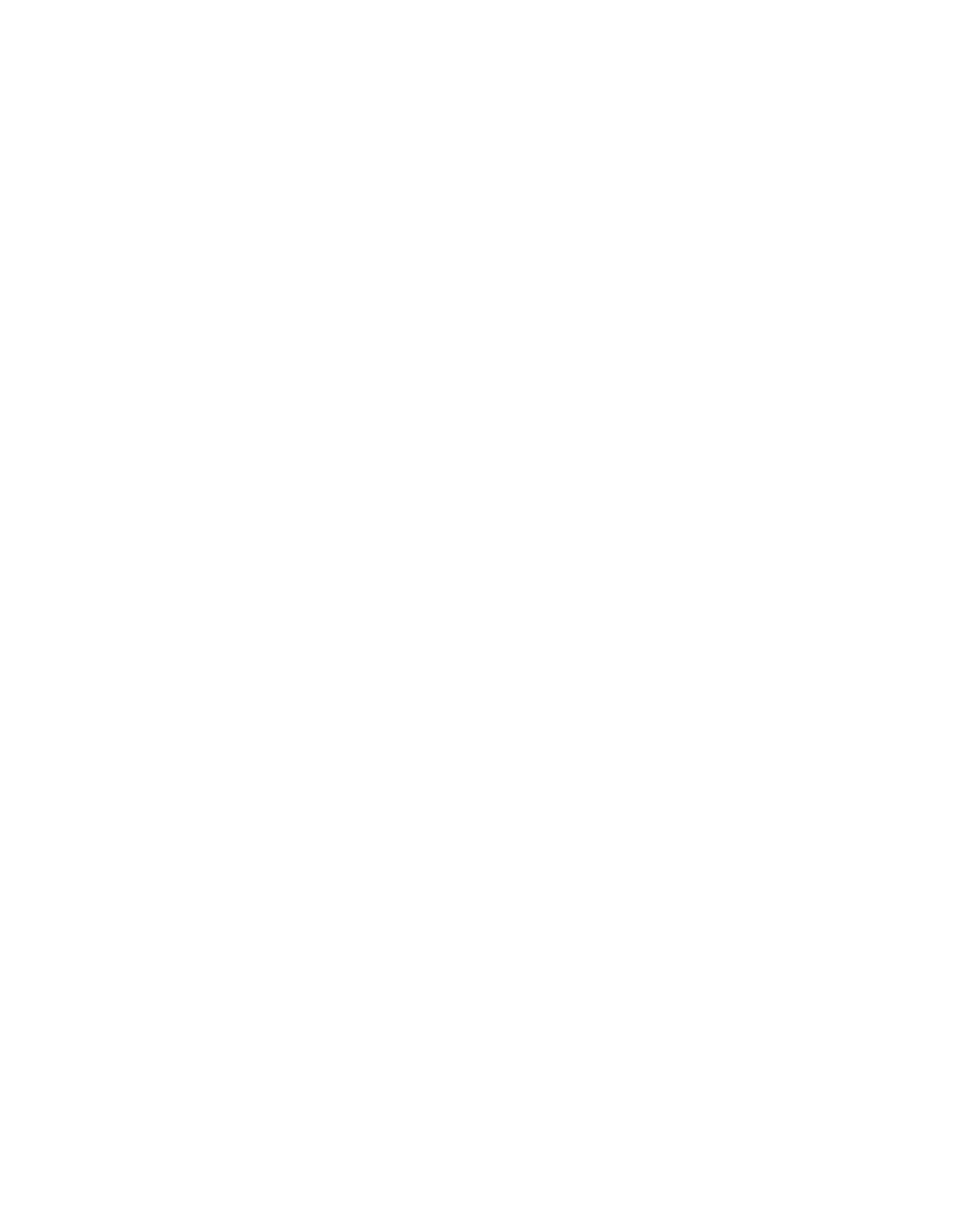### **LIST OF ACRONYMS AND ABBREVIATIONS**

| <b>ASOSRP</b>   | Area Specific Oil Spill Response Plan                                                                                            |  |  |
|-----------------|----------------------------------------------------------------------------------------------------------------------------------|--|--|
| bbl             | Barrel                                                                                                                           |  |  |
| <b>BP</b>       | <b>Bank Procedure</b>                                                                                                            |  |  |
| CAS             | <b>Country Assistance Strategy</b>                                                                                               |  |  |
| <b>CCSRP</b>    | Collège de Contrôle et Surveillance des Ressources Pétrolières (Com-<br>mittee for Oversight and Control of Petroleum Resources) |  |  |
| <b>CNPD</b>     | Coordination Nationale Projet Doba                                                                                               |  |  |
| <b>CTNSC</b>    | Comité Technique National de Suivi et de Contrôle (National Technical                                                            |  |  |
|                 | Committee for Monitoring and Evaluation of the Pipeline Project)                                                                 |  |  |
| COTCO           | Cameroon Oil Transportation Company, S.A.                                                                                        |  |  |
| <b>DHS</b>      | Demographic and Health Survey                                                                                                    |  |  |
| EA              | <b>Environmental Assessment</b>                                                                                                  |  |  |
| EAS             | <b>Environmental Alignment Sheet</b>                                                                                             |  |  |
| <b>ECMG</b>     | <b>External Compliance Monitoring Group</b>                                                                                      |  |  |
| <b>EEPCI</b>    | Esso Export and Production Chad, Inc.                                                                                            |  |  |
| EIA             | <b>Environmental Impact Assessment</b>                                                                                           |  |  |
| EIB             | <b>European Investment Bank</b>                                                                                                  |  |  |
| <b>EMP</b>      | <b>Environmental Management Plan</b>                                                                                             |  |  |
| <b>EPC</b>      | Engineering, Procurement and Construction Companies                                                                              |  |  |
| ERR             | Economic Rate of Return                                                                                                          |  |  |
| <b>ESSD</b>     | Environmentally and Socially Sustainable Development                                                                             |  |  |
| <b>FACIL</b>    | Fonds d'Actions Concertées d'Initiatives Locales - Local Initiatives Fund                                                        |  |  |
| <b>FCFA</b>     | Francs Communauté Financière Africaine                                                                                           |  |  |
| <b>FDI</b>      | Foreign Direct Investment                                                                                                        |  |  |
| <b>GHG</b>      | Greenhouse Gases                                                                                                                 |  |  |
| GOC             | Government of Chad                                                                                                               |  |  |
| <b>HIPC</b>     | <b>Highly Indebted Poor Countries</b>                                                                                            |  |  |
| <b>HIV/AIDS</b> | Human Immunodeficiency Virus/Acquired Immune Deficiency Syn-                                                                     |  |  |
|                 | drome                                                                                                                            |  |  |
| <b>IAG</b>      | <b>International Advisory Group</b>                                                                                              |  |  |
| <b>IBRD</b>     | International Bank for Reconstruction and Development                                                                            |  |  |
| <b>IDA</b>      | <b>International Development Association</b>                                                                                     |  |  |
| IDF             | <b>Institutional Development Fund</b>                                                                                            |  |  |
| <b>IFC</b>      | <b>International Finance Corporation</b>                                                                                         |  |  |
| <b>IMF</b>      | <b>International Monetary Fund</b>                                                                                               |  |  |
| <b>IPIECA</b>   | International Petroleum Industry Environmental Conservation Associa-<br>tion                                                     |  |  |
| <b>IPN</b>      | <b>Inspection Panel Number</b>                                                                                                   |  |  |
| <b>IRR</b>      | <b>Internal Rate of Return</b>                                                                                                   |  |  |
| <b>MTEF</b>     | Medium Term Economic Framework                                                                                                   |  |  |
| NGO             | Nongovernmental Organization                                                                                                     |  |  |
| <b>NOSRP</b>    | National Oil Spill Response Plan                                                                                                 |  |  |
| <b>NPV</b>      | Net Present Value                                                                                                                |  |  |
| <b>OD</b>       | <b>Operational Directive</b>                                                                                                     |  |  |
| <b>OMS</b>      | <b>Operational Manual Statement</b>                                                                                              |  |  |
| <b>OP</b>       | <b>Operational Policy</b>                                                                                                        |  |  |
| <b>OPN</b>      | <b>Operational Policy Note</b>                                                                                                   |  |  |
| PAD             | <b>Project Appraisal Document</b>                                                                                                |  |  |
| <b>PER</b>      | Public Expenditure Review                                                                                                        |  |  |
|                 |                                                                                                                                  |  |  |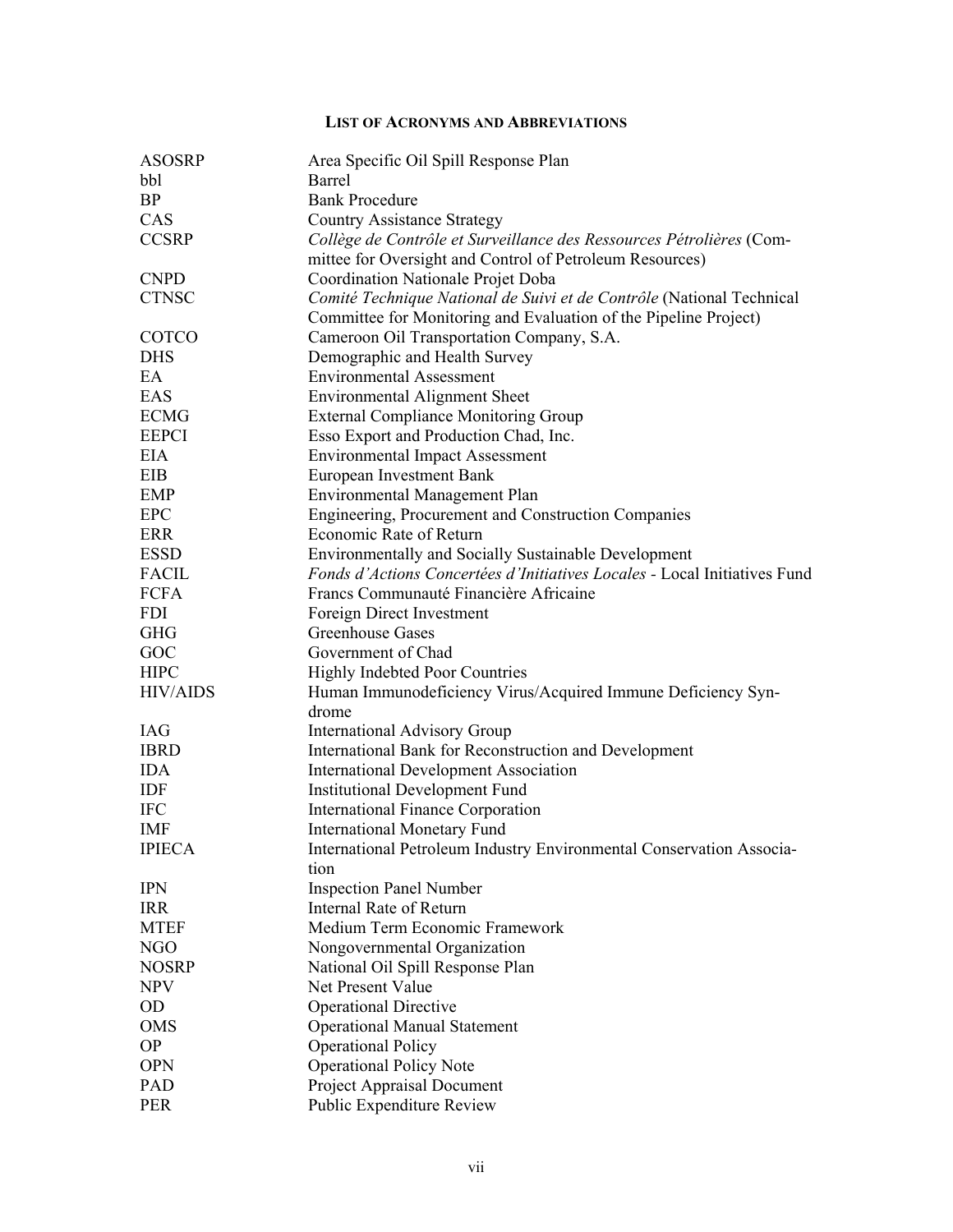| PPF          | <b>Project Preparation Facility</b>          |
|--------------|----------------------------------------------|
| PRSP         | <b>Poverty Reduction Strategy Paper</b>      |
| QACU         | Quality Assurance and Compliance Unit        |
| RDP          | Regional Development Plan                    |
| SAC          | Structural Adjustment Credit                 |
| SEA          | Strategic Environmental Assessment           |
| SME          | Small and Medium Enterprises                 |
| STD          | <b>Sexually Transmitted Diseases</b>         |
| <b>STEP</b>  | Support and Training Entrepreneurial Program |
| <b>TOTCO</b> | Tchad Oil Transportation Company, S.A.       |
| USD          | United States Dollar                         |
|              |                                              |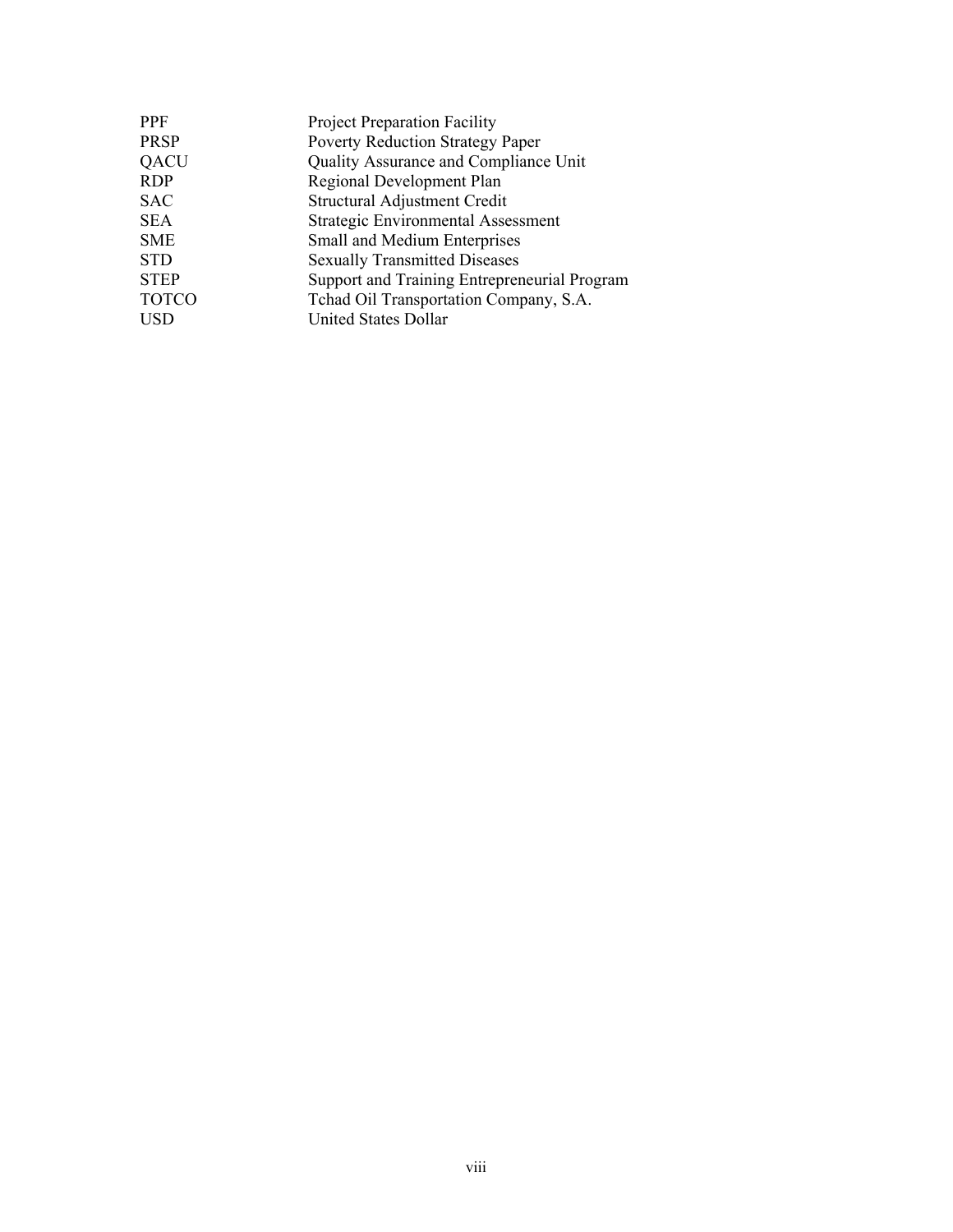#### **LIST OF OPERATIONAL POLICIES, OPERATIONAL DIRECTIVES, AND OPERATIONAL POLICY NOTES RELEVANT TO THIS REPORT**

| <b>OD</b>  | 4.01  | Environmental Assessment, 1991                                               |
|------------|-------|------------------------------------------------------------------------------|
| OP/BP      | 4.04  | Natural Habitats, June 2001/September 1995                                   |
| <b>OP</b>  | 4.09  | Pest Management, December 1998                                               |
| OD         | 4.15  | Poverty Reduction, December 1991                                             |
| OD         | 4.20  | Indigenous Peoples, September 1991                                           |
| OD         | 4.30  | Involuntary Resettlement, June 1990                                          |
| <b>OP</b>  | 4.36  | Forestry, September 1993                                                     |
| <b>OP</b>  | 10.04 | Economic Evaluation of Investment Operations, September 1994                 |
| <b>OPN</b> | 11.03 | Management of Cultural Property in Bank-Financed Projects, September<br>1986 |
| <b>OP</b>  | 13.05 | Project Supervision, July 2001                                               |
| BP         | 17.50 | Disclosure of Operational Information, September 1993                        |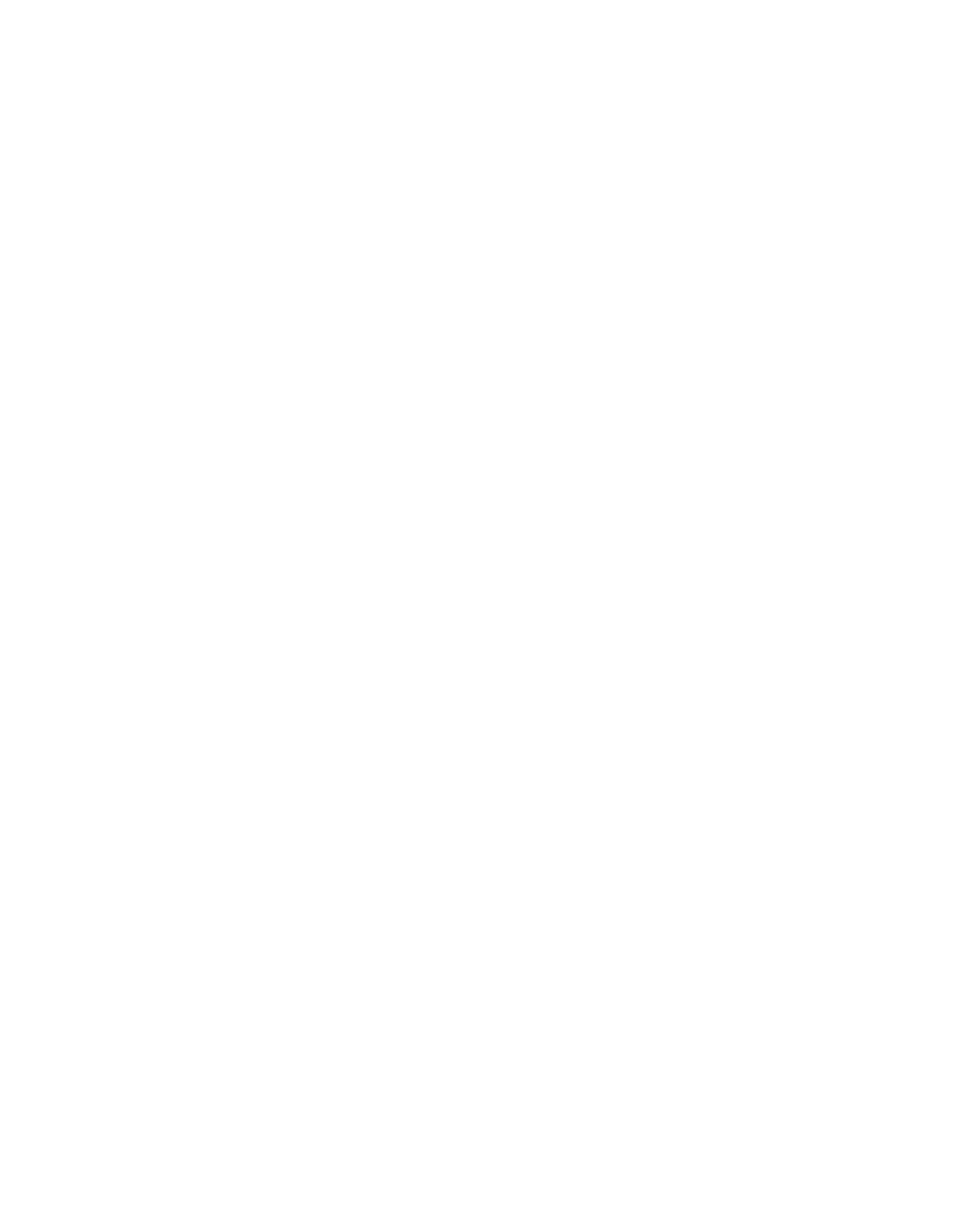#### **I. INTRODUCTION**

1. A Request for Inspection (Request) was submitted to the Inspection Panel (the Panel) on March 22, 2001 by Mr. Ngarlejy Yorongar, a Member of Parliament in Chad's National Assembly, who was acting for himself and on behalf of more than 100 residents (the "Requesters") in the vicinity of three fields of the Petroleum Development and Pipeline Project area (Cantons of Miandoum, Komé, Béro, Mbikou, Bébédjia and Béboni, all in the Sub-Prefecture of Bébédjia), Republic of Chad (Map 1). The Requesters alleged that the Chad-Cameroon Petroleum Development and Pipeline Project and its complementary Bank-financed projects, described in Table 1, constituted a threat to local communities, their cultural property and the environment and that people in the oil field region (in the Doba Basin area) were being harmed, or were likely to be harmed, because of the absence, or inadequacy, of environmental assessment and compensation; and that proper consultation with and disclosure of information to the local communities had not taken place. The Request was registered by the Panel on April 11, 2001 (IPN Request No. RQ01/1).

| <b>Project</b>                                                                        | <b>Financed by</b>                       | <b>Sector</b>                | <b>Board Approval</b> | <b>Effectiveness</b> |
|---------------------------------------------------------------------------------------|------------------------------------------|------------------------------|-----------------------|----------------------|
|                                                                                       |                                          |                              | <b>Date</b>           | <b>Date</b>          |
| <b>Chad Petroleum</b><br>Development and<br><b>Pipeline Project</b>                   | IBRD Loan USD39.5 million                | Energy                       | June 6, 2000          | Aug 10, 2001         |
| <b>Petroleum Sector</b><br><b>Management Ca-</b><br>pacity-Building<br><b>Project</b> | IDA Credit USD23.7 million<br>equivalent | Energy/<br>Petroleum         | June 6, 2000          | Mar 23, 2001         |
| <b>Management of</b><br>the Petroleum<br><b>Economy Project</b>                       | IDA Credit USD17.5 million<br>equivalent | Public<br>Financial<br>Mgmt. | Jan 27, 2000          | Sept 21, 2000        |

**Table 1. Projects Included in the Request for Inspection** 

2. The Executive Directors and the President of IBRD/IDA were notified by the Panel of receipt of the Request. Management responded to the claims in the Request on May 10, 2001, noting that, in its view, the Bank had complied with its operational policies and procedures in the context of the Petroleum Development and Pipeline Project with regard to the environmental, social, cultural, and procedural matters raised in the Request. The Management Response provided evidence and documentation to demonstrate that the Bank had taken the necessary measures to follow its operational policies and procedures with respect to the design and appraisal of the Project and was doing the same to ensure that people in the Project area were not directly and adversely affected as a result of its implementation. Management therefore believes that the Requesters would not be adversely affected by the implementation of the Project in the future, since systems are in place to ensure that their views and concerns are identified and addressed as necessary. As important, the Bank has put in place extensive monitoring arrangements and supervision activities that should assist in providing a channel for addressing implementation issues.

3. In addition, Management addressed issues related to OD 4.15 on Poverty Reduction through its agreements with the Borrower on responsibilities and activities with regard to petroleum revenue management and governance in Chad, the purpose of which is to assist Chad to target the bulk of oil revenues flowing from the Petroleum Development and Pipeline Project to expenditures in priority sectors—health and social services; education; infrastructure; rural development; environment and water resources—all designed to assist in poverty alleviation in Chad.

4. The Panel in its Report to the Board found the Request eligible and recommended that the Executive Directors authorize an investigation. The investigation was authorized by the Executive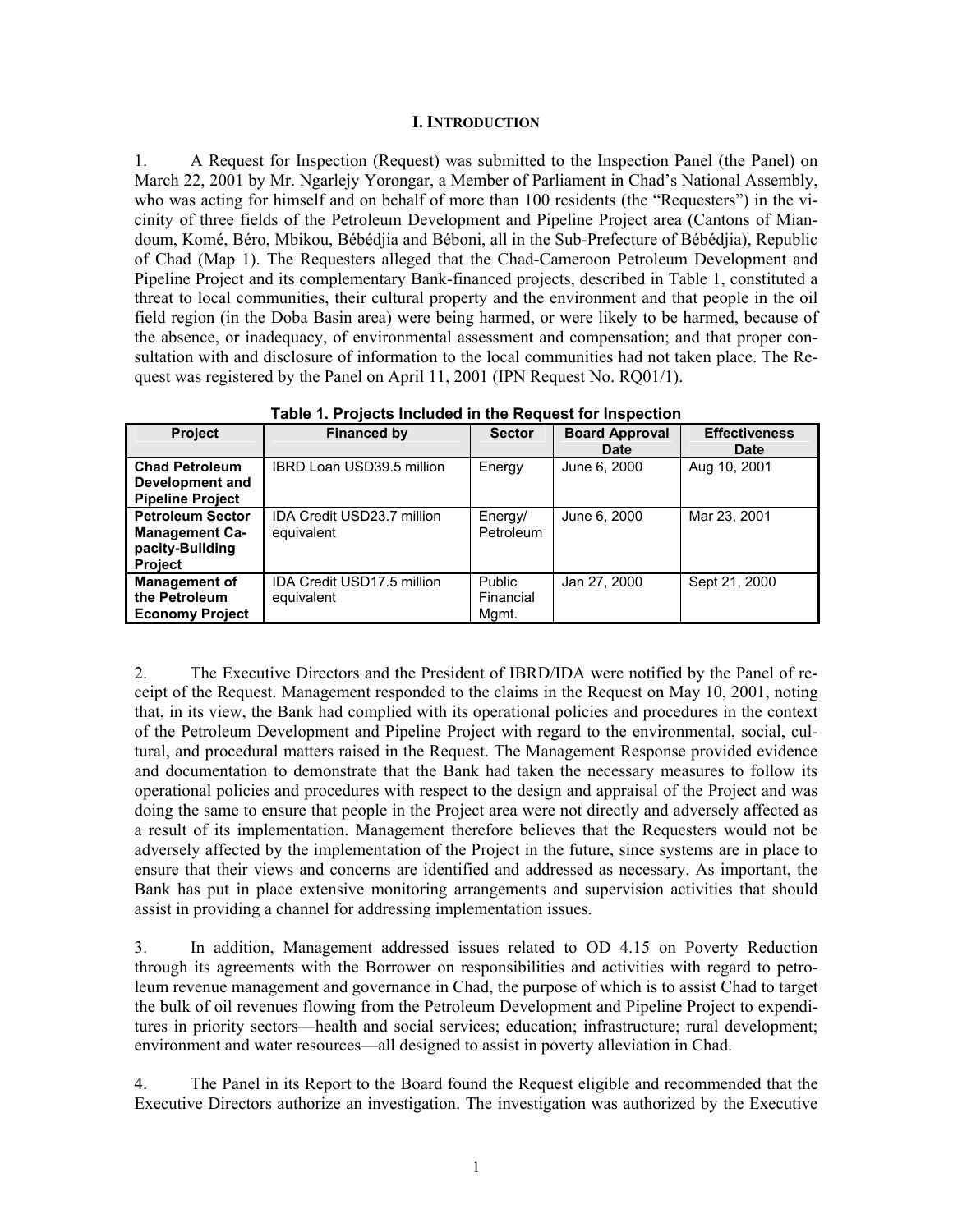Directors on October 1, 2001. On July 17, 2002, the Panel issued its Report outlining the findings of the investigation. At the outset, Management acknowledges the Panel's extensive and in-depth analysis of compliance issues associated with the projects under review. This analysis has brought into focus key issues and provided valuable input for further Bank work on these complex Projects.

5. This document, responding to the findings of the Panel, is organized in six sections. Section II below describes the status of the Projects under review. Section III summarizes the findings of the Panel. Section IV addresses a selected set of overarching issues:

- Regional Environmental Assessment and Planning A Continuum;
- Equity and Poverty Reduction;
- Capacity-Building to Enhance Sustainability and Reduce Risks;
- Monitoring and Consultation; and
- Governance and Human Rights.

Section V presents the Management's Action Plan in response to the Panel's findings, and Section VI contains the conclusion. The Panel's findings, along with the Management's responses, are described in detail in Annex 1.

# **II. STATUS OF THE PROJECTS**

6. Chad is one of the world's poorest countries, with an estimated 80 percent of its population of 7.5 million living on less than one US Dollar a day. The depth and pervasiveness of poverty is striking, and only a small fraction of the population escapes its consequences: poor nutrition and health; high child and adult mortality; and limited access to basic amenities, educational opportunities and social protection. Chad's rugged environment is also a major constraint to development, and a challenge for sustainable future growth. Making a dent in poverty in the coming years is the overriding objective for the country and its partners.

7. Oil development provides a major opportunity for Chad to break free from a poverty trap characterized by enormous needs and very limited resources, to diversify its economy, and to increase its fiscal revenues. If well-managed, additional revenues from oil can translate into significant poverty alleviation through greater availability of resources for priority sectors, improved infrastructure and wider delivery of better public and social services. Estimates suggest that incomes could grow twice as fast, for about a generation, than under a non-oil scenario, leading in all likelihood to a very significant improvement in welfare indicators. The Bank's Country Assistance Strategy (CAS) aims to help Chad prepare to make the best development use of its oil resources, and avoid the pitfalls encountered by many other countries in the exploitation of natural resources.

8. The Petroleum Development and Pipeline Project is the single largest private sector investment in Sub-Saharan Africa. It is expected to cost about USD3.7 billion, of which about 4 percent are funded by the Bank and IFC. The private sponsors, ExxonMobil of the United States (the operator, with 40 percent of the private equity), Petronas of Malaysia (35 percent), and Chevron of the United States (25 percent), which form a consortium (the Consortium), will develop the three oil fields of Komé, Miandoum, and Bolobo in the region of Doba, southern Chad. The Project will also comprise the construction of a 1,070 kilometer pipeline from the Doba oil fields to Cameroon's Atlantic coast at Kribi, three related pumping stations, ancillary facilities, infrastructure improvements, and installation of off-shore oil-loading facilities.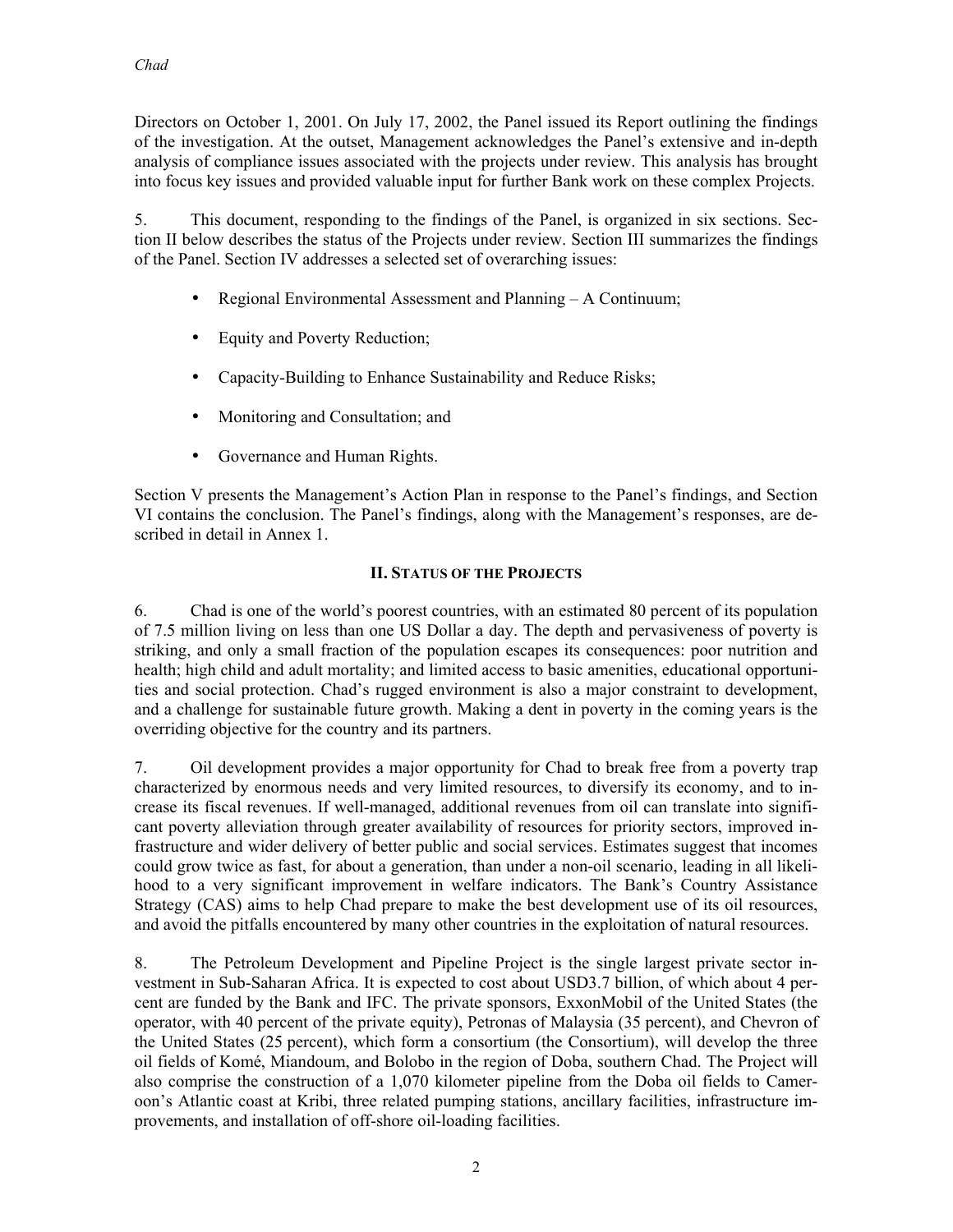9. The Bank (IBRD/IDA) and IFC were originally approached to participate in the Petroleum Development and Pipeline Project in 1992. The involvement of the Bank and IFC in the Project is predicated on: (i) the unique opportunity it presents for Chad in particular to generate additional revenues to combat poverty; and (ii) the need to implement the Project in a socially and environmentally sound manner. It also provides an occasion to play a significant role in reducing poverty in one of Africa's poorest regions. This approach to the Project has been essential in integrating a range of relevant challenges into Project preparation, including social and environmental issues, and governance issues within the mandate of the Bank.

10. The Petroleum Development and Pipeline Project was prepared by the Consortium and the Governments of Chad and Cameroon, with the assistance of the Bank, IFC and other public and private lenders, from 1993 to 1999. The Project was appraised by the Bank in late June and early July 1999 and negotiated by the Bank from February to April 2000. An IBRD loan of USD39.5 million to the Republic of Chad, which will finance part of the equity of the Government of Chad (GOC) in the Tchad Oil Transportation Company, S.A. (TOTCO) and the Cameroon Oil Transportation Company, S.A. (COTCO), was approved by the Bank's Executive Directors on June 6, 2000. An IFC A Loan of USD100 million, which mobilized up to USD100 million in commercial bank lending to fund a portion of the Project costs of the Export System, was approved by IFC's Executive Directors on June 6, 2000. The European Investment Bank (EIB), like IBRD, provided financing to the GOC (about USD17 million equivalent) to finance its equity investments in TOTCO.

11. The Petroleum Development and Pipeline Project is accompanied in Chad by two associated projects: (i) the IDA-financed Management of the Petroleum Economy Project (USD17.5 million approved on January 27, 2000), which aims to build Chad's capacity to manage oil revenues and to use them efficiently for poverty reduction; and (ii) the IDA-financed Petroleum Sector Management Capacity-Building Project (USD23.7 million approved on June 6, 2000), which aims to assist the GOC in carrying out its responsibilities, including those under the Petroleum Development and Pipeline Project Environmental Management Plan (EMP) prepared in the course of an extensive Environmental Assessment (EA), and to establish an effective framework for further sound private sector investment in the petroleum sector.

12. As stated in the Project Appraisal Document (PAD), in Chad the outputs of the Petroleum Development and Pipeline Project are expected to be: (i) substantial fiscal revenues from the export of crude oil from the three oil fields to be developed (Komé, Miandoum and Bolobo); (ii) the existence and operation of a Petroleum Revenue Management Program; (iii) the development of the three oil fields and construction and operation of the export system by a private operator; and (iv) the environmentally and socially sound development of oil fields and construction and operation of the pipeline. To achieve these goals, a Petroleum Revenue Management Program was developed in collaboration with the Bank to target the bulk of oil revenues accruing to Chad from the Project for incremental poverty alleviation in a transparent manner.

13. A special purpose company, Esso Export and Production Chad, Inc. (EEPCI), a wholly owned subsidiary of ExxonMobil, was established to develop the Field System. The Consortium and the Governments of Chad and Cameroon have established TOTCO and COTCO, two jointventure companies to own and operate, respectively, the Chad and Cameroon portions of the Export System. The GOC also owns a portion of COTCO. EEPCI is the Petroleum Development and Pipeline Project's manager and operator, responsible for overall coordination of the Project, including with TOTCO and COTCO, the two Governments, the Bank, IFC, and other lenders.

14. The Consortium and the Borrowers under the Bank loans share the responsibility for implementing the Petroleum Development and Pipeline Project. In Chad, the EMP is being implemented by EEPCI and TOTCO, in collaboration with the GOC. EEPCI and TOTCO have primary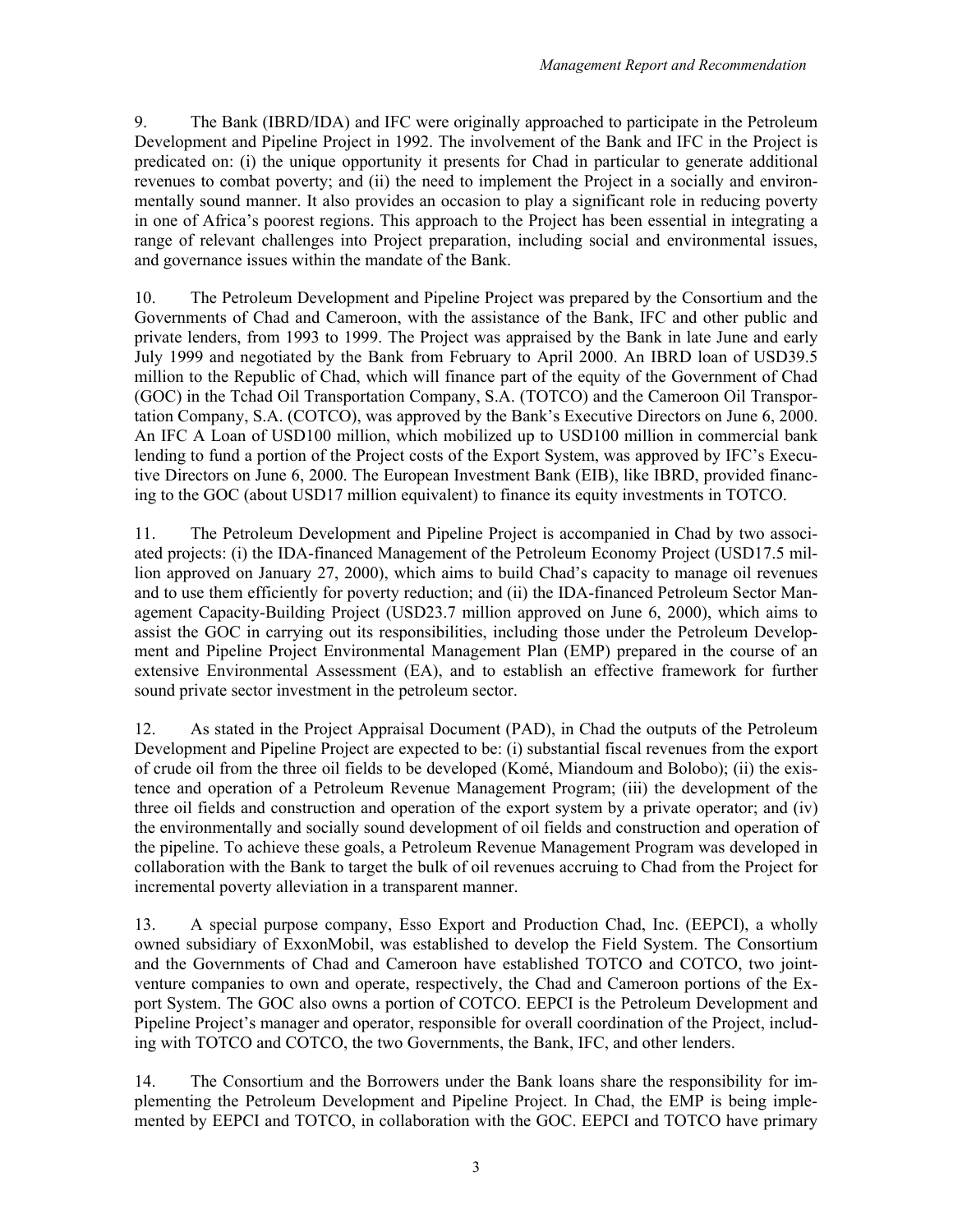responsibility for ensuring that contractors, workers and work sites comply with 1999 EA/EMP provisions. The compensation, resettlement, oil spill contingency and decommissioning plans are being implemented by EEPCI and TOTCO in collaboration with the GOC. EEPCI, TOTCO, and the GOC also monitor and evaluate the 1999 EA/EMP's implementation in Chad. In addition, the GOC is responsible for implementing the Petroleum Sector Management Capacity-Building and the Management of the Petroleum Economy Projects with the support of the Bank.

### **III. FINDINGS OF THE PANEL**

15. This section summarizes the principal findings of the Panel's Report without reference to Management's position. Section IV addresses selected issues related to the Panel's findings, while Section V summarizes Management's proposed Action Plan. Annex 1 provides Management's detailed comments and proposed actions.

| <b>Policy</b>                                    | <b>Issue</b>                                                                  | Inspection Panel Finding*                                                                        |
|--------------------------------------------------|-------------------------------------------------------------------------------|--------------------------------------------------------------------------------------------------|
| <b>OD 4.01 Environmental Assessment</b>          |                                                                               |                                                                                                  |
|                                                  | EA process                                                                    | In compliance                                                                                    |
|                                                  | Management of oil spills                                                      | In compliance                                                                                    |
|                                                  | Consultations                                                                 | In compliance                                                                                    |
|                                                  | Contamination of surface/groundwater                                          | In compliance                                                                                    |
|                                                  | Spatial context/Regional EA                                                   | Not in compliance                                                                                |
|                                                  | Cumulative impacts assessment                                                 | Not in compliance                                                                                |
|                                                  | Reports of the Expert Advisory Panel                                          | Not in compliance                                                                                |
|                                                  | Baseline data linkages to impacts and mitigation                              | Not in compliance                                                                                |
|                                                  | Consideration of environmental costs and benefits<br>of alternatives          | Not in compliance                                                                                |
|                                                  | Institutional capacity                                                        | Not in compliance                                                                                |
|                                                  | <b>OP/BP 4.04 Natural Habitats</b>                                            | In compliance                                                                                    |
| OP 4.36 Forestry                                 |                                                                               | In compliance                                                                                    |
|                                                  | OP 4.09 Pest Management                                                       | In compliance                                                                                    |
|                                                  | OD 4.30 Involuntary Resettlement                                              |                                                                                                  |
|                                                  | Expropriation                                                                 | In compliance                                                                                    |
|                                                  | Mango Tree Grievance Procedure                                                | In compliance                                                                                    |
|                                                  | OD 4.20 Indigenous People                                                     | Not applicable (for Chad portion of Project)                                                     |
| <b>OPN 11.03 Management of Cultural Property</b> |                                                                               | In compliance                                                                                    |
|                                                  | OP 10.04 Economic Evaluation                                                  |                                                                                                  |
|                                                  | Pipeline Project - Risk                                                       | In compliance                                                                                    |
|                                                  | Pipeline Project - Externalities                                              | In compliance                                                                                    |
|                                                  | Pipeline Project - Alternatives                                               | Not in compliance                                                                                |
|                                                  | Pipeline Project - Base Case                                                  | Appropriate and valuable to provide switching<br>values                                          |
|                                                  | Pipeline Project - Other benefits                                             | Full compliance required a more detailed exami-<br>nation of other benefits                      |
|                                                  | Petroleum Economy and Capacity-Building Project<br>- Sustainability and risks | Not in compliance                                                                                |
| <b>OD 4.15 Poverty Reduction</b>                 |                                                                               |                                                                                                  |
|                                                  | Petroleum Revenue Management Program                                          | Concerns on whether some components of OD<br>4.15 on poverty have been fully met                 |
|                                                  | Hypothecation of oil revenues                                                 | In compliance                                                                                    |
|                                                  | Institutional capabilities and monitoring                                     | Concern about realizing social objectives; con-<br>tinuing monitoring vital for Special Accounts |
|                                                  | Allocation of resources to producing region                                   | Concern about review material that underpinned<br>choice of 5 percent                            |

**Table 2. Summary of Inspection Panel Findings on Compliance with Bank Policies and Procedures**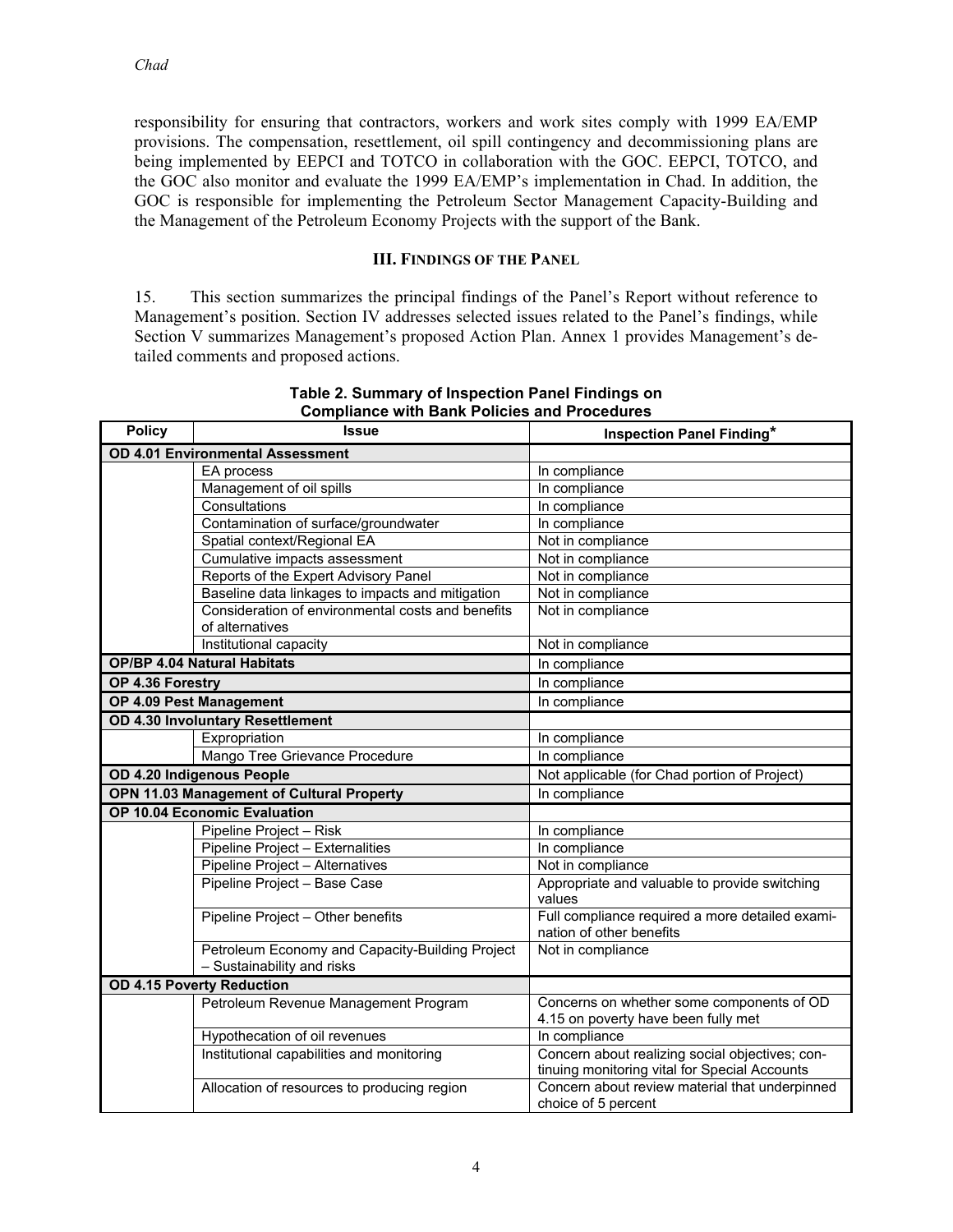| <b>Policy</b>                     | <b>Issue</b>                                    | <b>Inspection Panel Finding*</b>                                                                              |
|-----------------------------------|-------------------------------------------------|---------------------------------------------------------------------------------------------------------------|
|                                   | Implementation delays due to lack of capacity   | Concern if delays not addressed urgently, future                                                              |
|                                   |                                                 | compliance jeopardized                                                                                        |
|                                   | Accelerated action needed for capacity-building | Not in compliance                                                                                             |
|                                   | Possible variations in oil revenue inflows      | Not in compliance with provisions concerning risk<br>analysis and institutional design                        |
| <b>BP 17.50 Disclosure</b>        |                                                 | In compliance                                                                                                 |
| <b>Monitoring and Supervision</b> |                                                 | Expression of satisfaction with strong external<br>project monitoring capacity                                |
| <b>Other Issues</b>               |                                                 |                                                                                                               |
|                                   | Governance and human rights                     | Concern in particular about compliance with<br>Bank policies that relate to informed and open<br>consultation |
|                                   | Pipeline Project ERR for Chad                   | Concern about adequacy of allocation of reve-<br>nues to Chad                                                 |

\* This column does not refer to Management's response or position on the findings. See Annex 1.

Management has responded thoroughly to these findings and observations of the Panel in Section IV and V and Annex 1.

### **IV. ISSUES**

16. This section analyzes a selected set of key issues highlighted by the Panel in its Report. These are:

- Regional Environmental Assessment and Planning A Continuum;
- Equity and Poverty Reduction;
- Capacity-Building to Enhance Sustainability and Reduce Risks;
- Monitoring and Consultation; and
- Governance and Human Rights.

Management welcomes the opportunity to discuss these issues in greater detail with the Panel in order to better explain the measures taken and consider whether there is a need to improve its actions and activities during implementation of the Projects.

### *A. Regional Environmental Assessment and Planning – A Continuum*

17. For the purpose of the Petroleum Development and Pipeline Project, Management believes the objectives of OD 4.01 can be met through the Regional Development Plan (RDP) required by the 1999 EA/EMP for the Project.

18. In the context of the spatial analysis in the 1999 EA/EMP itself, a practical approach was used to analyze the spatial context of potential impacts. The relevant geographic study areas were determined as appropriate to specific topics and concerns, for example, the area concerned by potential impacts of an oil spill differs from that of demographic changes, such as in-migration. A single pre-determined study area in which the full range of impacts was analyzed would have been cumbersome and ineffective in accomplishing the purpose of the EA—to improve decision making. Annex 1, Comment 2 provides additional information on this point.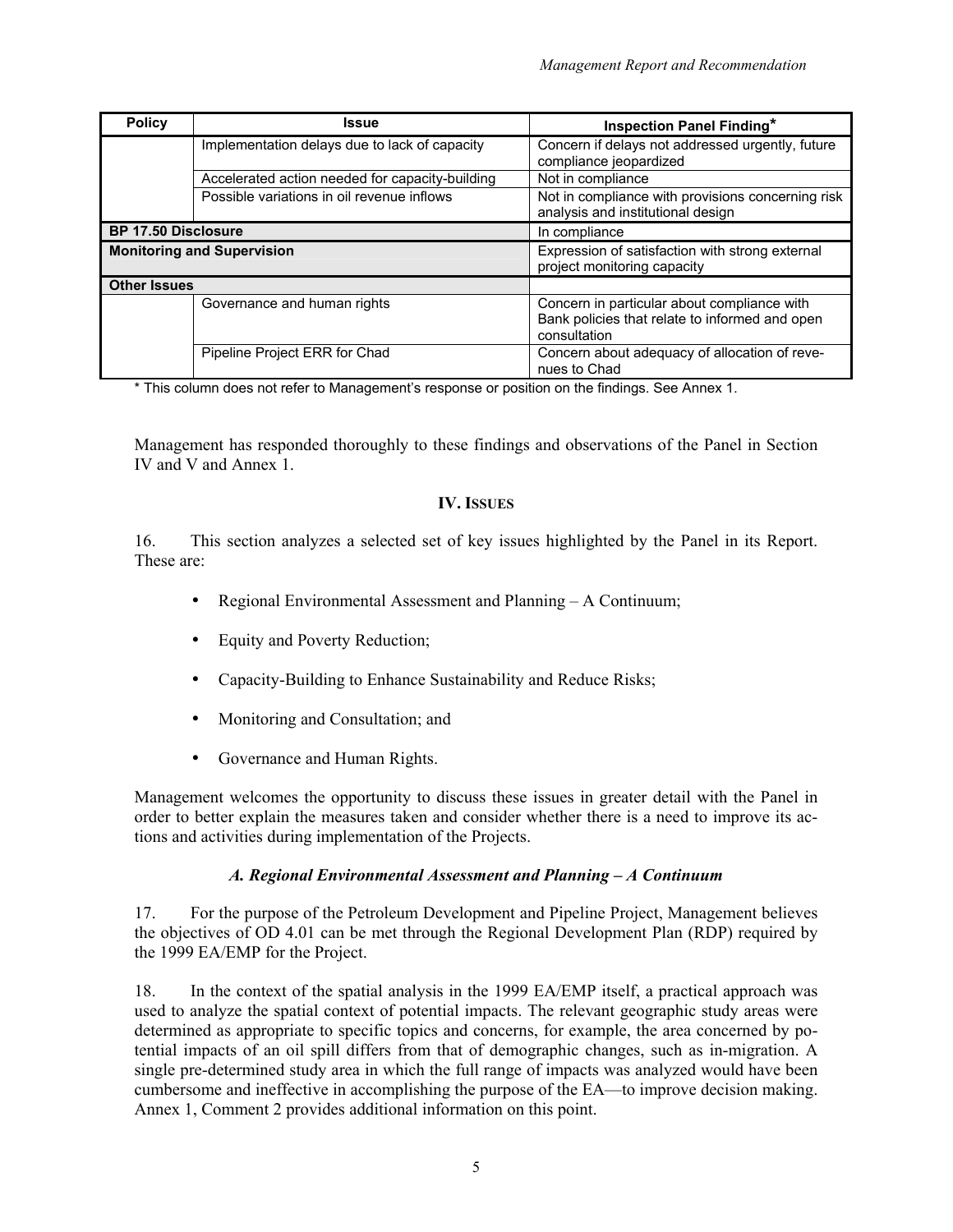# **Regional EA and its Role in Regional Planning for the Petroleum Development and Pipeline Project**

19. Management agreed that instead of a Regional Environmental Assessment (Regional EA) as such, the Borrower would take an approach that makes sense for this Project by preparing an RDP. This approach is consistent with the EA Sourcebook Update on this issue (World Bank Environmental Assessment Sourcebook Update on Regional EA, June 1996, Number 15). The EA/EMP was completed between 1997 and 1999. OD 4.01 does not require the use of the tool of Regional EA. OD 4.01 states, inter alia, that "Regional EAs *may* [emphasis added] be used where a number of similar but significant development activities with potentially cumulative impacts are planned for a reasonably localized area." However, as discussed below, the absence of a formal Regional EA is largely a semantic issue, because, in the manner in which the Project is proceeding, the appropriate elements of a Regional EA will be part of the RDP.

20. As background, Management would like to note that a principal purpose of a Regional EA is to compare alternative development scenarios and recommend environmentally sustainable development and land use patterns and policies. Regional EAs are particularly useful when they precede the first in a series of projects or development interventions in an undeveloped region, where a region is slated for major developments, where cumulative impacts are anticipated, or in regional planning or agro-ecological zoning. In fact, as is noted in the Sourcebook Update on Regional EA, "[l]ittle has been written about regional environmental assessment. However, there is a body of literature on regional development and environmental planning" (EA Sourcebook Update, No. 15, p 1).

21. During the mid to late 1990s, the concept grew of applying Strategic Environmental Assessment (SEA, defined as environmental impact assessment applied to policies, plans and programs). Even more recently, Regional EA has been viewed by some as a form of SEA. In this context, SEA/Regional EA can be used as a tool to analyze the impacts of a planning instrument. In other words, unlike Environmental Impact Assessment (EIA), where a specific investment is fully mapped and assessed in advance of project implementation, SEA and Regional EA can, in some instances, be used as an ex post tool to analyze the impacts of a plan. Indeed, the Sourcebook Update notes that "a Regional EA may be carried out in conjunction with a regional development plan, and may also help shape investment priorities and activities downstream" (EA Sourcebook Update, No. 15, p. 2). It also notes that some Regional EAs are "intended to assess an existing development plan..." (EA Sourcebook Update, No. 15, pp. 8-9). In other words, some Regional EAs are used ex ante and others ex post.

22. In this case, however, due to the scope, timing and precedent-setting nature of the Petroleum Development and Pipeline Project, and its interrelationship with an extremely challenging and evolving economic and development context, Bank Management determined to proceed first with a RDP while also preparing the key elements of a regional assessment of environmental impacts that could be completed once the type of development plan referred to in the Sourcebook was finished and ready for assessment. This approach is consistent with the normal mandate for a Regional EA, which "will only allow it to give recommendations for improving an existing plan" (EA Sourcebook Update, No. 15, p. 10). As this RDP evolves, a Regional EA will, for all intents and purposes, be developed as part of the RDP. Thus, over time, as details become better known, this RDP will serve as both a development and environmental plan, eventually encompassing the information that would have been included in a Regional EA, and also will meet the objectives of OD 4.01. This will be the case even though, as noted above, the preparation of a Regional EA is not a mandatory requirement under OD 4.01. In addition, the overall objective of considering the regional dimension of environmental issues has already been incorporated in the 1999 EA/EMP and will be considered in more detail in the RDP. The RDP will accomplish the objective of the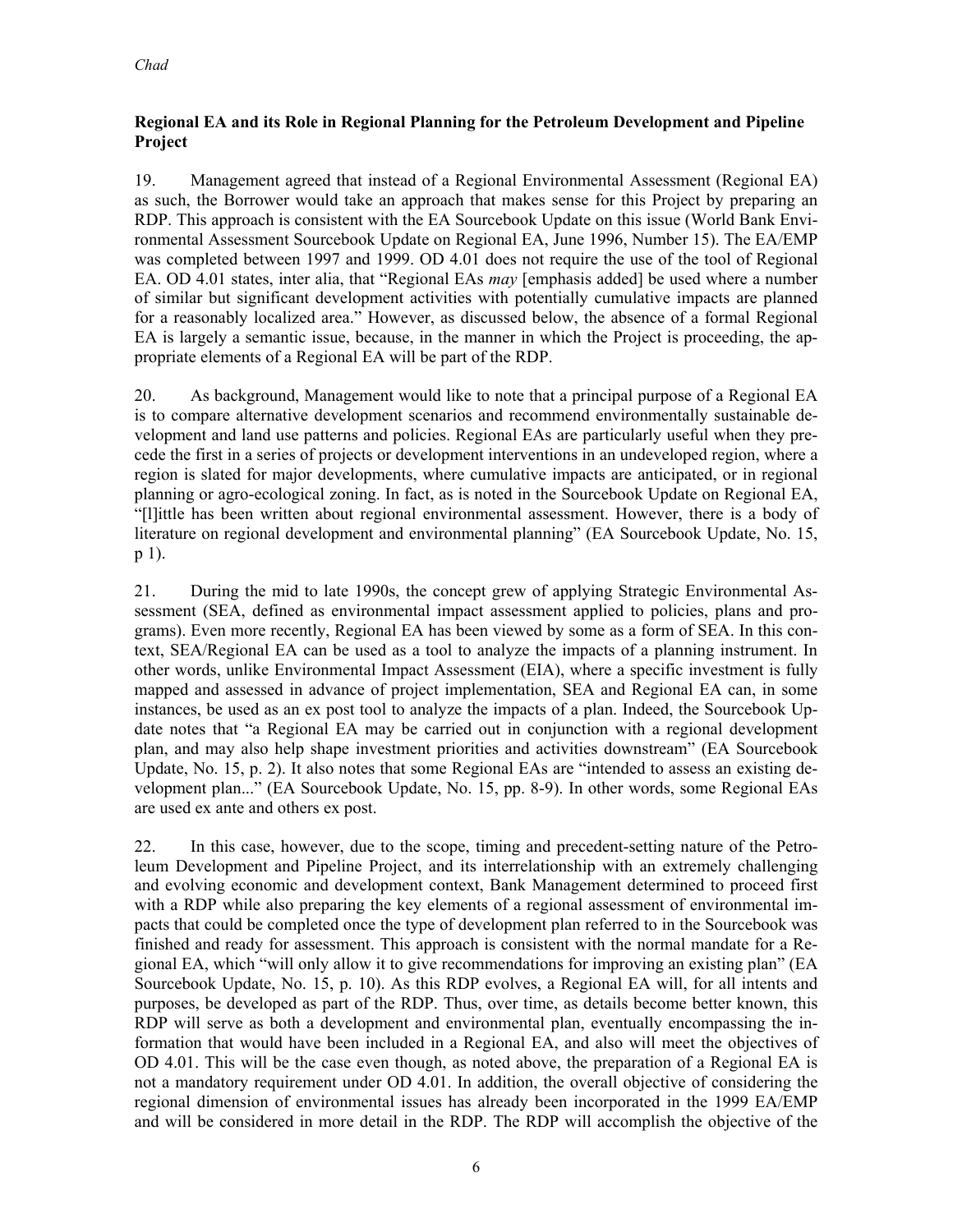framework emerging from the 1999 EA/EMP. The RDP also will strengthen long-term sustainability of the Borrower to deal with the major impact of oil development. Furthermore, the RDP process will build capacity in the region to engage in long-term planning and to address the cumulative impacts of multiple investments by both the public and private sectors.

23. It should also be emphasized that the Petroleum Development and Pipeline Project sponsors and the Borrower agreed that any use of the pipeline to transport oil developed outside the Doba Oil Field would be subject to the same environmental and social assessment requirements as oil produced in the Doba Oil Field. As stated in section 4.10 of the Loan Agreement: "The Borrower shall ensure that any oil developed outside the Doba Basin Oil Fields which is proposed to be transported through any part of the Transportation System in Chad is developed in accordance with the principles set forth in the 1999 EA/EMP with respect to environmental analysis and protection, consultation, information disclosure, resettlement and compensation and with the equivalent legal and administrative approval processes and information disclosure as applied with respect to the oil developed in the Doba Basin Oil Fields."

24. In the light of OD 4.01, which does not "require" Regional EA and for which the circumstances were not appropriate, Management believes that this is not an issue of non-compliance. Management will, however, welcome the opportunity to discuss this matter in greater detail with the Panel.

# *B. Equity and Poverty Reduction*

# **Poverty Reduction on a National Scale and the Allocation of Oil Revenues**

25. The Panel's Report contains a number of observations and findings pertaining to the provisions of OD 4.15 on Poverty Reduction and OP 10.04 on Economic Evaluation of Investment Operations. The Panel expressed concern about the adequacy of the allocation of revenues to Chad. Management agrees that the adequacy of revenue allocation to Chad is an important issue. Management, however, also wishes to note that this is not an issue that relates to failure of the Bank to follow its operational policies and procedures. The Report further asks whether all needed elements are in place today to ensure future compliance with OD 4.15 and achieve poverty reduction objectives. The Report notes that "there have to be limits to the coverage of any project" but that "successful translation of oil revenues into equitable, effective economic development and poverty reduction extends well beyond budget allocations and the auditing and control of public expenditure, requiring an infrastructure that extends from democratic institutions through to a growing real and financial private sector…" (para. 278). Management is in full agreement with this view.

26. By generating additional revenues through exploitation of oil in a severely resourceconstrained environment, one of the key impediments to providing basic public services for the poor will be alleviated. However, the Petroleum Development and Pipeline Project, along with its complementary projects, can only generate some of the conditions needed for long-term poverty reduction, including greater public resource availability; increased foreign direct investment (FDI); mobilization of the population and other actors around issues of governance, environmental and social management and employment; and greater attention and funding to meet community needs. Continued strengthening of institutions, improved public economic management, more equitable and effective delivery of basic services, improved sector policies and transparency, and greater participation of the population in decision making processes, are also key to achieving poverty alleviation.

27. The concern of the Panel revolves around whether sufficient measures are in place to achieve poverty reduction objectives. Management supports the Panel's suggestion for continued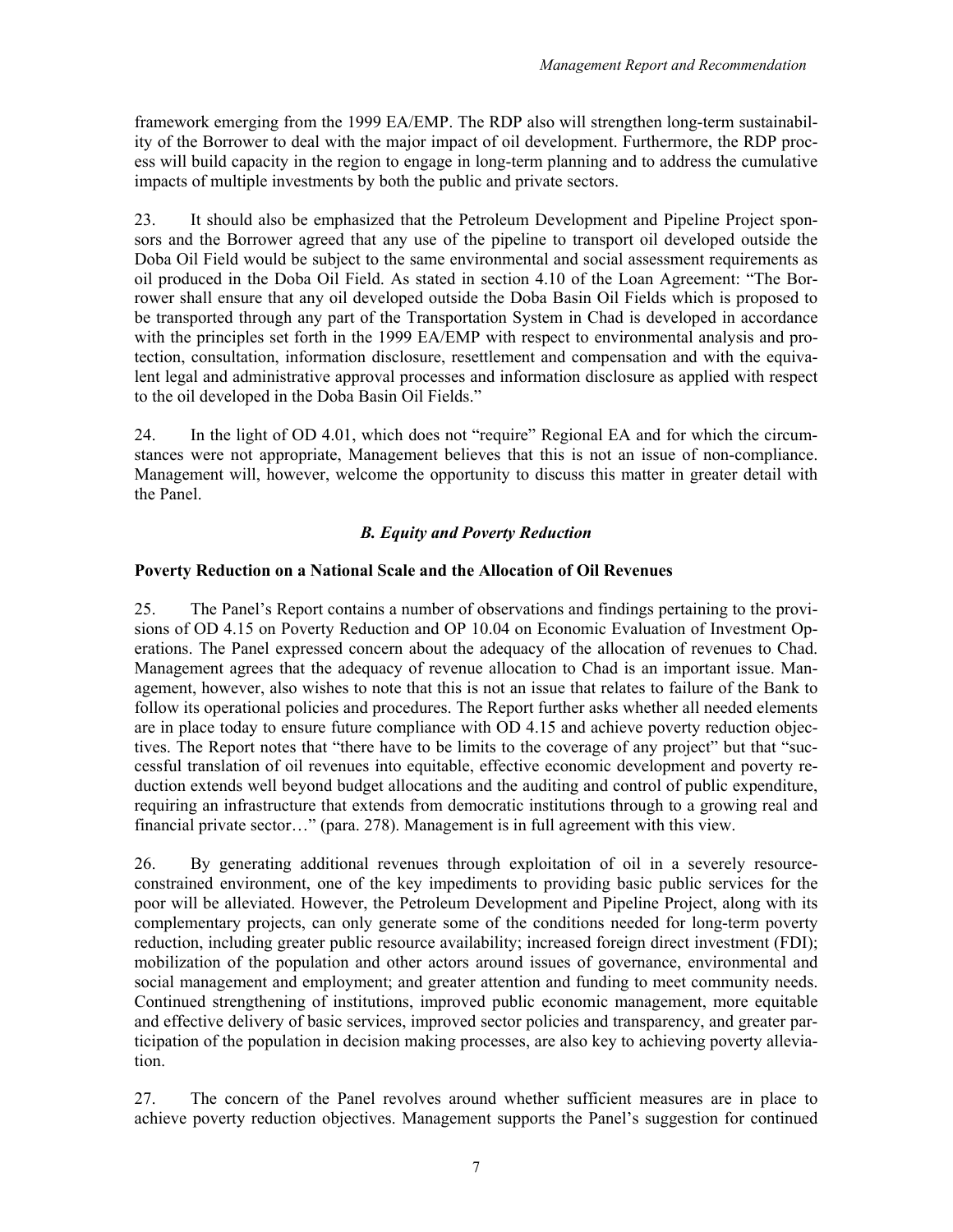monitoring, review and assessment of the Petroleum Revenue Management Program by a group such as the International Advisory Group (IAG). The Petroleum Revenue Management Program constitutes an innovation. The PRMP has the following features: (i) petroleum revenues, net of financing costs for the IBRD and EIB loans, will be channeled through project off-shore escrow accounts, which will be audited; (ii) royalties and dividends (representing about 85 percent of expected revenues over the first ten years of production) will be invested as follows: 10 percent with an external financial institution in long-term investment instruments for a "Future Generations Fund," and 90 percent transiting through special Treasury accounts held in one or two private commercial banks in Chad (the "Special Petroleum Revenues Accounts") to be used to finance incremental expenditures in the five specified priority sectors relating to poverty alleviation, distributions to the producing region and GOC recurrent expenditures; and (iii) income taxes on the oilfield operations and on the pipeline company TOTCO will be used to support increased development expenditures generally.

28. Although a moving baseline expressed as a proportion of real growth (rather than the use of a fixed baseline) for the allocation of oil revenues to priority sectors could have been considered, Management is confident that the significant size of oil revenues as a proportion of overall revenues will ensure that a very high proportion of revenue growth is related to priority sectors. In addition, the Poverty Reduction Strategy Paper (PRSP) process and the development of sectoral investment programs in each of the priority sectors should facilitate an appropriate balance among sectors.

29. Management notes the Panel's Report's finding of non-compliance with OD 4.15 concerning risk analysis and design, in view of the fact that the Petroleum Development and Pipeline Project does not contain definitive measures to sterilize those revenues that cannot be absorbed by priority sectors. The provision (para.  $5(a)(iii)$ ) of the PRMP included in Schedule 5 to the Loan Agreement for the Project states: "Amounts under paragraph 4(b)(i) above which cannot be used for the agreed objectives, or the use of which would jeopardize the Borrower's macroeconomic stability, shall be held in the Special Petroleum Revenue Accounts, under arrangements to be agreed upon by the Bank, for their subsequent use in financing priority poverty reduction sectors referred to in paragraph 4(b)(i) above." Discussions are currently ongoing between the Bank, GOC and the IMF to arrive at an agreement on such measures. Work is being carried out in the context of the development of a Medium Term Economic Framework (MTEF), which aims to smooth the impact of oil revenue variations on Chad's investment programs. The MTEF and generated budgets will be managed by traditional budget mechanisms that are being strengthened through the Management of the Petroleum Economy Project but also by other means, including the structural adjustment program, technical assistance from the IMF, and the PRSP process, under which participatory sectoral expenditure programs are being developed.

30. Management recognizes that the poverty alleviation impacts sought through increased resources and their improved allocation to pro-poor expenditures will take some time to realize. These impacts are the farthest removed in time from the Petroleum Development and Pipeline Project itself and are the most sensitive to risks posed by actors and/or decisions that lie outside the Project's scope. Management is addressing these issues through strong support for the PRSP process and for the broader economic management reform agenda, including a substantial program of budget system reform. In addition, in the context of the country program, each priority sector is receiving support for expenditure program development and, as has already been done in the context of HIPC, in developing budgets linked to outcome indicators. These indicators are being monitored closely and the ability to measure progress is being strengthened gradually, through stronger statistical mechanisms to inform decision making. Continued emphasis on improving governance, including transparent economic management, availability of information and participation of the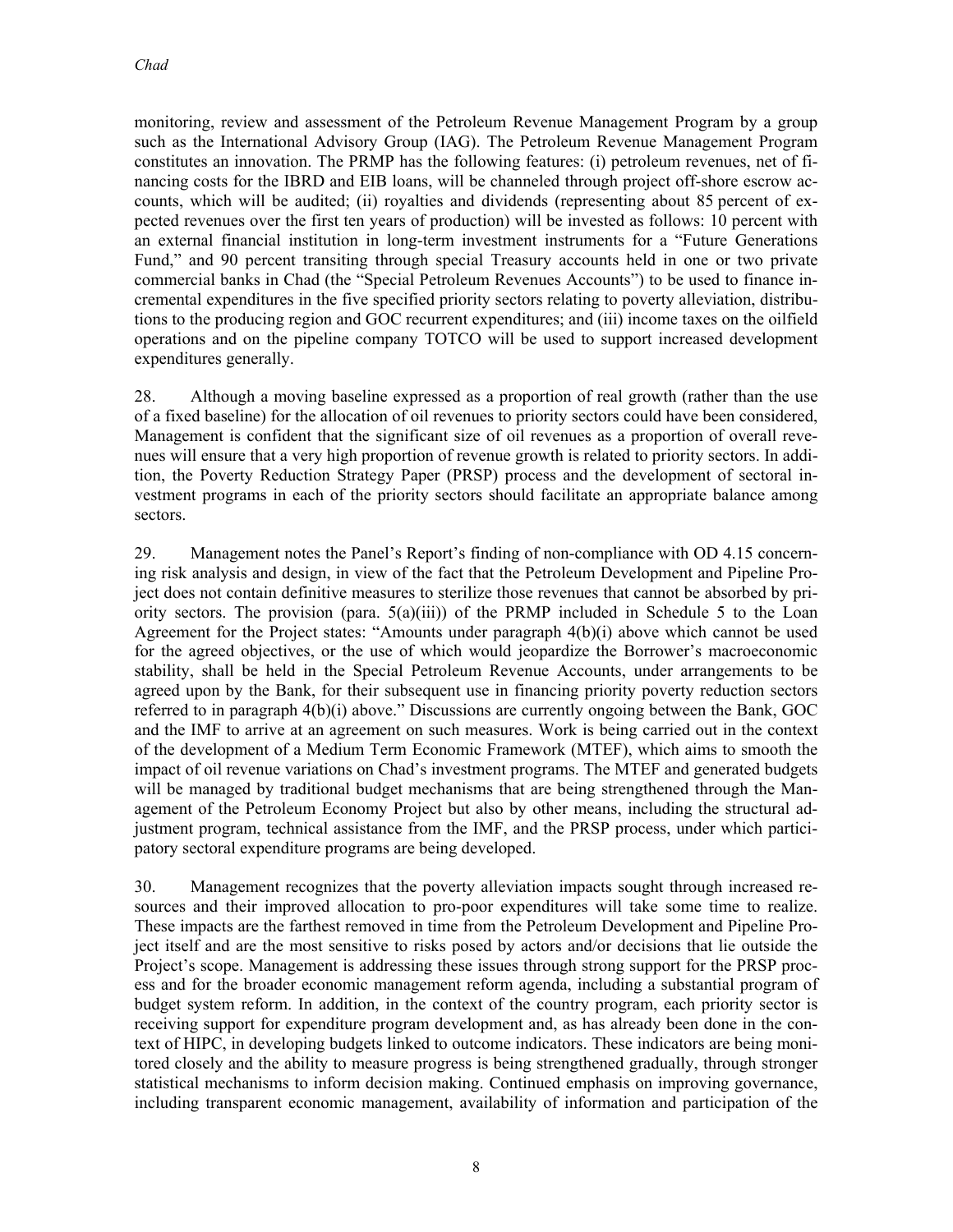population in public decision making, stands at the core of Management's country dialogue with Chad and is reflected in many complementary parts of the country program outside of oil-related projects. The confluence of these actions is intended to maximize the poverty alleviation impacts of the Project in the medium to long term.

### **Poverty Reduction and Allocation of Revenues to the Producing Region**

31. The Panel's Report expresses concern about the share of revenues allocated to the producing region by the GOC. Management notes that this is not a matter of compliance with Bank policy. The principle for such an allocation is provided for in Article 212 of the Constitution of Chad, which does not refer to any specific percentage. As provided in Article 8(c) of the Law on Revenue Management (adopted December 30, 1998), "Five percent (5%) of royalties shall be allocated to decentralized communities in the producing region in accordance with the provisions of Article 212 of the Constitution." This decision was arrived at through an internal political process. As is highlighted in the Petroleum Development and Pipeline Project documentation and in the Loan Agreements, the 5 percent of royalties accruing to the producing region will be in addition to the portion of priority expenditures accruing to it through national programs and the general budget. Nevertheless, Management agrees with the Panel that the available information on regional expenditure would be of use to stakeholders in the debate on the regional impact of budget allocation and in particular to those participating in the RDP development process. The GOC is committed to compiling existing information on budget allocations and execution and providing this information to participants in the RDP process.

# **Poverty Reduction in the Producing Region and Implementation Delays**

32. As the Panel's Report notes, "Evidence of beneficial expenditures and planned activities taking place in the producing region before oil starts to flow could be an effective way of providing reassurance that the producing region will not lose out" (para. 285). FACIL, the Local Initiatives Fund (*Fonds d'Actions Concertées d'Initiatives Locales*) was designed to finance social and economic infrastructure and to promote income-generating activities in the oil producing region, while contributing to the mitigation of possible negative impacts. The RDP would also contribute to this objective. Management notes the Panel's finding that implementation delays for environmental and social management "threaten to compromise the delivery of poverty reduction in the later stages of construction of the Pipeline and in the early stages of operation..." (para. 287). Management, therefore, has intensified its efforts to support the GOC in implementing urgently capacity-building and accompanying measures, with the aim of fostering income-generating opportunities before oil starts flowing in the producing region. In this connection, actions have been taken to promote private sector development and establish support mechanisms for entrepreneurs to take advantage of income-earning opportunities (see Annex 1, Comment 38C).

33. Management takes the view that the delivery of early benefits under the FACIL to the producing region, although highly desirable, is not a matter of compliance with OD 4.15. Benefits of the FACIL will accrue within the life of the Petroleum Sector Management Capacity-Building Project as FACIL gains real capacity to carry out its tasks. Management will continue to monitor the implementation of this aspect of the Project in accordance with its policies and procedures on project supervision.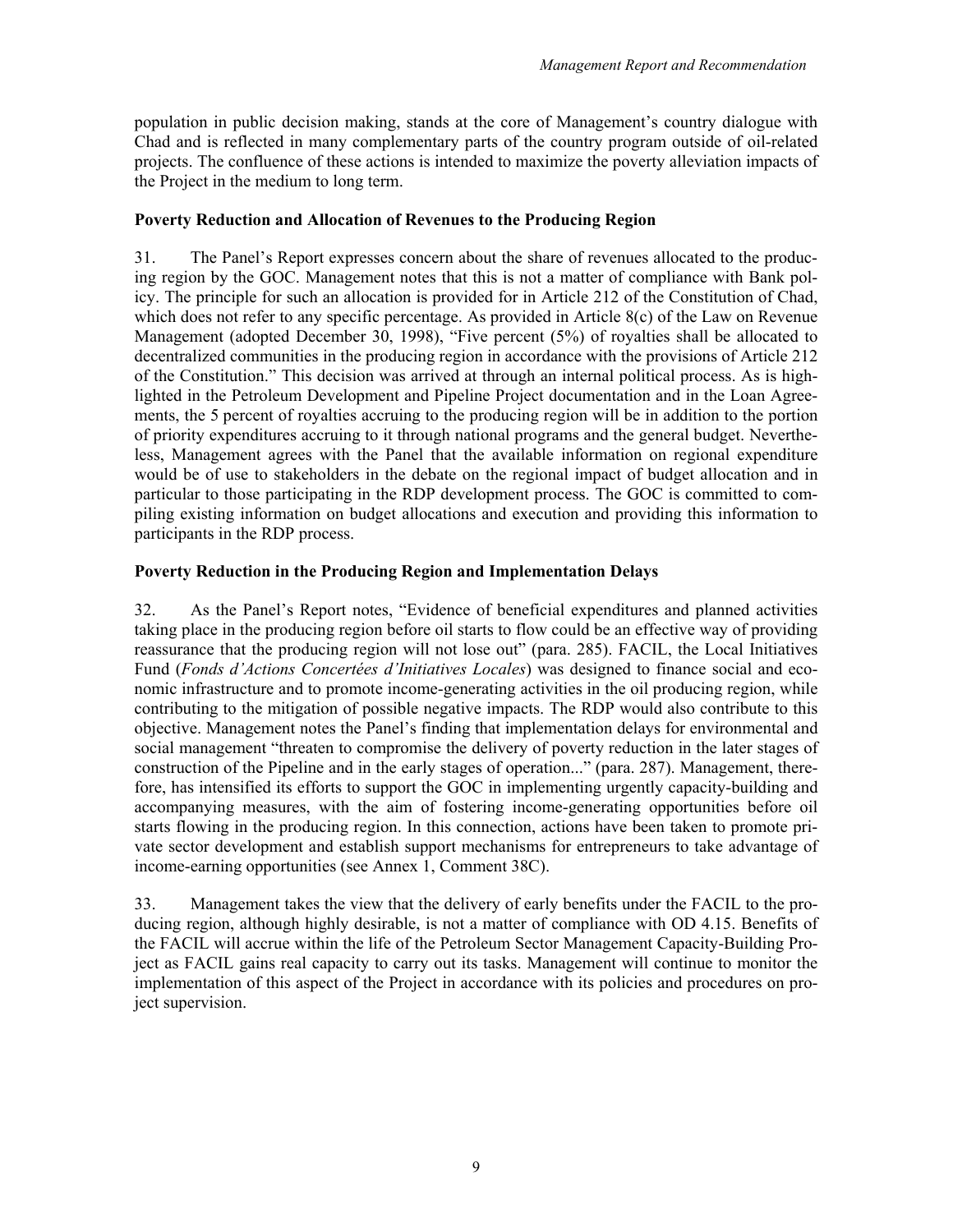# *C. Capacity-Building to Enhance Sustainability and Reduce Risks*

### **Objectives of the Capacity-Building Projects**

34. Two capacity-building projects in Chad were prepared to complement the Petroleum Development and Pipeline Project.

- The Management of the Petroleum Economy Project, approved by the Executive Directors on January 27, 2000 and declared effective on September 21, 2000, aims to build Chad's capacity to manage its petroleum revenues. It has the following five main components: (i) strengthening public financial management; (ii) strengthening human resources management; (iii) reinforcing oversight and control; (iv) improving the poverty data base and developing a poverty reduction strategy; and (v) monitoring economic reform and coordinating capacity-building.
- The Petroleum Sector Management Capacity-Building Project, approved by the Executive Directors on June 6, 2000 and declared effective on March 23, 2001, aims to strengthen the capacity of Chad to: (i) manage the development of its petroleum resources in an environmentally and socially sound manner, beginning with the Petroleum Development and Pipeline Project in southern Chad; (ii) minimize and mitigate the potential negative environmental and social impacts of the Petroleum Development and Pipeline Project on the oil producing region, strengthen local capacity in the region, and provide opportunities for the region's residents to improve their living conditions; and (iii) establish an effective framework for further sound private sector investment in the petroleum sector, and engage effectively with such investors. The Petroleum Sector Management Capacity-Building Project has two main components: (i) the Doba Project Management Component, designed to increase Chad's capacity to monitor and manage the environmental and social impacts of the Petroleum Development and Pipeline Project, and to mitigate its impact on the producing region; and (ii) the Petroleum Sector Management Component, designed to strengthen the GOC's capacity to support and manage the development of Chad's petroleum sector.

### **Key Issues**

35. The Panel's Report raises two principal issues: (i) insufficient analysis and appraisal of the sustainability and risks of the above two Projects; and (ii) the implementation delays in building the needed capacities. Management recognized that the GOC was not equipped with adequate institutions, appropriate laws, regulations or standards to manage and monitor a project of this magnitude and complexity. Management and staff have been acutely aware of the need to implement measures rapidly in environmental capacity-building and petroleum revenue management and have repeatedly highlighted the risks of slow implementation to the GOC. Management acknowledges that a more detailed discussion of the risks of these two Projects should have been included in the Projects' documentation. The multi-layered monitoring by the External Compliance Monitoring Group (ECMG), the IFC, the Bank and the IAG has been designed specifically in recognition of the fact that national capacity to monitor the Project would take time to develop. Management also wishes to note that the Petroleum Development and Pipeline Project was specially designed to reduce reliance on government and place more responsibility on the private sector operator. Significant discussions also were held by the Executive Directors to discuss risks prior to approval of the Pipeline Project in June 2000.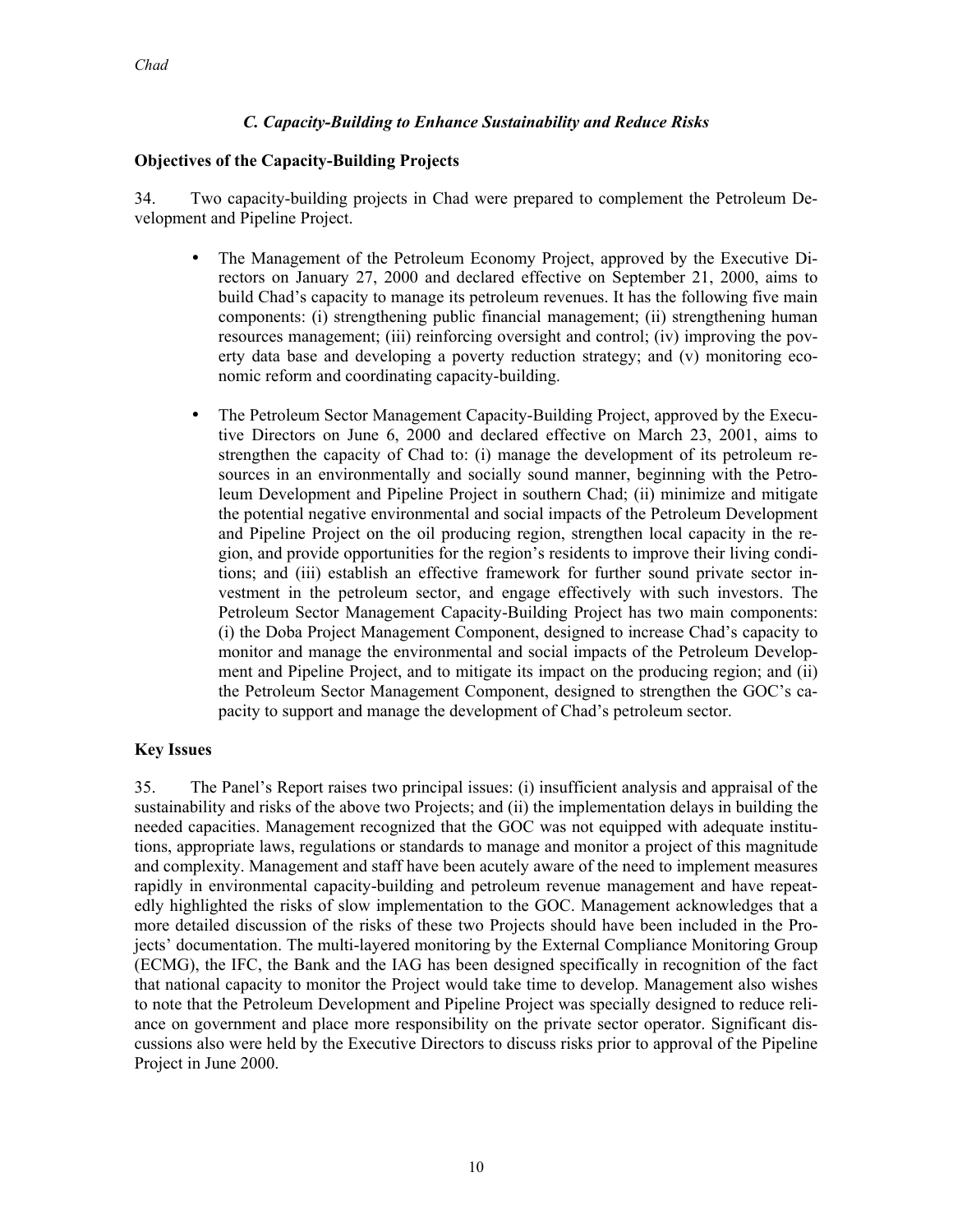# **Recent Progress: Management of the Petroleum Economy Project**

36. Public expenditure reviews in the health and education sectors have been completed. Together with the tracking of expenditure to destination, they provide the building blocks for the preparation of medium-term expenditure programs, which are essential for providing a framework for efficient use of oil revenues (see also Annex 1, Comment 37). In addition, personnel of the newly created Auditor General's Office have completed an audit of the off-budget use of the oil bonus, and are in the process of overseeing the ex post audit of 2001 procurement contracts and the procurement system.

37. Timely implementation of a full-fledged system to monitor oil revenue flows, allocate them in accordance with the Petroleum Revenue Management Program and spend them efficiently for poverty reduction in priority sectors by early 2004 remains a challenge. Management's dialogue with GOC has emphasized that improving governance is the key element to adequate management of oil and other revenues, and governance has emerged as a key issue in the GOC's PRSP, following extensive regional consultations. Improving such management depends only partially on the Management of the Petroleum Economy Project. It relies heavily on macro-economic and sectoral capacity-building work and dialogue being carried out outside of the Project and documented elsewhere (PRSP, CAS, adjustment lending, etc). Chad's essential institutional capacity needs are expected to be in place for the 2004 budget exercise. These needs are: (i) to assess the levels of revenue accruing to Chad and to monitor oil revenue flows; (ii) to have appropriate planning and budgeting processes for priority sectors in place; and (iii) to include information on regional allocation of resources in the budget decision making process. Training of staff at the Ministry of Finance is also ongoing. Management is committed to continuing its support to meet these objectives.

38. With regard to the operation of the oil revenue account, its operation will have continued monitoring by the IAG. In addition, Management will continue to support strengthening of the existing operational capacity of the Committee for Oversight and Control of Petroleum Resources (CCSRP – *Collège de Contrôle et Surveillance des Ressources Pétrolières*). This Committee is charged under the Law on Revenue Management to: ensure that commitments for funding from the Special Accounts meet the requirements of the Finance Act; and authorize and monitor disbursement from the Special Accounts and the appropriation of funds. On-site technical assistance is being provided by the US Government. The 2002 Budget allocated FCFA 100 million for the functioning of the CCSRP, and has published its 2001 annual report and its first quarterly report for 2002. (See also Annex 1, Comment 34A.)

# **Recent Progress: Petroleum Sector Management Capacity-Building Project**

39. Attention was paid to capacity-building during regular supervision visits, since Board approval of the Petroleum Development and Pipeline Project in June 2000. There was a slow start on the Petroleum Sector Management Capacity-Building Project, due to delayed actions by the GOC on personnel recruitment and procurement matters. Implementation of the Petroleum Sector Management Capacity-Building Project, however, has gathered momentum during the first half of 2002. Given the start-up delays, Management intensified its supervision, with frequent visits to the field, and in March 2002 named a senior Program Coordinator based in Chad to oversee supervision of the Pipeline-related Projects.

# **Doba Oil Field Development Component**

40. The National Technical Committee for Monitoring and Evaluation of the Pipeline Project (CTNSC *– Comité Technique National de Suivi et de Contrôle*) is responsible for monitoring and control of environmental and social impacts of the Petroleum Development and Pipeline Project in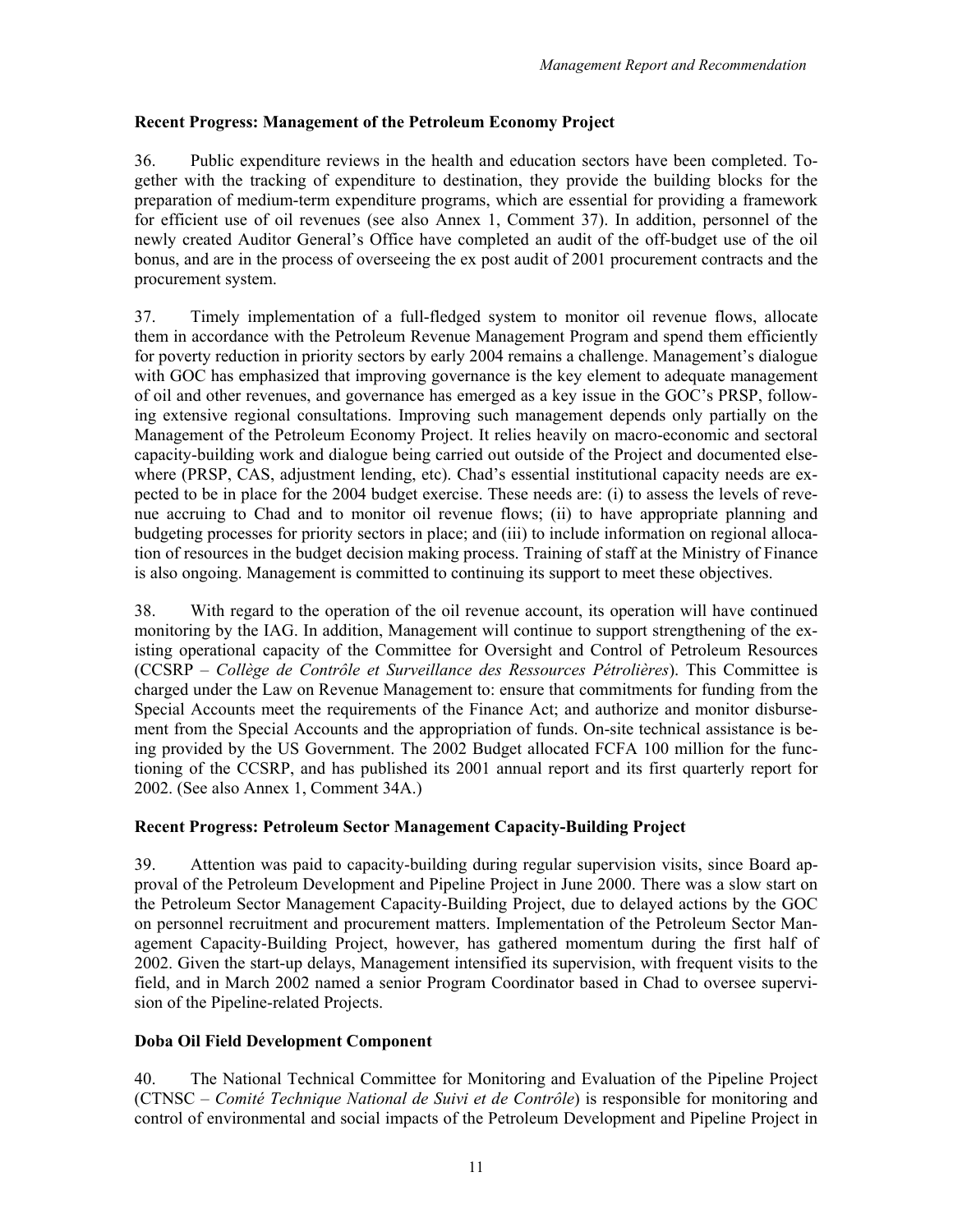Chad. It is made up of representatives of several ministries, including the Ministries of Environment and Water Resources (chair); Mines, Energy and Petroleum; Public Works; Transport and Urban Affairs. The basic role of the CTNSC permanent staff, headed by an Executive Secretary, is to monitor closely the operations of the Project, cater for exceptional emergency situations where TOTCO's capacity may be overtaxed, and coordinate interventions of Government agencies, particularly in the areas of water and environment, mines, industry, health and social affairs. The CTNSC is now fully operational. Its on-site supervision team is in place (see para. 46 for recent additions to the CTNSC staff). Key studies have been launched. Other recent efforts include:

- Bids for the Expert Advisory Panel to assist CTNSC on socio-environmental matters and for establishing an environmental management and monitoring system were received;
- An agreement was signed with a consulting company for the socio-demographic survey in the oil producing region;
- The preparation of the National Oil Spill Response Plan (NOSRP) is being synchronized with the preparation of the Area Specific Oil Spill Response Plan (ASOSRPs);
- Three economists are being trained on oil revenue projections and a training program for the staff of the Petroleum Directorate is under preparation. Both the GOC and the Consortium are also providing technical training to Chadians who will be on site to monitor oil being pumped into the pipeline and onto cargo ships at the Kribi terminal;
- Regular follow up meetings are being held with the Consortium, as are consultations and information sharing with civil society, NGOs and local administration;
- A communication strategy for civil society and GOC officials has been developed at the national and local levels;
- An urban planning study for Bébédjia, Doba, and Moundou is being finalized. Work has started on the feasibility study for public markets and slaughterhouses and their construction should start after the rainy season. Enterprises have been recruited to improve the drainage system in Doba and the contract for water supply facilities (boreholes, pumps and standpipes) has been awarded;
- The STD/HIV/AIDS prevention campaign in the Project area, particularly in the Doba and Bébédjia regions, has started under the guidance of a health expert recruited by CTNSC in mid-April (efforts on STD/HIV/AIDS started earlier through work with the Consortium);
- To promote the sustainable use of natural forests and meet the increased demand for fuel wood in the Project area, the Household Energy Agency (AEDE) has started to implement pilot projects in five villages that will serve as best practice models for replication in other villages of the Project area;
- FACIL has been established to finance social and economic infrastructure and to promote income-generating activities in the oil producing region, while contributing to the mitigation of possible negative impacts. A second information campaign on the activities to be supported by this Fund was carried out in May 2002. The FACIL steering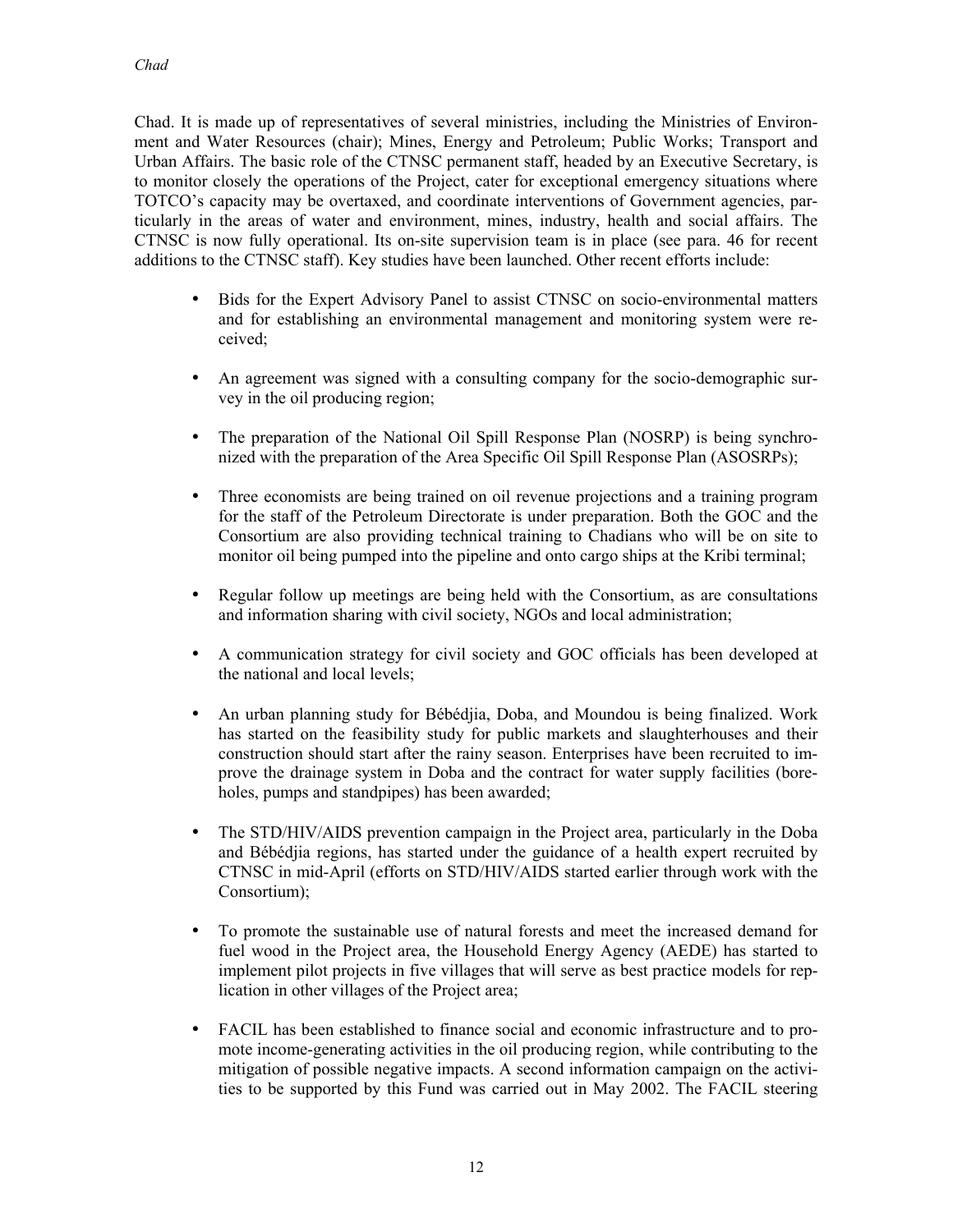committee has received some 200 funding proposals, out of which sixty-five requests for micro-credits are actively being considered by five financial intermediaries;

- The joint Bank/IFC SME Initiative has a full-time coordinator in N'Djamena and work has begun on several SME activities; and
- In December 2001, a draft *Cadre de Développement Regional de la zone pétrolière* was completed that: (i) promotes a coordinated approach to regional development; (ii) sets preliminary intervention priorities for FACIL; and (iii) provides baseline information for elaborating the RDP. The draft *Cadre* and the terms of reference of the RDP were endorsed in April 2002 by representatives of civil society, the CTNSC, the Bank, and the GOC after three months of intense discussions. Completion of the RDP is expected during the first half of 2003, before oil revenues materialize.

### **Petroleum Sector Management Component**

41. The Petroleum Directorate has prepared terms of reference for mobilizing specialized consultants to assist the GOC in developing sector policy for the: (i) reform of the hydrocarbon sector, including strengthening the GOC's ability to build on the Petroleum Development and Pipeline Project experience and deal effectively with private oil companies to explore and develop the country's potential hydrocarbon reserves; (ii) preparation of a legal and regulatory framework for the hydrocarbon sector with the objective of attracting more investments into the sector; (iii) design and implementation of a petroleum exploration and development promotion strategy; and (iv) training of Chadian nationals in the overall management of the sector, including development of their capacity to negotiate with prospective investors. In addition, EEPCI has trained a significant number of Chadians for skilled construction and technical jobs as well as for future jobs in operating the fields. Also, international contractors for EEPCI have retained the services of Chadians, including provision of training.

### *D. Monitoring and Consultation*

### **Monitoring**

42. The concluding chapter of the Panel's Report, on Monitoring and Supervision, notes the seven layers of Project monitoring and supervision and the enhanced Bank field presence in Chad, confirmed by the ECMG in its Third Site Visit Report, by the IAG in its December 2001 Report and by the Panel itself during its field visits. The Panel has expressed satisfaction, in particular, with the strong external Project monitoring by the ECMG and the IAG. Nevertheless, in several specific areas, the Panel called special attention to monitoring and supervision gaps. For example, investigation of work on oil spill response plans suggests that Management is in compliance with OD 4.01, but the Panel urges continued monitoring and implementation of commitments by relevant parties. Concerning surface and groundwater contamination from drilling, the Panel did not find any conclusive evidence that Management is not in compliance with OD 4.01, but again urged monitoring. The Panel's comments reflect concern about continuing compliance with compensation requirements of OD 4.30. Implementation delays in capacity-building gave rise to apprehensions that future compliance with the poverty reduction mandate of OD 4.15 might be in jeopardy. In other instances, the Panel reiterated the importance of continuous or periodic monitoring by the Bank, by the GOC and by independent bodies.

43. Management agrees with the Panel that the Petroleum Development and Pipeline Project is challenging, has considerable risks and warrants exceptional attention through supervision and monitoring: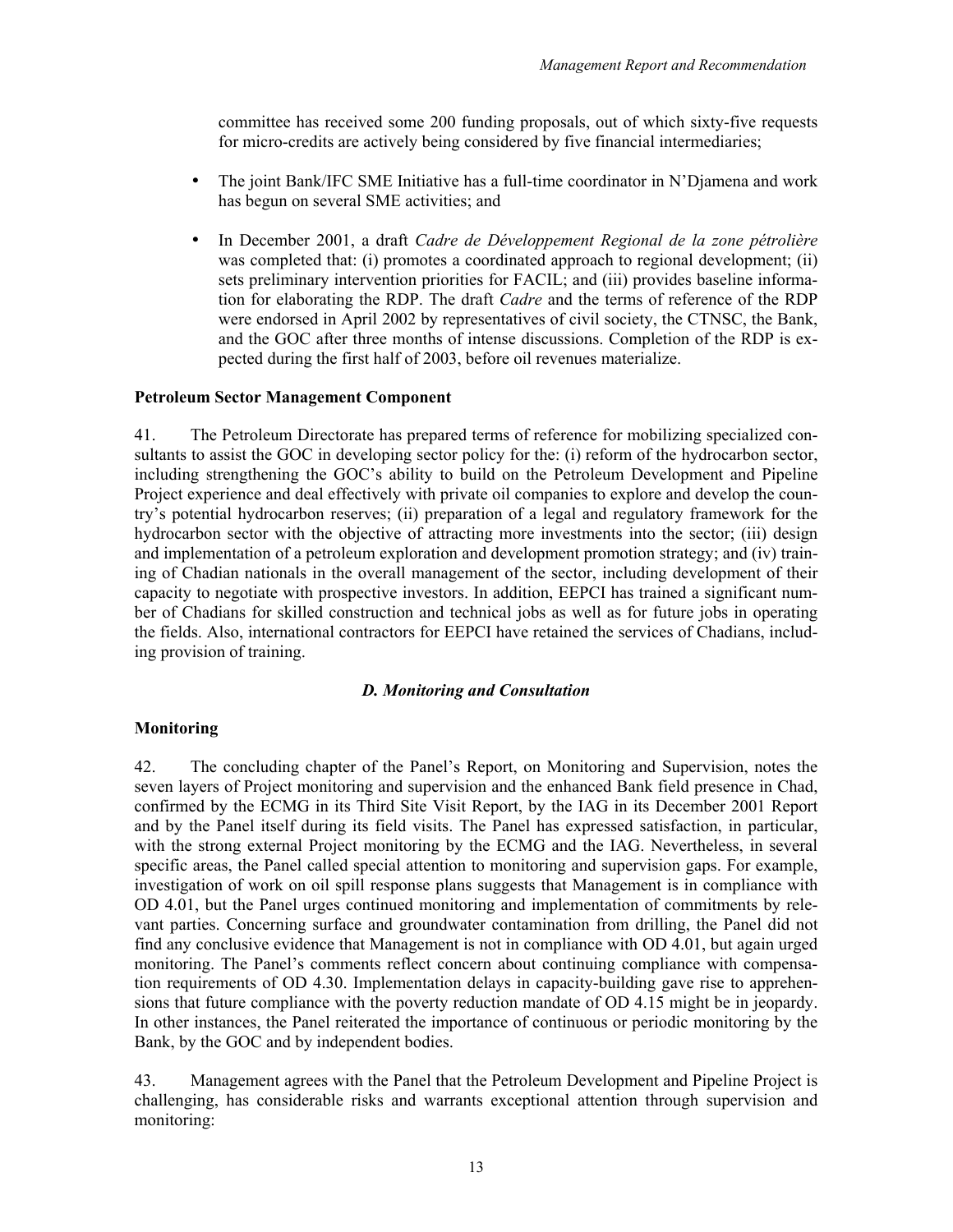- Management shares the Panel's overall view that monitoring and supervision as well as continuous consultation are serious issues and that continued vigilance in these matters is critical;
- Management will continue to dedicate the necessary resources to conscientious and thorough Project supervision and monitoring by the Bank;
- Management is equally cognizant of the importance of providing the necessary assistance to strengthen Chadian capacity for monitoring environmental and social issues and is making significant efforts to accelerate progress in its assistance programs; and
- Management is committed, as it has already demonstrated, to continue to follow up, as appropriate, on the recommendations of the independent monitoring groups, the ECMG and the IAG.

44. Management has provided four semi-annual reports to the Executive Directors of the Bank. The latest of these covered the period from January to June 2002. This report noted that the multilayered supervision and monitoring structure are all operational. The IAG was appointed in February 2001 and has visited Chad three times. Its reports have been released to the public and provided in both French and English on the IAG website (www.gic-iag.org). The reports of the ECMG are also public and available in French and English on the IFC and Bank websites.

45. The Bank and IFC have fielded supervision missions for the Petroleum Development and Pipeline Project, since Board approval in 2000. In the second half of 2001, Management authorized an increase of supervision intensity to monthly field visits. In the light of this supervision and reports of the IAG and ECMG, Management decided by year's end to move a full time supervision team to the field to support GOC capacity-building initiatives. In March 2002, Management appointed a senior Program Coordinator in charge of the cluster of oil-related Projects, who arrived in Chad in April. A second expert appointed by IFC also joined the Chad Country Office in March with oversight responsibilities for strengthening the SME sector, including supervision of the recently approved Institutional Development Fund (IDF) Grant to the Chamber of Commerce. These two experts are supported from Bank headquarters by another senior staff member and, in N'Djamena, by a social scientist in charge of the relationship and communication with civil society, and a senior operations specialist responsible for following up on procurement. In addition, IFC has maintained its project team of environmental, social and SME staff. As a part of the new supervision arrangement, joint Bank/IFC teams were also established in June 2002 to further strengthen supervision of social and environmental aspects of the Petroleum Development and Pipeline Project. This intensified supervision effort has already improved many aspects of implementation.

46. Management has acknowledged that the pace of capacity-building in Chad has been slow, although significant progress has been made recently. Since January 2002, almost all of the positions envisaged for CTNSC have been filled. There are now seven professional staff at headquarters, including the director, a procurement specialist, an accountant and a monitoring specialist. CTNSC has recruited twelve additional, professional field staff, in socio-economics, environment and health. Other actions include acceleration of the procurement process; operationalization of the environmental management and monitoring system; completion of a socio-demographic survey of the oil producing region; staff training; and procurement of equipment. Capacity-building activities are being carried out through cooperation among the stakeholders involved, including CTNSC, TOTCO, Consortium and civil society organizations. Bi-weekly meetings are held to: follow up on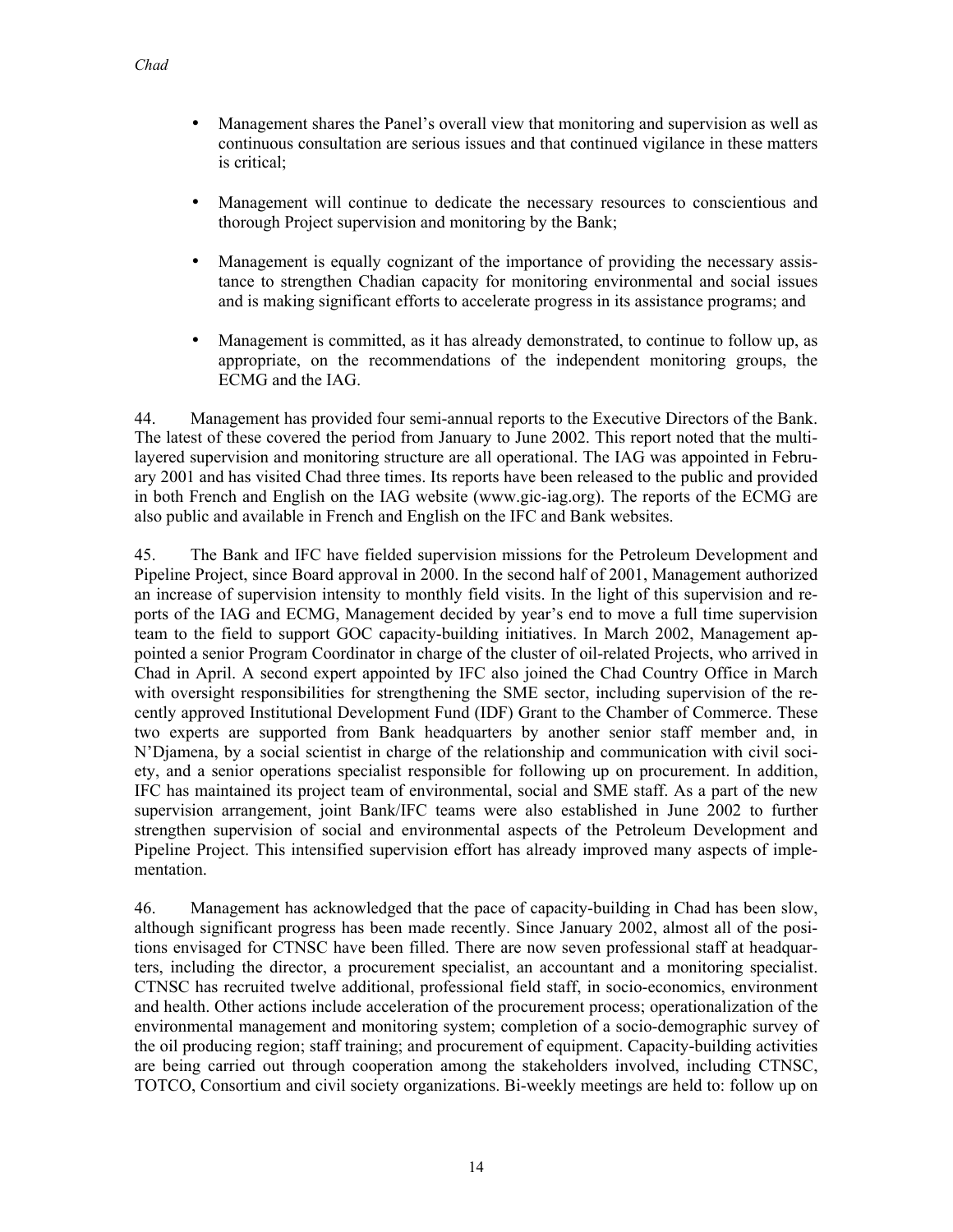implementation and discuss Project risks and mitigation measures; share information; and formulate procedures to address needs for rapid intervention, safety, security and compensation.

47. The Panel has urged the Board to ensure that the external monitoring capacity in the form of the IAG and the ECMG is sustained for as long as necessary and certainly well beyond disbursement of the loans in question. IDA is seeking replenishment of the Trust Fund to finance the work of the IAG. The ECMG will be in place to monitor the Petroleum Development and Pipeline Project four to five times per year during construction and a minimum of once per year during the 13-year life of the loan.

# **Consultation**

48. The Panel has commended Management's efforts to encourage consultations with local communities and civil society and urged their continuance, both in general and in specific instances, where it is concerned that these voices may not be heard. The consultation process has known three phases, *Phase 1 - 1993–1997: Initiation of Dialogue; Phase II – 1997–1999: Consoli*dation Phase; Phase III – post-1999: Broadening, Deepening and Upscaling. The 1997 Draft EA was released in October and discussions were carried out between the Bank, IFC, the Consortium and the GOC on Petroleum Development and Pipeline Project impacts and mitigation planning. After the 1997 Draft EA was publicly disclosed, the consultation process improved both as a result of the availability of the environmental documentation and of the subsiding tensions in the Project area as political stability improved, especially after 1998. Also, as a result of Bank comments on the 1997 Draft EA, the consultation process was reviewed and strengthened. An extensive public information and consultation campaign was launched during the summer of 1997, which included a Public Information Campaign in two rounds. A concrete output of the consultation process is the rapid growth in civil society organizations. There has also been a shift of focus from narrowly defined impact mitigation to the broader issue of regional development. Civil society organizations are involved in the definition and operation of the FACIL and in the elaboration of the RDP. The broad consultation process undertaken for the Petroleum Development and Pipeline Project was unprecedented in Chad and opened the way for increased civil society participation in public debates over broad policy issues such as petroleum revenue management, governance, and social and environmental issues. This participation is today consolidated in the context of the PRSP process and in the formal representation of civil society in several official bodies, such as the Steering Committee for the ongoing PRSP and the PROCC.

49. The Consortium has taken proactive steps to improve its communication and outreach efforts, for example, hiring public information experts in Chad to assist with and improve dissemination of information to the public and adding a new Local Community Contact in the oil field area to liaise with herders. In the first quarter of 2002, the Consortium reported that 159 consultation sessions were held in Chad. Efforts have been made to involve NGOs in the implementation of certain aspects of the Petroleum Development and Pipeline Project. The Consortium publishes a newsletter in Chad that will be disseminated more widely. Reading rooms have also been reopened in several locations. In collaboration with the CTNSC, a periodic consultation system with civil society has been put in place. The second round of consultations took place in Doba on April 29 and 30, 2002. In November 2001, the Bank engaged a communications expert to assist the GOC; discussions are focusing on upgrading radio station facilities in southern Chad and organizing regular Information Caravans to the villages in the Project area.

50. The IAG has identified a "need to create a permanent framework for dialogue between the contracting parties and the stakeholders" overseen by the *Coordination Nationale Projet Doba*  (CNPD). Management plans to continue the consultation efforts and will pursue the establishment of a permanent framework for dialogue.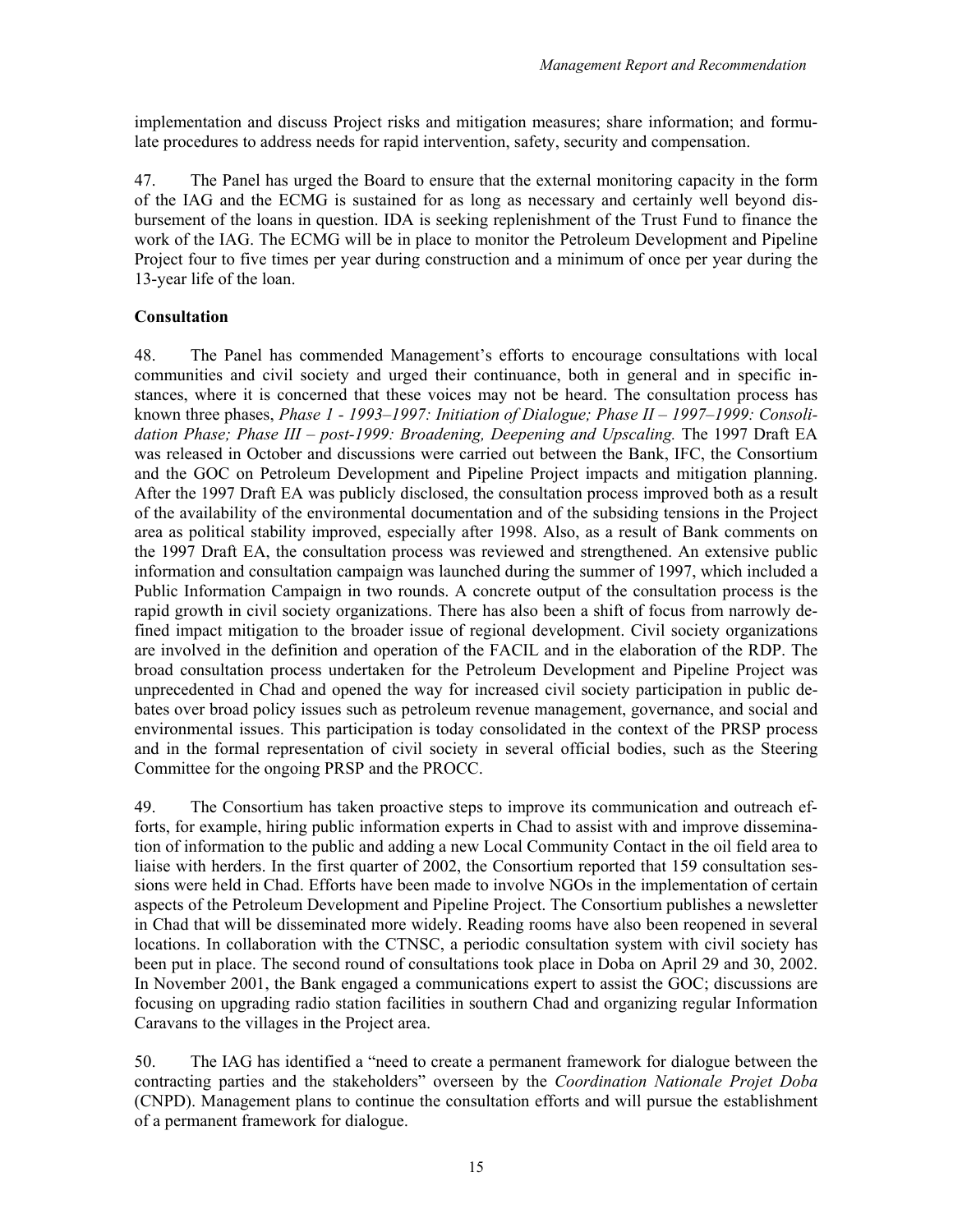# *E. Governance and Human Rights*

51. Management wishes to note, as does the Panel's Report, that despite the references in the Request to directives on "respect for human rights," the Bank has no such directives. Management also notes that in its Report, para. 215, the Panel states that "[it] is not within the Panel's mandate to assess the status of governance and human rights in Chad in general or in isolation, and the Panel acknowledges that there are several institutions, (including UN bodies), specifically in charge of the subject. However, the Panel felt obliged to examine whether the issue of proper governance or human rights violations in Chad were such as to impede the implementation of the Project in a manner compatible with the Bank's policies." In conclusion, with respect to this issue, the Panel finds that "the situation in Chad is far from ideal, and raises questions about compliance with Bank policies, in particular those that relate to informed and open consultation, and it warrants renewed monitoring by the Bank."

52. Management has been very keen to ensure that there was informed and open consultation during the design and preparation of the Petroleum Development and Pipeline Project. An important consultation process took place to: (i) share Project information with the affected communities; (ii) determine Project needs and establish communities' entitlement and compensation; (iii) agree on a framework for mitigating adverse impacts; and (iv) develop an RDP for the Project-related areas. During the consultation process, opportunities have been given to the affected communities to make their views known to the Project sponsors and the GOC. Information has been disseminated in local languages and, where necessary, Bank staff have been involved in improving the quality of the consultation process, including building capacity for constructive engagement of local NGOs.

53. A key focus of the work of the IAG has been the need for structured, sustained communication among all parties. The IAG observed in its July Report (Report of Visit to Chad, June 3 to 17, 2002) that the anticipated "growth of powers transferred to the local level as part of regionalization should give a stronger voice to the populations most directly concerned by the project."

54. The Panel states in para. 136 of its Report, "Since 1999, Management has made significant efforts to achieve compliance with paragraph 19 of OD 4.01, encouraging frequent consultations with local communities and civil society in an environment more conducive to an open exchange." As the Panel suggests, Management intends to continue to monitor and to promote activities that would ensure that meaningful dialogue with civil society takes place.

55. The Requesters allege the Bank has not complied with directives on governance. Management notes that, although there is no specific Bank policy or directive on governance as such, a number of its policies or directives cover various aspects of good governance, such as consultation, transparency, anti-corruption, legal frameworks, and institutional capacity (IBRD, *Governance: The World Bank's Experience*, 1994). Typically, governance issues are addressed in the preparation of the CAS. For Chad, the Interim CAS highlights strongly the need to promote good governance and the CAS under preparation focuses on the same issue. In addition, in Chad, the Bank has supported, through the Structural Adjustment Credit (SAC) IV approved by the Board on December 18, 2001, a reform program focused on: (i) improved governance by the adoption and implementation of a governance strategy and action plan; (ii) more transparent, accountable and efficient use of public resources for poverty reduction through the reform of: (a) the budget cycle; (b) public procurement including anti-corruption measures; and (c) the civil service; and (iii) poverty reduction in the rural areas through measures to strengthen cotton farmers' associations. This assistance is being furthered through the proposed SAC V, which is expected to be presented to the Board in October 2002.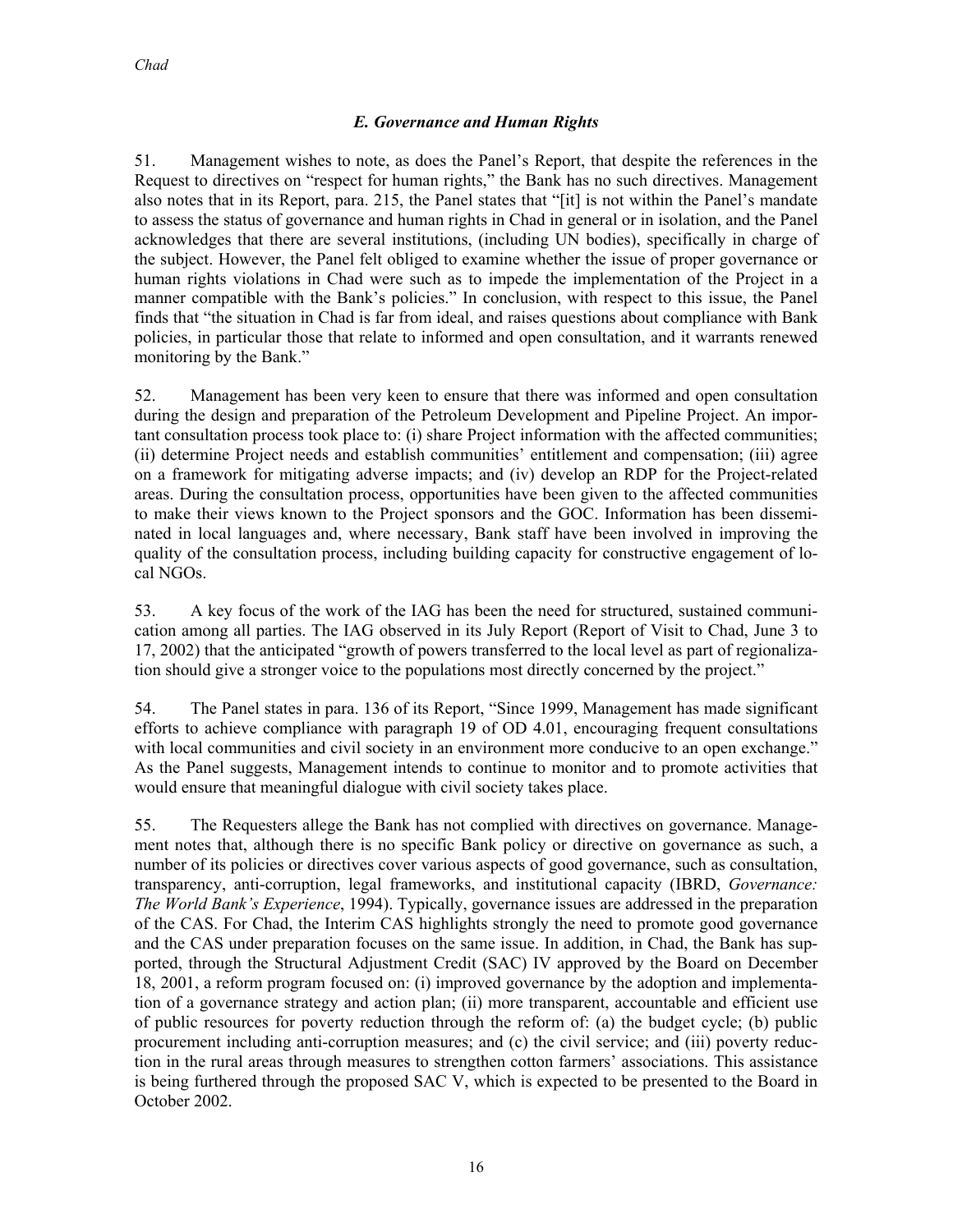# **V. MANAGEMENT'S ACTION PLAN IN RESPONSE TO THE FINDINGS**

56. Management has considered fully the findings of the Panel's Report, as shown in Annex 1, and has developed concrete actions to address outstanding issues, both those in which the Panel raises questions about compliance with Bank policies and procedures and its more general suggestions to improve the effectiveness of the three Projects. Management proposes the following actions, presented in Table 3 below.

| <b>ACTION</b>                                                                                                                                                                                                                                                                                                                                                                                                                                                                                                                                                                                                                          | <b>ISSUE</b><br>(numbers in parentheses refer to the Panel's<br>findings and Management's comments in Annex 1)                                                                                                                                     |
|----------------------------------------------------------------------------------------------------------------------------------------------------------------------------------------------------------------------------------------------------------------------------------------------------------------------------------------------------------------------------------------------------------------------------------------------------------------------------------------------------------------------------------------------------------------------------------------------------------------------------------------|----------------------------------------------------------------------------------------------------------------------------------------------------------------------------------------------------------------------------------------------------|
| <b>Environmental and Social Compliance</b>                                                                                                                                                                                                                                                                                                                                                                                                                                                                                                                                                                                             |                                                                                                                                                                                                                                                    |
| Regional Development Plan (RDP) and 1999 EA/EMP -<br>Management will intensify its efforts to work with the relevant<br>Chadian agencies to prepare the RDP, in lieu of revising the 1999<br>EA/EMP, to address spatial issues and satisfy the objectives of<br>Regional EA. A consultant contract award for RDP services is<br>expected by end September 2002 with a final plan due in April<br>2003.<br>Management will also request the opportunity for dialogue with<br>the Inspection Panel to exchange views on the spatial context for the<br>Petroleum Development and Pipeline Project and the application of<br>Regional EA. | OD 4.01: Spatial context, Regional EA and<br>cumulative impacts (2, 4, 5 and 7)                                                                                                                                                                    |
| Expert Advisory Panel - In May 2002, GOC received bids for<br>another Expert Advisory Panel and selection is expected shortly.<br>Management will involve the Quality Assurance and Compliance<br>Unit (QACU) of ESSD and the safeguards team of the Africa Region<br>in the formal review of the reports and recommendations prepared<br>by this panel. These reviews will support the supervision and<br>monitoring activities of the Bank. Management will facilitate<br>coordination between this panel and other groups involved in the<br>Petroleum Development and Pipeline Project's implementation and<br>monitoring.         | OD 4.01, paragraph 13: Expert Advisory Panel<br>involvement during EA formulation (6)                                                                                                                                                              |
| <b>Baseline Data - Management will continue to monitor</b><br>implementation of the 1999 EA/EMP in order to address linkages of<br>the baseline situation to success or failure of mitigation measures<br>and will follow up on recommendations of the ECMG and the IAG<br>regarding baseline data linkages to impacts and mitigation.<br>Management will facilitate the provision of new economic,<br>demographic, social and health data to the GOC and RDP<br>preparers. The RDP is expected to consider health and socio-<br>demographic issues and impacts.                                                                       | OD 4.01, Annex C, paragraph 2: Baseline data<br>linkages to impacts and mitigation (8)<br>Baseline data to compare health impacts pre-<br>and post-oil (9)                                                                                         |
| <b>Consideration of Alternatives –</b> The Petroleum Development and<br>Pipeline Project is being implemented based on the preferred alter-<br>native presented in the 1999 EA/EMP and in the PAD approved by<br>the Board in June 2000. Management will request the opportunity<br>for dialogue with the Inspection Panel to exchange views on meth-<br>odologies for comparison of alternatives used in the Project.                                                                                                                                                                                                                 | OD 4.01, Annex B, paragraph 2 (f): Panel<br>notes satisfaction with justification for selected<br>alternative but questions lack of environmental<br>cost-benefit analysis and economic valuation<br>of environmental impacts of alternatives (10) |

# **Table 3. Proposed Management Action Plan**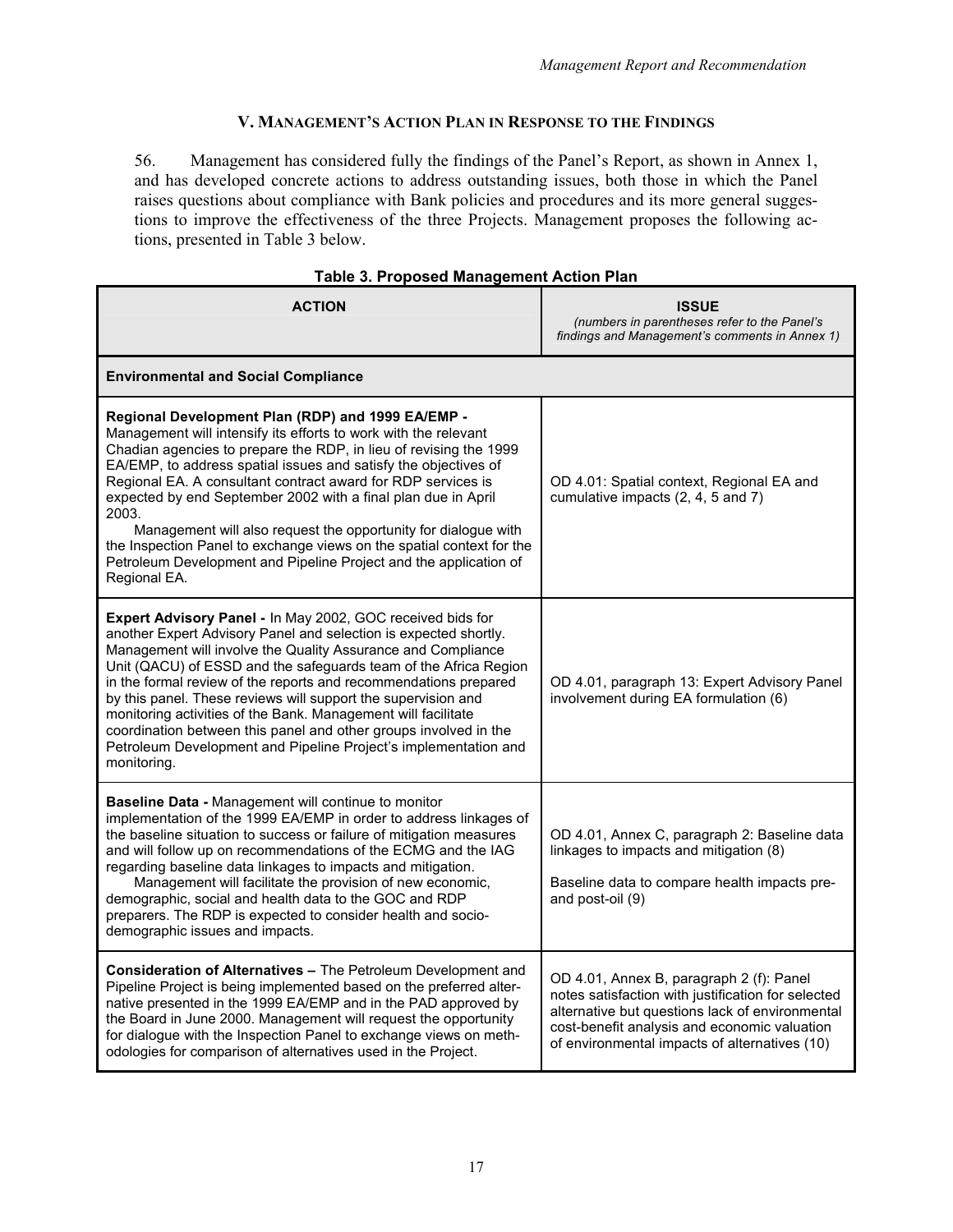| <b>ACTION</b>                                                                                                                                                                                                                                                                                                                                                                                                                                                                                                                                                                                                                                                                                                                        | <b>ISSUE</b><br>(numbers in parentheses refer to the Panel's<br>findings and Management's comments in Annex 1)                                                                                                                                                                                                                                      |
|--------------------------------------------------------------------------------------------------------------------------------------------------------------------------------------------------------------------------------------------------------------------------------------------------------------------------------------------------------------------------------------------------------------------------------------------------------------------------------------------------------------------------------------------------------------------------------------------------------------------------------------------------------------------------------------------------------------------------------------|-----------------------------------------------------------------------------------------------------------------------------------------------------------------------------------------------------------------------------------------------------------------------------------------------------------------------------------------------------|
| Institutional Capacity - Management has strengthened its field<br>presence in Chad and will provide continued monitoring and super-<br>vision on a regular basis from both Bank headquarters and its field<br>offices to ensure that progress in capacity-building is sustained.                                                                                                                                                                                                                                                                                                                                                                                                                                                     | OD 4.01: Institutional capacity, particularly in<br>respect to CTNSC (11)                                                                                                                                                                                                                                                                           |
| Monitoring - Management is committed to continued monitoring<br>through its own supervision efforts and the independent monitoring<br>of the ECMG and the IAG.<br>Management is continuously monitoring progress in preparation<br>of sound NOSRP and ASOSRPs, consistent with the standards of<br>the International Petroleum Industry Environmental Conservation<br>Association (IPIECA) and the 1999 EA/EMP. Management will follow<br>up to ensure that disclosure and consultation are carried out appro-<br>priately<br>The RDP will incorporate concerns regarding regional water<br>management, including provision of clean drinking water.<br>ASOSRPs will contain scenarios located in the drainage area of<br>Lake Chad. | Panel urged continued monitoring of a number<br>of issues:<br>• Oil spills / ASOSRP (13)<br>• Regional water contamination (14)<br>• Local potable water contamination (15)<br>• Contamination of surface/groundwater from<br>drilling (16)<br>• Air pollution (17)<br>• Avoidance of Ogoniland, Nigeria situation -<br>(21)<br>• Compensation (25) |
| <b>Consultation - Management will continue the consultation efforts</b><br>and will pursue the establishment of a permanent framework for<br>dialogue. In November 2001, the Bank engaged a communications<br>expert to assist the GOC; discussions are focusing on upgrading<br>radio station facilities in southern Chad and organizing regular<br>Information Caravans to the villages in the Project area.                                                                                                                                                                                                                                                                                                                       | OD 4.01, paragraph 19: Consultation - Panel<br>commends efforts and urges that they continue<br>(22, 28)                                                                                                                                                                                                                                            |
| <b>Economic Evaluation</b>                                                                                                                                                                                                                                                                                                                                                                                                                                                                                                                                                                                                                                                                                                           |                                                                                                                                                                                                                                                                                                                                                     |
| Economic Analysis - Management will continue to monitor<br>implementation of the Petroleum Sector Management Capacity-<br>Building Project, including monitoring of the training program for<br>staff of the Petroleum Directorate and recruitment of 10 Chadian<br>controllers. Management will also follow up on the potential need to<br>hire international experts under the Capacity-Building Project.                                                                                                                                                                                                                                                                                                                          | Technical assistance to monitor and audit oil<br>produced and revenue generated - essential<br>that this is operational before oil production<br>commences (31)                                                                                                                                                                                     |
| Other Economic Benefits. Although no action is feasible with re-<br>spect to the PAD itself, Management will continue to monitor and<br>collect data on the economic benefits of the Project.                                                                                                                                                                                                                                                                                                                                                                                                                                                                                                                                        | OP 10.04: More detailed examination of other<br>economic benefits desired in the PAD (32)                                                                                                                                                                                                                                                           |
| Sustainability and Risks - Management has intensified supervi-<br>sion, notably by the assignment of senior staff members to the Chad<br>office, and will continue its efforts to support accelerated implemen-<br>tation by GOC of measures to build capacity in environment and<br>petroleum revenue management.                                                                                                                                                                                                                                                                                                                                                                                                                   | OP 10.04: Analysis of risks and sustainability<br>in Management of the Petroleum Economy<br>Project and Petroleum Sector Management<br>Capacity-Building Project (34)                                                                                                                                                                               |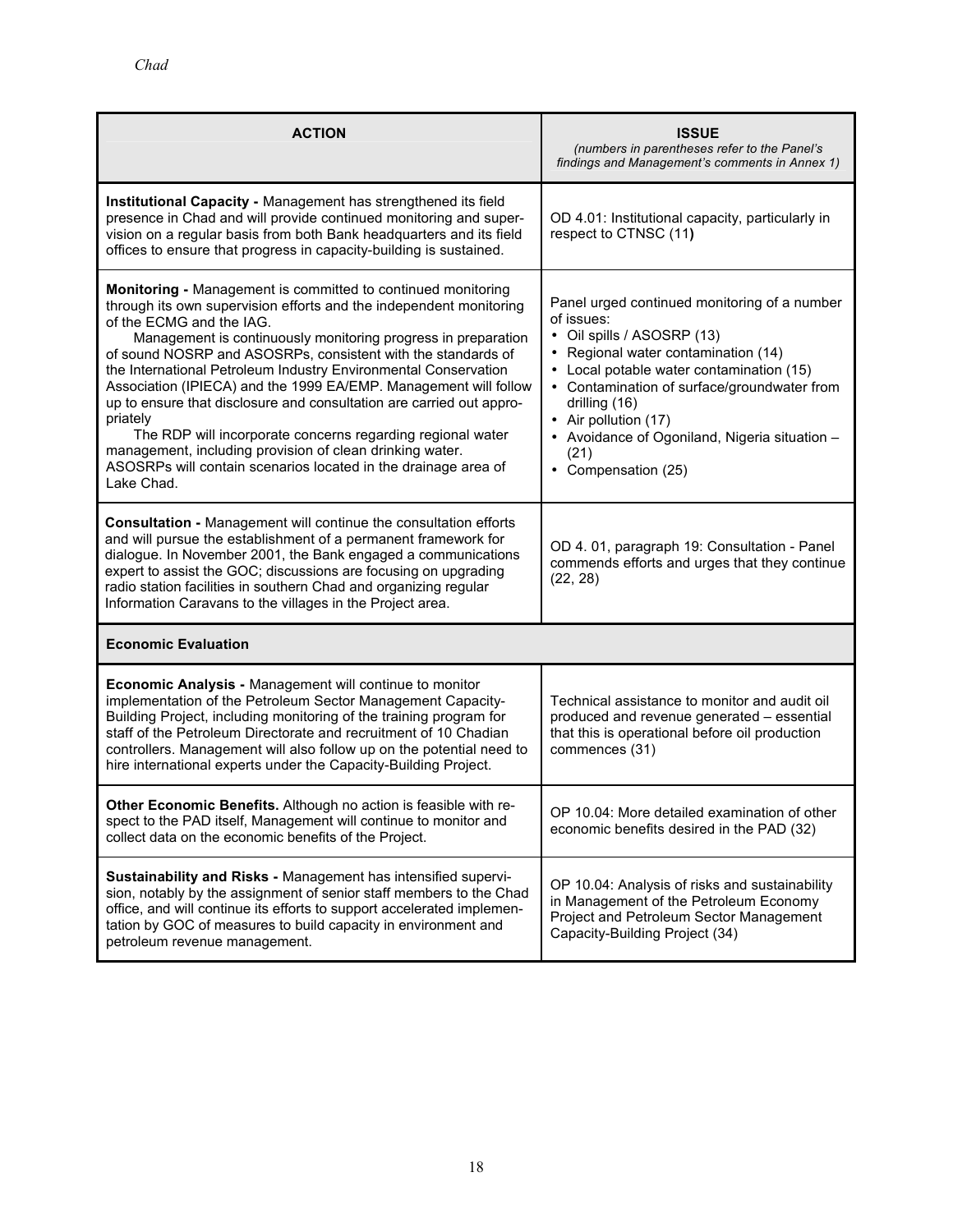| <b>ACTION</b>                                                                                                                                                                                                                                                                                                                                                                                                                                                                                                                                                                                                                         | <b>ISSUE</b><br>(numbers in parentheses refer to the Panel's<br>findings and Management's comments in Annex 1)                                                                                                                                                                              |  |
|---------------------------------------------------------------------------------------------------------------------------------------------------------------------------------------------------------------------------------------------------------------------------------------------------------------------------------------------------------------------------------------------------------------------------------------------------------------------------------------------------------------------------------------------------------------------------------------------------------------------------------------|---------------------------------------------------------------------------------------------------------------------------------------------------------------------------------------------------------------------------------------------------------------------------------------------|--|
| <b>Poverty Reduction</b>                                                                                                                                                                                                                                                                                                                                                                                                                                                                                                                                                                                                              |                                                                                                                                                                                                                                                                                             |  |
| PRMP - Handling and Allocation of Oil Revenues - Management<br>has intensified supervision of the Project, notably by the appoint-<br>ment of senior staff members to the Bank's Chad office, and remains<br>committed to supervise and help strengthen monitoring of PRMP<br>implementation. Management is also committed to the continued<br>monitoring, review and assessment of its implementation by the IAG.<br>In addition, Management will continue to pursue the actions that are<br>being taken outside the scope of the three Projects to assist GOC to<br>put in place long-term economic and budget management capacity. | OD 4.15: Future compliance with OD 4.15 -<br>sufficiency of measures to deliver poverty<br>reduction outcomes are of concern; vital to<br>have continuing monitoring, review and<br>assessment of handling and allocation of oil<br>revenues by an independent body such as the<br>IAG (35) |  |
| PRMP - Institutional Capabilities and Monitoring-Management<br>is committed to continued monitoring, review and assessment by<br>the IAG and will continue to implement measures recommended by<br>the IAG as appropriate.                                                                                                                                                                                                                                                                                                                                                                                                            | Petroleum Revenue Management Program<br>and institutional capabilities and monitoring -<br>vital that the dedicated Special Accounts be<br>subject of continuing monitoring, review and<br>assessment by an independent body such as<br>the IAG $(36 D)$                                    |  |
| Allocation of Resources to Producing Regions - Management<br>and the GOC will continue to carry out work underway in the Public<br>Expenditure Review (PER) to determine regional patterns of public<br>expenditure and to define the specific modalities by which<br>decentralized local structures will manage the additional 5 percent of<br>petroleum revenues reserved for the producing region.                                                                                                                                                                                                                                 | Allocation of resources to producing regions -<br>information essential for stakeholders<br>concerning appropriate shares in national<br>income and wealth (37)                                                                                                                             |  |
| <b>Implementation Delays and Accelerated Action - Management</b><br>remains committed to continue its intensified supervision efforts in<br>the future. As per the Panel's suggestion, Management will pursue<br>efforts to improve the situation on the ground. IAG and ECMG will<br>also continue their regular monitoring and assessment of the<br>Petroleum Development and Pipeline Project.                                                                                                                                                                                                                                     | OD 4.15: Future compliance in jeopardy if<br>implementations delays are not addressed<br>(38A and 38E).                                                                                                                                                                                     |  |
| <b>Community and Entrepreneur Needs, Commodity Price In-</b><br>creases - Management will follow up on assisting GOC to acceler-<br>ate measures on serving community needs through FACIL and to<br>implement progress on the Chad/Cameroon SME initiative and IDF<br>Grant. Management will also follow up on issues related to price<br>inflation.                                                                                                                                                                                                                                                                                  | Priority community needs in danger of not<br>being fulfilled (38B)<br>No evidence that capacity-building and support<br>for entrepreneurs are in place (38C)<br>Affordability of goods and services to the poor<br>(38D)                                                                    |  |
| Possible Variations in Oil Revenue Inflows - Together with the<br>IMF, Management is currently discussing with GOC the modalities<br>that would apply to the sterilization of unused funds held for future<br>allocation to priority sectors.                                                                                                                                                                                                                                                                                                                                                                                         | OD 4.15: Risk analysis and institutional design<br>- poverty reduction jeopardized by possible<br>variations in oil revenue inflows (39)                                                                                                                                                    |  |
| <b>Monitoring and Supervision</b>                                                                                                                                                                                                                                                                                                                                                                                                                                                                                                                                                                                                     |                                                                                                                                                                                                                                                                                             |  |
| Continued External Monitoring - IDA is seeking replenishment of<br>the Trust Fund to finance the work of the IAG. The ECMG will re-<br>main in place to monitor the Petroleum Development and Pipeline<br>Project four to five times per year during construction and a mini-<br>mum of once per year during the 13-year life of the loan.                                                                                                                                                                                                                                                                                            | IAG and ECMG work urged to continue as long<br>as necessary and well beyond disbursement of<br>loans $(40)$                                                                                                                                                                                 |  |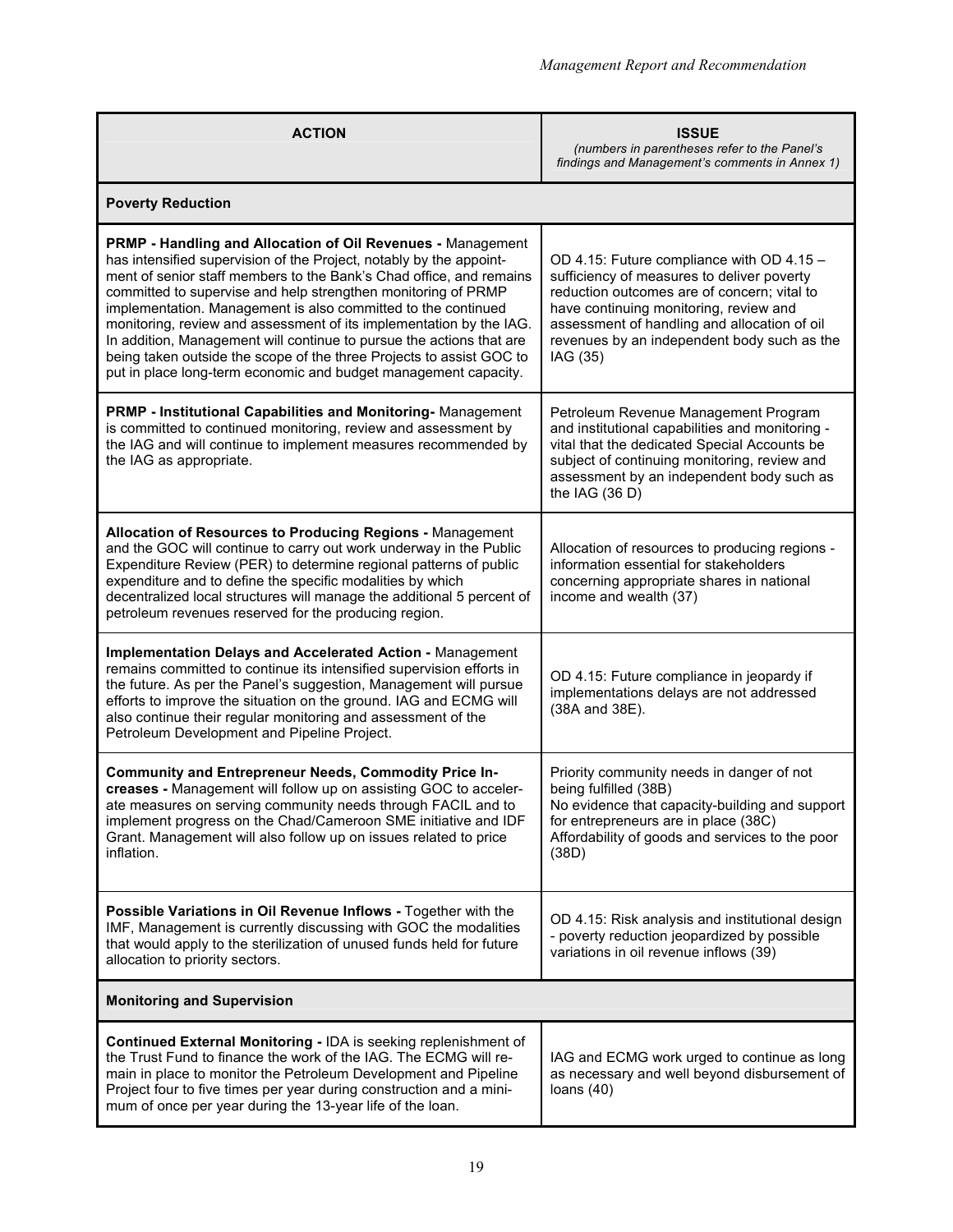#### **VI. CONCLUSION**

57. Management believes that the Bank has made exceptional efforts to apply its policies and procedures and to pursue concretely its mission statement in the context of the Petroleum Development and Pipeline Project, Petroleum Sector Management Capacity-Building Project and the Management of the Petroleum Economy Project. Given these actions, Management does not agree that, as a result, the Requestors' rights or interests have been, or will be, directly and adversely affected by these Projects. Management remains committed to a process of regular consultation and disclosure to assure the environmental and social soundness of the Projects during implementation. Management intends to pursue the improvement of governance and the alleviation of poverty in Chad through the Projects, and the Bank's country dialogue and assistance program for Chad.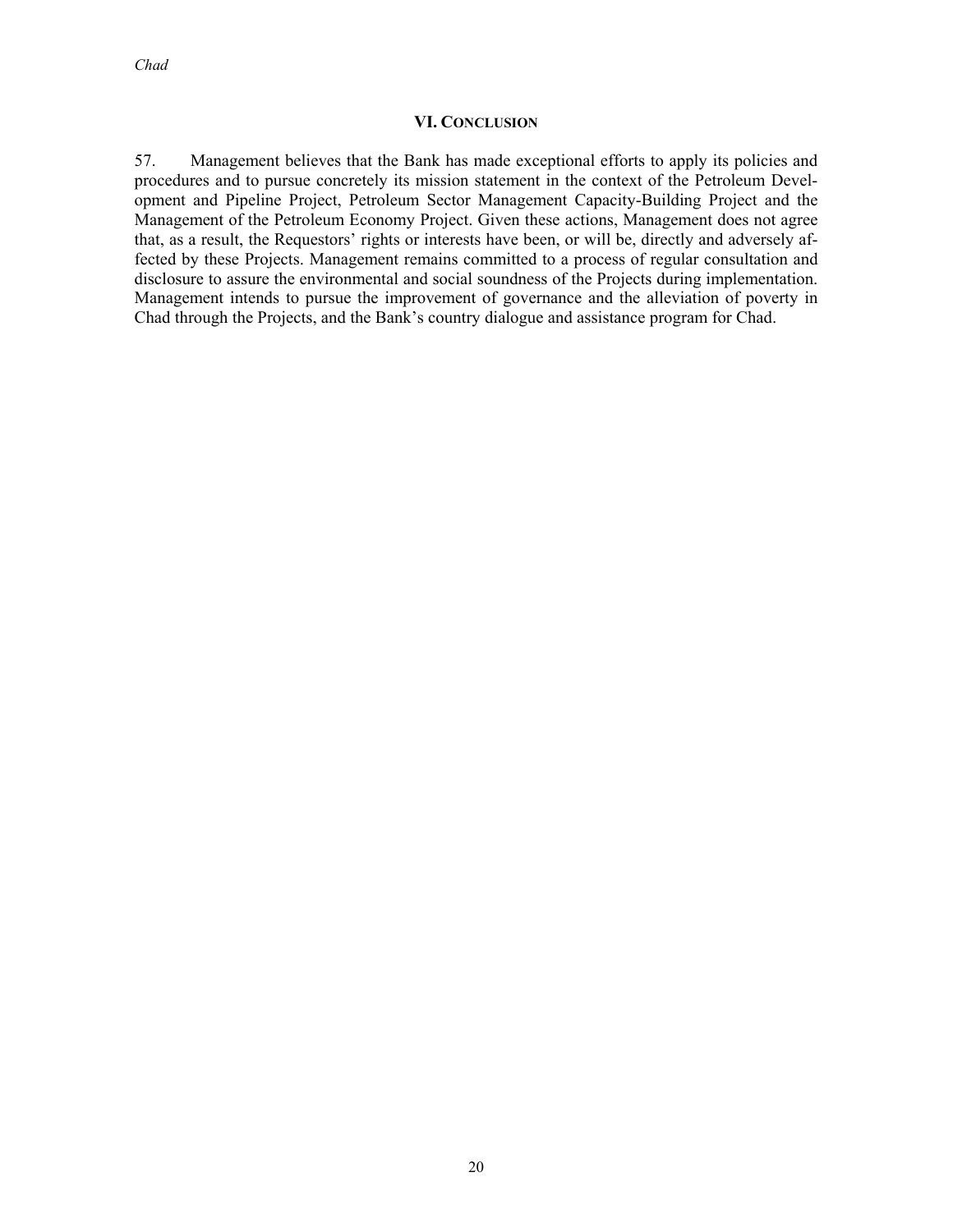#### **MANAGEMENT REPORT AND RECOMMENDATION IN RESPONSE TO THE INSPECTION PANEL INVESTIGATION REPORT ON CHAD-CAMEROON PETROLEUM DEVELOPMENT AND PIPELINE PROJECT; CHAD - PETROLEUM SECTOR MANAGEMENT CAPACITY-BUILDING PROJECT; AND CHAD - MANAGEMENT OF THE PETROLEUM ECONOMY PROJECT**

| <b>ANNEX 1</b>                        |
|---------------------------------------|
| <b>FINDINGS, COMMENTS AND ACTIONS</b> |

| No. | <b>Finding</b>                                                                                                                                                                                                                                                                                                                                                                                                                                                                                                                                                                                                                                                            | Sec/<br>Para  | Pol-<br>icy | <b>Comment / Action</b>                                                                                                                                                                                                                                                                                                                                                                                                                                                                                                                                                                                                                                                                                                                                                                                                                                                                                                                                                                                                                                                                                                                                                                                                                                                                                                                                                                                                                                                                                                                                                                                                                                                                                                                                                                                                                                                                                                                                                                                                                                                                                                                                                                                                                                                                                                                                                                                                                                                                                                                                                                                                                                                                                                                                                                                                                                                                                                                                                                                                                                                                                                                                                                                                                                                                                                                                                                                           |
|-----|---------------------------------------------------------------------------------------------------------------------------------------------------------------------------------------------------------------------------------------------------------------------------------------------------------------------------------------------------------------------------------------------------------------------------------------------------------------------------------------------------------------------------------------------------------------------------------------------------------------------------------------------------------------------------|---------------|-------------|-------------------------------------------------------------------------------------------------------------------------------------------------------------------------------------------------------------------------------------------------------------------------------------------------------------------------------------------------------------------------------------------------------------------------------------------------------------------------------------------------------------------------------------------------------------------------------------------------------------------------------------------------------------------------------------------------------------------------------------------------------------------------------------------------------------------------------------------------------------------------------------------------------------------------------------------------------------------------------------------------------------------------------------------------------------------------------------------------------------------------------------------------------------------------------------------------------------------------------------------------------------------------------------------------------------------------------------------------------------------------------------------------------------------------------------------------------------------------------------------------------------------------------------------------------------------------------------------------------------------------------------------------------------------------------------------------------------------------------------------------------------------------------------------------------------------------------------------------------------------------------------------------------------------------------------------------------------------------------------------------------------------------------------------------------------------------------------------------------------------------------------------------------------------------------------------------------------------------------------------------------------------------------------------------------------------------------------------------------------------------------------------------------------------------------------------------------------------------------------------------------------------------------------------------------------------------------------------------------------------------------------------------------------------------------------------------------------------------------------------------------------------------------------------------------------------------------------------------------------------------------------------------------------------------------------------------------------------------------------------------------------------------------------------------------------------------------------------------------------------------------------------------------------------------------------------------------------------------------------------------------------------------------------------------------------------------------------------------------------------------------------------------------------------|
|     | <b>Environmental Compliance</b>                                                                                                                                                                                                                                                                                                                                                                                                                                                                                                                                                                                                                                           |               |             |                                                                                                                                                                                                                                                                                                                                                                                                                                                                                                                                                                                                                                                                                                                                                                                                                                                                                                                                                                                                                                                                                                                                                                                                                                                                                                                                                                                                                                                                                                                                                                                                                                                                                                                                                                                                                                                                                                                                                                                                                                                                                                                                                                                                                                                                                                                                                                                                                                                                                                                                                                                                                                                                                                                                                                                                                                                                                                                                                                                                                                                                                                                                                                                                                                                                                                                                                                                                                   |
| 1.  | EA Process. The Panel finds that                                                                                                                                                                                                                                                                                                                                                                                                                                                                                                                                                                                                                                          | 5.5, 46       | 4.01        | <b>Comment:</b> Management acknowledges the finding of compliance by the                                                                                                                                                                                                                                                                                                                                                                                                                                                                                                                                                                                                                                                                                                                                                                                                                                                                                                                                                                                                                                                                                                                                                                                                                                                                                                                                                                                                                                                                                                                                                                                                                                                                                                                                                                                                                                                                                                                                                                                                                                                                                                                                                                                                                                                                                                                                                                                                                                                                                                                                                                                                                                                                                                                                                                                                                                                                                                                                                                                                                                                                                                                                                                                                                                                                                                                                          |
|     | Management is in compliance with                                                                                                                                                                                                                                                                                                                                                                                                                                                                                                                                                                                                                                          |               |             | Inspection Panel.                                                                                                                                                                                                                                                                                                                                                                                                                                                                                                                                                                                                                                                                                                                                                                                                                                                                                                                                                                                                                                                                                                                                                                                                                                                                                                                                                                                                                                                                                                                                                                                                                                                                                                                                                                                                                                                                                                                                                                                                                                                                                                                                                                                                                                                                                                                                                                                                                                                                                                                                                                                                                                                                                                                                                                                                                                                                                                                                                                                                                                                                                                                                                                                                                                                                                                                                                                                                 |
|     | OD 4.01 with respect to project                                                                                                                                                                                                                                                                                                                                                                                                                                                                                                                                                                                                                                           |               |             |                                                                                                                                                                                                                                                                                                                                                                                                                                                                                                                                                                                                                                                                                                                                                                                                                                                                                                                                                                                                                                                                                                                                                                                                                                                                                                                                                                                                                                                                                                                                                                                                                                                                                                                                                                                                                                                                                                                                                                                                                                                                                                                                                                                                                                                                                                                                                                                                                                                                                                                                                                                                                                                                                                                                                                                                                                                                                                                                                                                                                                                                                                                                                                                                                                                                                                                                                                                                                   |
|     | classification.                                                                                                                                                                                                                                                                                                                                                                                                                                                                                                                                                                                                                                                           |               |             | Action: No action required.                                                                                                                                                                                                                                                                                                                                                                                                                                                                                                                                                                                                                                                                                                                                                                                                                                                                                                                                                                                                                                                                                                                                                                                                                                                                                                                                                                                                                                                                                                                                                                                                                                                                                                                                                                                                                                                                                                                                                                                                                                                                                                                                                                                                                                                                                                                                                                                                                                                                                                                                                                                                                                                                                                                                                                                                                                                                                                                                                                                                                                                                                                                                                                                                                                                                                                                                                                                       |
| 2.  | Spatial Context. The 1997<br><b>Environmental Assessment</b><br>document provides [] neither<br>discussion on how the boundary of<br>the study area was defined, nor<br>any mention of the potential area<br>that could be affected by project<br>development. [] The Consortium<br>and Bank Management did not<br>explicitly consider the spatial<br>dimensions of the Project as<br>required by OD 4.01 with the result<br>that they tend to restrict it to the<br>immediate area of the three<br>oilfields and the pipeline right-of-<br>way to Cameroon []. In the light<br>of this, the Panel finds<br>Management not in compliance<br>with OD 4.01 in this respect. | 5.1,<br>27-29 | 4.01        | <b>Comment:</b> Management accepts the Panel's statement that the 1997<br>draft EA documentation for the Petroleum Development and Pipeline<br>Project did not provide discussion of how the boundary of the study area<br>was defined or the potential area affected by Project development.<br>Management notes that the 1999 revisions to the documentation were<br>not taken into account in the determination of non-compliance.<br>To address the study area issue, staff issued a deficiency<br>memorandum (May 26, 1998) regarding the EA documentation, which<br>included comments on the boundaries of the study area. As a result, the<br>1997 draft EA documentation was revised and the EA Executive<br>Summary and Update and a detailed EMP were produced in 1999.<br>The 1999 EA/EMP addresses study area definition and the potential<br>area affected. A practical approach was used to analyze the spatial<br>context of potential impacts. The relevant study areas were determined<br>as appropriate to specific topics and concerns, e.g., the extent of<br>potential impacts of an oil spill differs from that of demographic changes,<br>such as in-migration. Management believes that a single pre-determined<br>study area encompassing the full range of impacts would have been<br>cumbersome and ineffective in accomplishing the purpose of EA - to<br>improve decision making. Several examples of spatial contexts follow.<br>The oil field development area is not part of the financing.<br>$\bullet$<br>Nevertheless, Bank Management and the Consortium addressed<br>the oil field development area in the 1999 EA/EMP to ensure<br>coverage of issues and improve decision making in accord with OD<br>4.01;<br>The preliminary Oil Spill Response Plan in the 1999 EA/EMP,<br>$\bullet$<br>subsequently superseded by the September 1999 General Oil Spill<br>Response Plan, describes typical oil spill response scenarios for<br>spills to international waterways, such as the Mbéré and Lim, which<br>drain into Lake Chad;<br>The 1999 EA/EMP includes a requirement for an RDP, the<br>$\bullet$<br>boundaries of which extend well beyond the three oil fields and the<br>pipeline right-of-way. The purpose of the RDP (EMP, Volume 4,<br>Chad Portion) was to "outline appropriate measures to mitigate the<br>anticipated indirect impact of the project." The zone for the RDP is<br>shown in the EMP, the April 2000 PAD (p. 109) presented to the<br>Board and Annex 8 of the Credit Agreement for the Petroleum<br>Development and Pipeline Project (shown in this document as Map<br>$2$ ; and<br>In addition, the Petroleum Revenue Management Program, which<br>$\bullet$<br>has detailed rules for the handling and allocation of oil revenues in<br>Chad as a whole, takes into account the national implications of the<br>Project. These economic impacts were not restricted to the<br>immediate area of the OFDA and the pipeline right-of-way.<br>See also Comment 4.<br>Action: Management will intensify its efforts to work with the relevant<br>Chadian agencies to prepare the RDP, in lieu of revising the 1999<br>EA/EMP, to address spatial issues. Management will also request the<br>opportunity for dialogue with the Inspection Panel to exchange views on<br>the spatial context for the Petroleum Development and Pipeline Project. |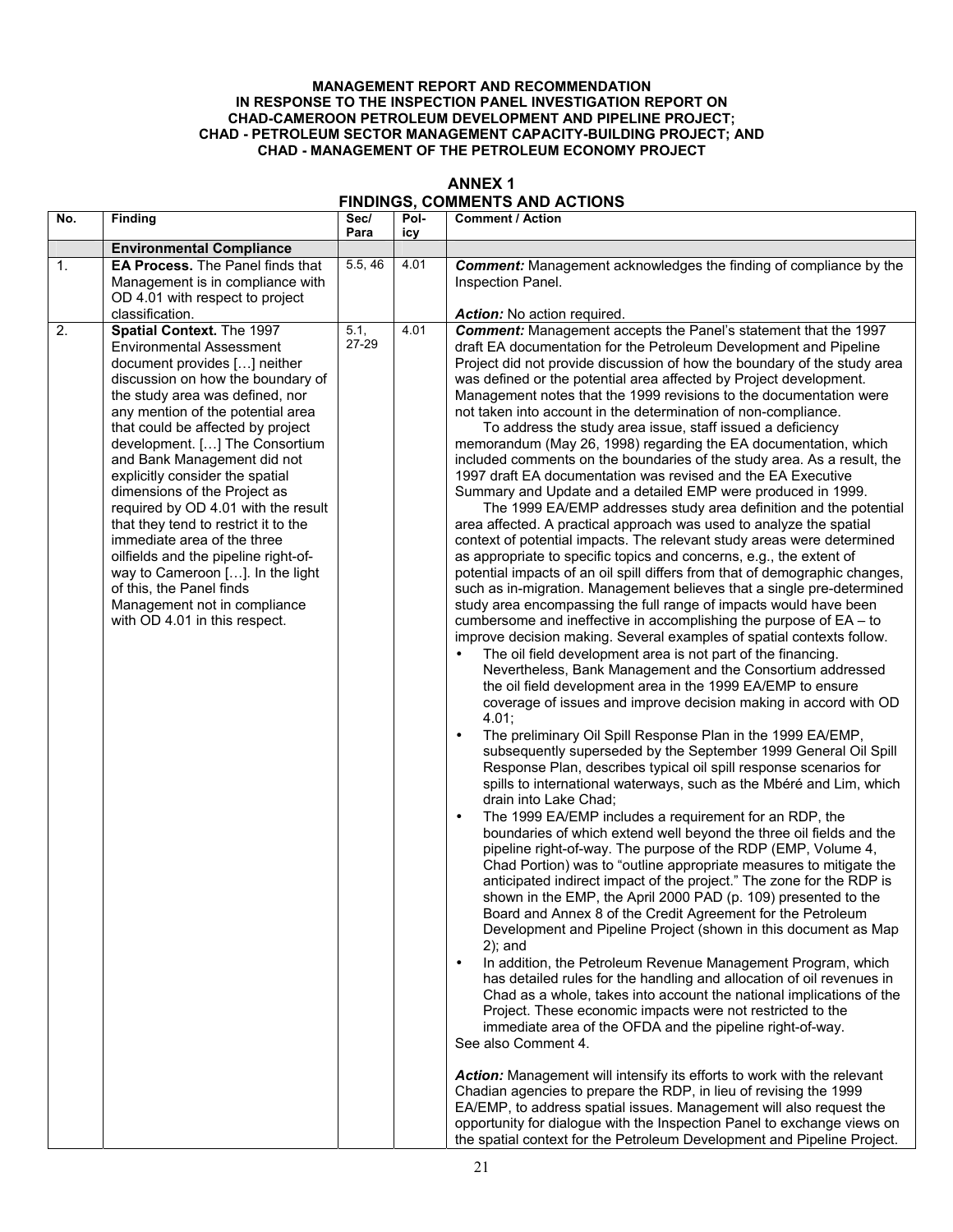| No. | <b>Finding</b>                                                                                                                                                                                                                                                                                                                                                                                                                                                                                                                                                                                                                                                                                                                                                                                                                                                                                                | Sec/<br>Para  | Pol-<br>icy | <b>Comment / Action</b>                                                                                                                                                                                                                                                                                                                                                                                                                                                                                                                                                                                                                                                                                                                                                                                                                                                                                                                                                                                                                                                                                                                                                                                                                                                                                                                                                                                                                                                                                                                                                                                                                                                                                                                                                                                                                                                                                                                                                                                                                                                                                                                                                                                                                                                                                                                                                                                                                                                                                                                                                                                                                                                                                                                                                                                                                                                                                                                                                                                                                                                                                                                                                                                                                                                                                                                                                                                                                                                                                                                                                                                                                                                                                                                                                                                                                                                                                                                                                                                                                                                                                                                                         |
|-----|---------------------------------------------------------------------------------------------------------------------------------------------------------------------------------------------------------------------------------------------------------------------------------------------------------------------------------------------------------------------------------------------------------------------------------------------------------------------------------------------------------------------------------------------------------------------------------------------------------------------------------------------------------------------------------------------------------------------------------------------------------------------------------------------------------------------------------------------------------------------------------------------------------------|---------------|-------------|-----------------------------------------------------------------------------------------------------------------------------------------------------------------------------------------------------------------------------------------------------------------------------------------------------------------------------------------------------------------------------------------------------------------------------------------------------------------------------------------------------------------------------------------------------------------------------------------------------------------------------------------------------------------------------------------------------------------------------------------------------------------------------------------------------------------------------------------------------------------------------------------------------------------------------------------------------------------------------------------------------------------------------------------------------------------------------------------------------------------------------------------------------------------------------------------------------------------------------------------------------------------------------------------------------------------------------------------------------------------------------------------------------------------------------------------------------------------------------------------------------------------------------------------------------------------------------------------------------------------------------------------------------------------------------------------------------------------------------------------------------------------------------------------------------------------------------------------------------------------------------------------------------------------------------------------------------------------------------------------------------------------------------------------------------------------------------------------------------------------------------------------------------------------------------------------------------------------------------------------------------------------------------------------------------------------------------------------------------------------------------------------------------------------------------------------------------------------------------------------------------------------------------------------------------------------------------------------------------------------------------------------------------------------------------------------------------------------------------------------------------------------------------------------------------------------------------------------------------------------------------------------------------------------------------------------------------------------------------------------------------------------------------------------------------------------------------------------------------------------------------------------------------------------------------------------------------------------------------------------------------------------------------------------------------------------------------------------------------------------------------------------------------------------------------------------------------------------------------------------------------------------------------------------------------------------------------------------------------------------------------------------------------------------------------------------------------------------------------------------------------------------------------------------------------------------------------------------------------------------------------------------------------------------------------------------------------------------------------------------------------------------------------------------------------------------------------------------------------------------------------------------------------------------|
| 3.  | Temporal Context. The Panel is<br>satisfied that the EA covers the life<br>of the Project and that the<br>temporal context has been clearly<br>defined.                                                                                                                                                                                                                                                                                                                                                                                                                                                                                                                                                                                                                                                                                                                                                       | 5.2, 30       | 4.01        | <b>Comment:</b> Management acknowledges the Panel's satisfaction with the<br>clear definition and coverage of the temporal context of the Petroleum<br>Development and Pipeline Project in the EA.<br><b>Action:</b> No action required.                                                                                                                                                                                                                                                                                                                                                                                                                                                                                                                                                                                                                                                                                                                                                                                                                                                                                                                                                                                                                                                                                                                                                                                                                                                                                                                                                                                                                                                                                                                                                                                                                                                                                                                                                                                                                                                                                                                                                                                                                                                                                                                                                                                                                                                                                                                                                                                                                                                                                                                                                                                                                                                                                                                                                                                                                                                                                                                                                                                                                                                                                                                                                                                                                                                                                                                                                                                                                                                                                                                                                                                                                                                                                                                                                                                                                                                                                                                        |
| 4.  | Regional EA. [T]he Panel finds<br>that potential regional impacts<br>resulting from cumulative actions<br>were not adequately dealt with.<br>[T]he Panel cannot find any<br>indication that any cumulative<br>effects assessment was<br>completed. The Panel finds this a<br>serious omission. The Panel finds<br>that in failing to require a<br>cumulative effects assessment.<br>Management is not in compliance<br>with OD 4.01. In the Panel's view,<br>after careful consideration of the<br>evidence, the Pipeline Project<br>requires a Regional Environmental<br>Assessment. In failing to require<br>the preparation of a Regional<br>Environmental Assessment, which<br>would adequately assess the<br>nature and extent of broader<br>environmental and social concerns<br>resulting from the Project, the<br>Panel finds that Management is<br>not in compliance with paragraph 5<br>of OD 4.01. | 5.3,<br>33-39 | 4.01        | <b>Comment:</b> Management wishes to note that OD 4.01, para. 5 does not<br>require Regional EA, but suggests circumstances in which it may be<br>appropriate. Instead of preparing a Regional EA, the methodology<br>chosen was to prepare an EA/EMP that contained the framework and<br>requirement for a more comprehensive RDP (EMP, Volume 4, Chad<br>Portion). See Comment 2 above.<br>It was evident early in the appraisal process that oil field<br>development in Chad would have significant impacts, both positive and<br>negative, on the surrounding area. The approach taken incorporated the<br>understanding that impacts and opportunities would be manifested along<br>a range of parameters driven chiefly by economic, social, and<br>demographic factors. These factors would have direct and indirect<br>effects on human settlements and social organization, the environment<br>and the region's natural resource base.<br>The choice of an RDP is considered by staff to be a more<br>comprehensive approach than Regional EA, while serving the same<br>objectives. OD 4.01 explains several uses and modalities for Regional<br>EA - identification of issues that might be overlooked when a series of<br>similar activities is planned in an area; comparison of alternative<br>development scenarios and recommendations for environmentally<br>sustainable development and land use; analysis of cumulative impacts;<br>and as a tool in regional planning itself. The framework RDP, as set forth<br>in the 1999 EA/EMP, provides the mechanism to address issues that<br>might have been overlooked (because their full magnitude would have<br>been unknown), examine alternative development scenarios and<br>recommend appropriate land use and development patterns, as well as<br>incorporate environmental concerns. Since the impetus for regional<br>development was a single private sector investment, by an investor with<br>negligible control over regional and cumulative impacts, the decision to<br>prepare an RDP was deemed preferable to converting the investment<br>EA to, or adding, a Regional EA. Furthermore, the RDP process will<br>build Chadian capacity to engage in long-term planning and implement<br>plans to address the cumulative effects of multiple investments by both<br>the private and public sectors.<br>The RDP is a development tool, to be implemented with a variety of<br>financial resources (petroleum revenues as well as donor funding),<br>which will capitalize on positive impacts, attenuate negative impacts as a<br>result of the Petroleum Development and Pipeline Project and ensure<br>sustainable human development. This five-year plan will integrate socio-<br>economic and environmental issues linked to the Project, in harmony<br>with the PRSP and sectoral policies (especially the national economic<br>development policy for the rural sector) through participatory processes<br>involving local communities, civil society and government agencies. The<br>RDP will reflect the aspirations of populations within the region. It will<br>include a land use plan and development actions; a program for the<br>plan's implementation, including the need to reinforce institutional<br>capacities of government; and a monitoring program. Because of the<br>holistic approach to the plan, the RDP is expected to address cumulative<br>(additive and synergistic) effects, defined as the incremental impact of<br>the Project when added to other past, present and reasonably<br>foreseeable future actions. In short, the RDP is expected to achieve the<br>objectives of a Regional EA.<br>Action: Management will intensify its efforts to work with the relevant<br>Chadian agencies to prepare the RDP to satisfy the objectives of<br>Regional EA. A consultant contract award for RDP services is expected<br>by end September 2002 with a final plan due in April 2003. Management<br>will also request the opportunity for dialogue with the Inspection Panel to<br>exchange views regarding the application of Regional EA in the |

Petroleum Development and Pipeline Project.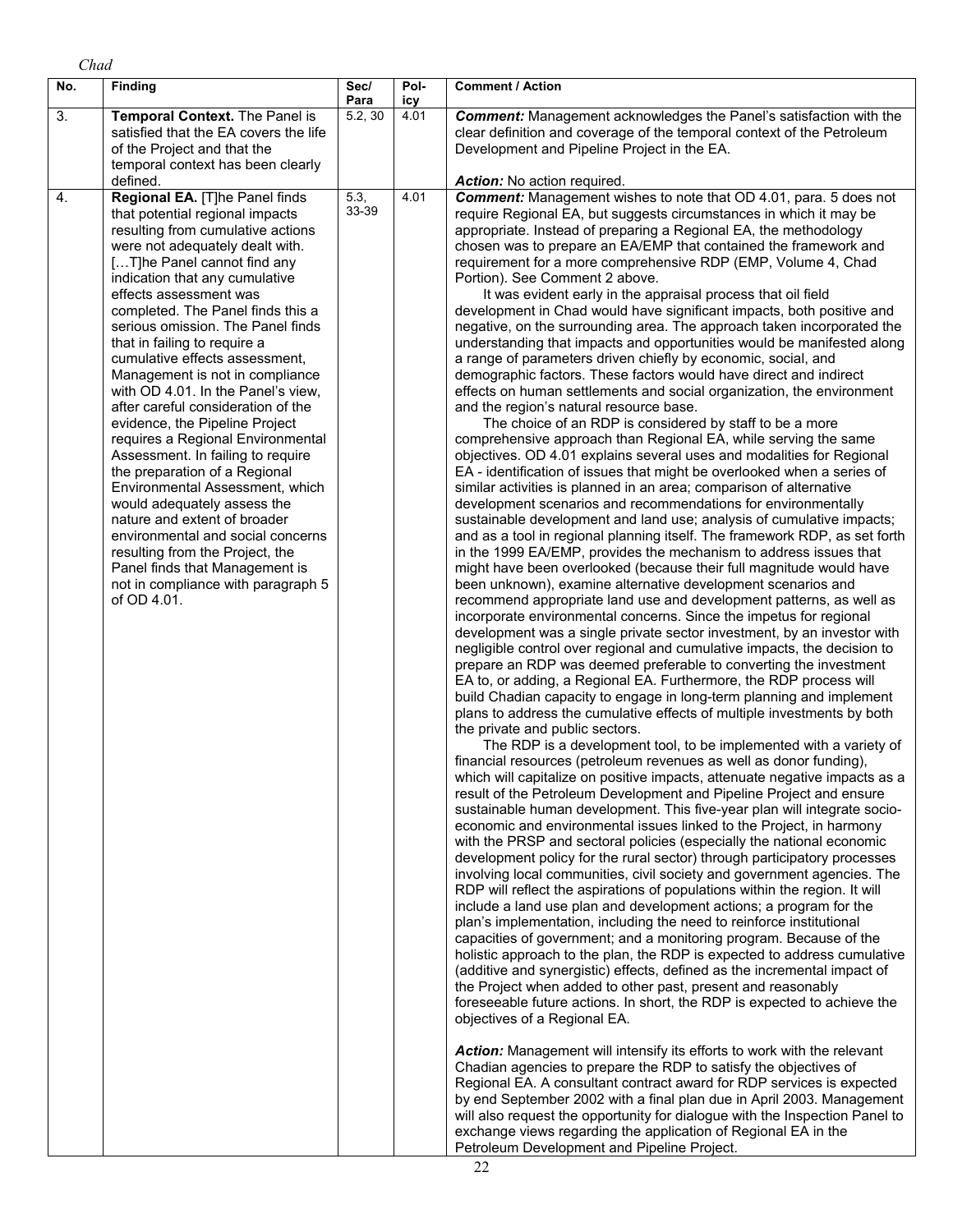| No. | Finding                                                                                                                                                                                                                                                                                                                                                                                                                                                                                                                                                                                                                                                                                                                                                                   | Sec/<br>Para    | Pol-<br>icy | <b>Comment / Action</b>                                                                                                                                                                                                                                                                                                                                                                                                                                                                                                                                                                                                                                                                                                                                                                                                                                                                                                                                                                                                                                                                                                                                                                                                                                                                                                                                                                                                                                                                                                                                                                                                                                                                                                                                                                                |
|-----|---------------------------------------------------------------------------------------------------------------------------------------------------------------------------------------------------------------------------------------------------------------------------------------------------------------------------------------------------------------------------------------------------------------------------------------------------------------------------------------------------------------------------------------------------------------------------------------------------------------------------------------------------------------------------------------------------------------------------------------------------------------------------|-----------------|-------------|--------------------------------------------------------------------------------------------------------------------------------------------------------------------------------------------------------------------------------------------------------------------------------------------------------------------------------------------------------------------------------------------------------------------------------------------------------------------------------------------------------------------------------------------------------------------------------------------------------------------------------------------------------------------------------------------------------------------------------------------------------------------------------------------------------------------------------------------------------------------------------------------------------------------------------------------------------------------------------------------------------------------------------------------------------------------------------------------------------------------------------------------------------------------------------------------------------------------------------------------------------------------------------------------------------------------------------------------------------------------------------------------------------------------------------------------------------------------------------------------------------------------------------------------------------------------------------------------------------------------------------------------------------------------------------------------------------------------------------------------------------------------------------------------------------|
| 5.  | Regional Development Plan. The<br>Panel notes that, although a<br>Regional Development Plan is<br>currently in preparation by the<br>Government of Chad and the<br>framework for such a document<br>appears in the Project EMP<br>documentation, the lack of<br>capacity within the Government to<br>prepare this document in step with<br>the rapid pace of Project<br>development is now clearly<br>evident. This needs to be put in<br>place without delay. [T]he Panel<br>recalls its finding that Management<br>failed to comply with paragraph 5<br>of OD 4.01 with regard to the<br>preparation of a Regional<br>Environmental Assessment as this<br>would have provided the needed<br>initial framework for the<br>preparation of a Regional<br>Development Plan. | 5.4,<br>42-45   | 4.01        | <b>Comment:</b> See also Comment 2 and Comment 4.<br>Some delay occurred in the preparation of the RDP, because of<br>debate over spatial aspects. One view was that a definition of the<br>"region" was required a priori; the other view was that spatial analysis<br>was premature, because the spatial dimensions are a product of<br>economic, social and demographic processes.<br>Some regional planning work has been accomplished in the context<br>of FACIL, which has produced a Cadre de Développement Régional de<br>la zone pétrolière, an area smaller than that envisaged for the RDP.<br>The RDP will address the need for capacity within government, i.e.,<br>it will include an evaluation of the GOC's capacity to carry out its<br>responsibilities in conformance with the 1999 EA/EMP and propose<br>mechanisms to reinforce capacity as needed. The RDP is expected to<br>fulfill the objectives of Regional EA and play an important role in<br>capacity-building to address long-term, regional, cumulative impacts.<br>Action: Management will intensify its efforts to work with the relevant<br>Chadian agencies to prepare and implement the RDP and will pay<br>particular attention to the capacity-building issues.                                                                                                                                                                                                                                                                                                                                                                                                                                                                                                                                                  |
| 6.  | <b>Expert Advisory Panel. [T]he</b><br>Panel finds that Management is<br>not in compliance with paragraph<br>13 of OD 4.01 for failing to involve<br>the independent Expert Advisory<br>Panel during the formulation of the<br>Project's Environmental<br>Assessment. Finally, the Panel<br>notes that the CTNSC is currently<br>recruiting a 'new' International<br>Advisory Panel. Mechanisms<br>should be put in place to ensure<br>that comments of that Panel are<br>fully incorporated into the Project<br>review process.                                                                                                                                                                                                                                          | 5.5.1,<br>48-53 | 4.01        | <b>Comment:</b> The GOC retained a Canadian-based firm in 1996 to staff an<br>independent Expert Advisory Panel, composed of a Canadian<br>environmental specialist, an American health specialist and a French<br>socio-economist. The Expert Advisory Panel carried out missions in<br>1996-1999 and provided reports to the Governments of Chad and<br>Cameroon. GOC did not renew the contract for the Expert Advisory<br>Panel.<br>Management notes the finding of the Panel and acknowledges that<br>it could have more extensively involved the Expert Advisory Panel in the<br>formulation of the EA. It should also be recognized that the Expert<br>Advisory Panel's comments and recommendations resulted in<br>improvements in the EA process, including rerouting of the pipeline<br>around the ecologically sensitive Mbéré Valley in Cameroon, which was<br>consistent with staff's own recommendation to do so after their site visit<br>in 1998. Given that the Expert Advisory Panel made substantial<br>contributions to the EA process, Management recognizes that its role<br>could have been better described in the Response to the Inspection<br>Panel Request.<br>Action: In May 2002, GOC received bids for another Expert Advisory<br>Panel and selection is expected shortly. Management will involve the<br>Quality Assurance and Compliance Unit (QACU) of ESSD and the<br>safeguards team of the Africa Region in the formal review of the reports<br>and recommendations prepared by this panel. These reviews will<br>support the supervision and monitoring activities of the Bank.<br>Management will facilitate coordination between this panel and other<br>groups involved in the Petroleum Development and Pipeline Project's<br>implementation and monitoring. |
| 7.  | <b>Adaptive Design Process. [T]he</b><br>Panel confirms its view that a<br>cumulative impacts assessment<br>should have been undertaken in<br>the context of the Pipeline Project.                                                                                                                                                                                                                                                                                                                                                                                                                                                                                                                                                                                        | 5.5.2,<br>56    | 4.01        | <b>Comment:</b> See Comment 2 and Comment 4.                                                                                                                                                                                                                                                                                                                                                                                                                                                                                                                                                                                                                                                                                                                                                                                                                                                                                                                                                                                                                                                                                                                                                                                                                                                                                                                                                                                                                                                                                                                                                                                                                                                                                                                                                           |
| 8.  | Baseline Data - Linkages. In the<br>Panel's view, there is a lack of<br>linkage among baseline data<br>collection, assessment of Project<br>impacts, and the application of<br>specific mitigation and<br>Management actions. [] The<br>Panel notes the significant effort<br>which the Consortium has made to                                                                                                                                                                                                                                                                                                                                                                                                                                                            | $6, 57-$<br>66  | 4.01        | <b>Comment:</b> Management accepts the finding that this linkage was inade-<br>quate in the 1997 EA of the Petroleum Development and Pipeline Pro-<br>ject. Impact analyses that led to the development of the mitigation<br>measures were based on the baseline data in the 1997 EA, in the sup-<br>porting documents of the 1999 EA/EMP (e.g., Volume 5 of Supporting<br>Documents) and in the reference documents. Identified data gaps from<br>1997 were filled in the 1999 documents. Additional baseline data were<br>collected subsequently in specific areas. This process of data collection<br>is ongoing as part of the ECMG monitoring, which is also revealing                                                                                                                                                                                                                                                                                                                                                                                                                                                                                                                                                                                                                                                                                                                                                                                                                                                                                                                                                                                                                                                                                                                            |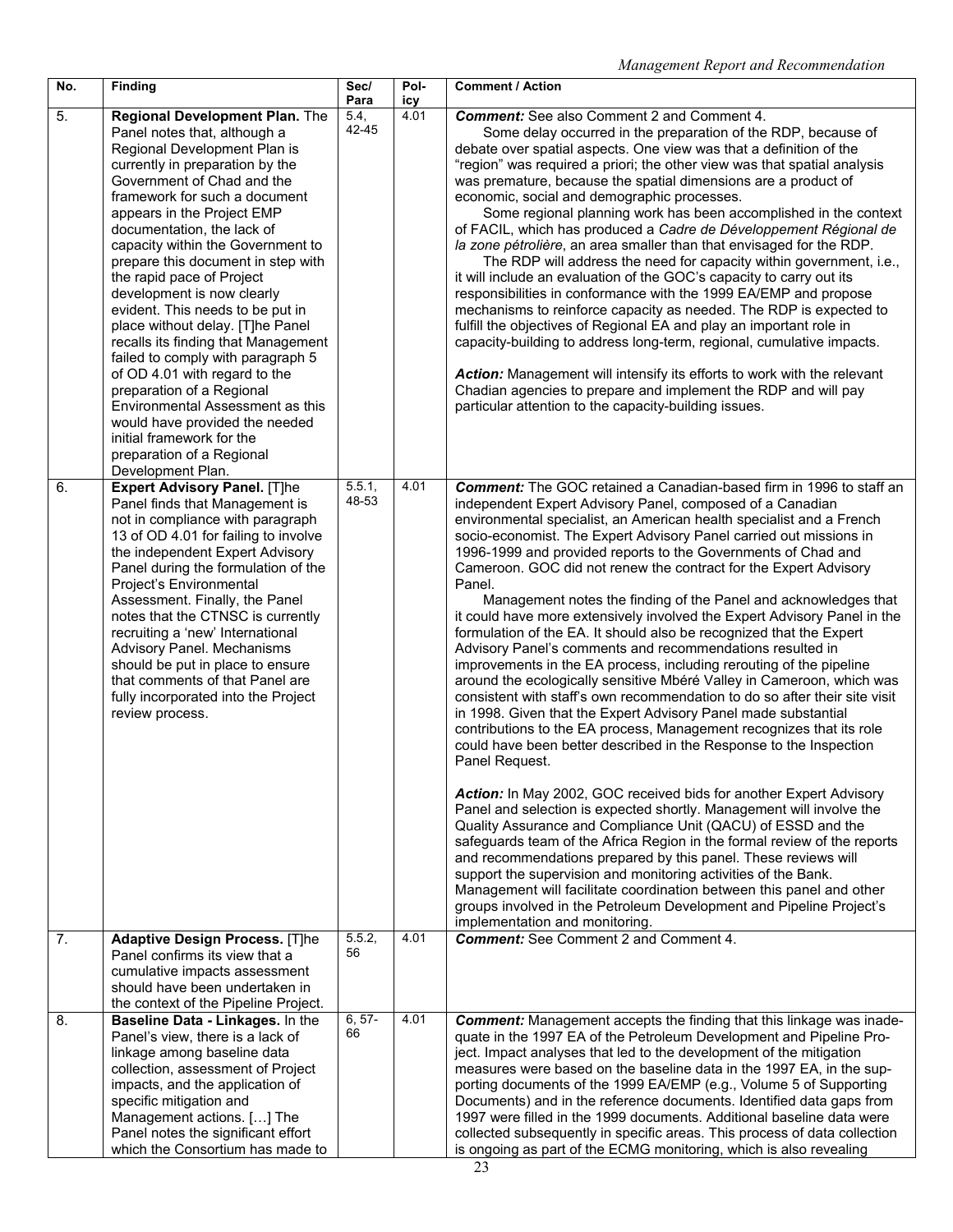| No. | <b>Finding</b>                                                                                                                                                                                                                                                                                                                                                                                                                                                                                                                                                                                                                                                                                                                                                                                                                                                                               | Sec/<br>Para | Pol-<br>icy | <b>Comment / Action</b>                                                                                                                                                                                                                                                                                                                                                                                                                                                                                                                                                                                                                                                                                                                                                                                                                                                                                                                                                                                                                                                                                                                                                                                                                                                                                                                                                                                                                                                                                                                                                                                                                                                                                                                                                                                                                                                                                                                                                                                                                                                                                                                                                                                                                                                                                                                                                                                                                                                                                                                                                                                                                                                                                                              |
|-----|----------------------------------------------------------------------------------------------------------------------------------------------------------------------------------------------------------------------------------------------------------------------------------------------------------------------------------------------------------------------------------------------------------------------------------------------------------------------------------------------------------------------------------------------------------------------------------------------------------------------------------------------------------------------------------------------------------------------------------------------------------------------------------------------------------------------------------------------------------------------------------------------|--------------|-------------|--------------------------------------------------------------------------------------------------------------------------------------------------------------------------------------------------------------------------------------------------------------------------------------------------------------------------------------------------------------------------------------------------------------------------------------------------------------------------------------------------------------------------------------------------------------------------------------------------------------------------------------------------------------------------------------------------------------------------------------------------------------------------------------------------------------------------------------------------------------------------------------------------------------------------------------------------------------------------------------------------------------------------------------------------------------------------------------------------------------------------------------------------------------------------------------------------------------------------------------------------------------------------------------------------------------------------------------------------------------------------------------------------------------------------------------------------------------------------------------------------------------------------------------------------------------------------------------------------------------------------------------------------------------------------------------------------------------------------------------------------------------------------------------------------------------------------------------------------------------------------------------------------------------------------------------------------------------------------------------------------------------------------------------------------------------------------------------------------------------------------------------------------------------------------------------------------------------------------------------------------------------------------------------------------------------------------------------------------------------------------------------------------------------------------------------------------------------------------------------------------------------------------------------------------------------------------------------------------------------------------------------------------------------------------------------------------------------------------------------|
|     | collect baseline information about<br>the Project and its effects. [] The<br>Panel finds, however, that this<br>data has not been properly utilized<br>to support the EA process. []<br>The Panel, therefore, finds that<br>Management is not in compliance<br>with Paragraph 2 of Annex C of<br>OD 4.01.                                                                                                                                                                                                                                                                                                                                                                                                                                                                                                                                                                                    |              |             | needs for new data. The adaptive design/change management process<br>was put in place to deal with changing circumstances.<br>Of particular importance to the Panel's concern is the innovative<br>tool, specified in the 1999 EA/EMP, to link baseline data collection, as-<br>sessment of Project impacts, and the application of specific mitigation<br>and management actions on the ground. As stated in the May 10, 2001,<br>Management Response, the "Handbook for Site-Specific Environmental<br>Mitigation Actions" and the Environmental Alignment Sheets (EAS) are<br>the instruments linking sensitive and special interest habitats with mitiga-<br>tion and management requirements. Volume 6 of the EMP: Chad Portion<br>spells out this linkage. "In addition to allowing for a site-specific depiction<br>of important biological resource information, the Environmental Align-<br>ment Sheets [] also function as a tool for highlighting the locations<br>along the Chad Transportation System where site-specific environmental<br>management requirements are to be implemented prior to, during,<br>and/or after construction of the pipeline" (p. 1).<br>Baseline information in the EASs, mapped to a scale of 1:10,000,<br>consists of vegetation/land classifications, villages/settlements, vegeta-<br>tion and wildlife resources. Mitigation and management resources com-<br>prise vegetation and wildlife protection measures, monitoring and sur-<br>veys, fisheries protection measures, induced access management<br>measures, erosion and sediment control and reclamation measures. The<br>environmental management requirements appearing in the EASs have<br>been designed to reduce construction and operations-related impacts to<br>acceptable levels that are consistent with the impacts identified in the<br>EIAs/EMPs. The baseline data, potential impacts and management re-<br>quirements are coded on the EASs. The codes are summarized in tabu-<br>lar format by pipeline kilometer post in an accompanying document re-<br>ferred to as the Environmental Line List (Volume 6). Instructions on<br>implementation are detailed in the "Handbook."<br>Demonstration of the utility of this tool is not found in the 1999<br>EA/EMP but on the ground where it is being routinely used to accom-<br>plish the objectives of OD 4.01, Annex C, para. 2.<br>Action: Management will continue to monitor implementation of the<br>1999 EA/EMP in order to address linkages of the baseline situation to<br>success or failure of mitigation measures and will follow up on<br>recommendations of the ECMG and the IAG regarding baseline data<br>linkages to impacts and mitigation. |
| 9.  | Baseline Data - Health. The<br>Panel finds that the socio-<br>economic baseline survey for the<br>larger region of the pipeline is<br>adequate, but with certain<br>qualifications. The Environmental<br>Assessment Appendix B (Human<br>Environment) does provide a<br>detailed census and review of<br>health problems of the region in<br>southern Chad affected by the<br>Project []. It does not, however,<br>provide baseline data with which to<br>compare pre- and post-oil revenue<br>changes including inflation,<br>employment, or projections of the<br>increase in health risks such as<br>HIV/AIDS [ and STDs] resulting<br>from the Oil Pipeline Project.<br>[T]he EA does not clearly<br>identify mitigation measures to<br>deal with the increase in social,<br>economic, and health problems<br>resulting from, or influenced by,<br>the Oil Pipeline Project. Integration | 6, 63        | 4.01        | <b>Comment:</b> Health and socio-economic data are available for the popula-<br>tions and areas where direct impacts have been foreseen, but baseline<br>data to compare health and socio-economic changes, pre- and post-oil,<br>for the broader producing region are not included in the 1999 EA/EMP.<br>Management accepts the Panel's finding that monitoring of data for the<br>broader region would contribute significantly to addressing regional im-<br>pacts in the context of the RDP. Demographic and health data disaggre-<br>gated by region became available in 2001 through a Demographic and<br>Health Survey financed by the Bank (DHS); the 1997 DHS only provided<br>baseline data countrywide. In addition, the 2001 PER, which focused on<br>the health and education sectors, has made data available on expendi-<br>tures by region for these sectors. Therefore, it is now possible to analyze<br>changes in health outcomes and expenditure allocations for a given re-<br>gion. Two successive national-scale HIV/AIDS prevention projects have<br>financed the monitoring and collection of data on HIV/AIDS, including in<br>the Petroleum Development and Pipeline Project area.<br>The GOC's statistical office collects countrywide economic and price<br>index data annually. The quality of this data and its disaggregation by<br>geographical area are being progressively improved. Currently inflation<br>and price index data are available at the provincial level on an annual<br>basis.<br>Action: Management will facilitate the provision of new economic,<br>demographic, social and health data to the GOC and RDP preparers.<br>The RDP is expected to consider health and socio-demographic issues                                                                                                                                                                                                                                                                                                                                                                                                                                                                                                                                                                                                                                                                                                                                                                                                                                                                                                                                                                                   |

*Chad* 

and impacts.

of these findings would greatly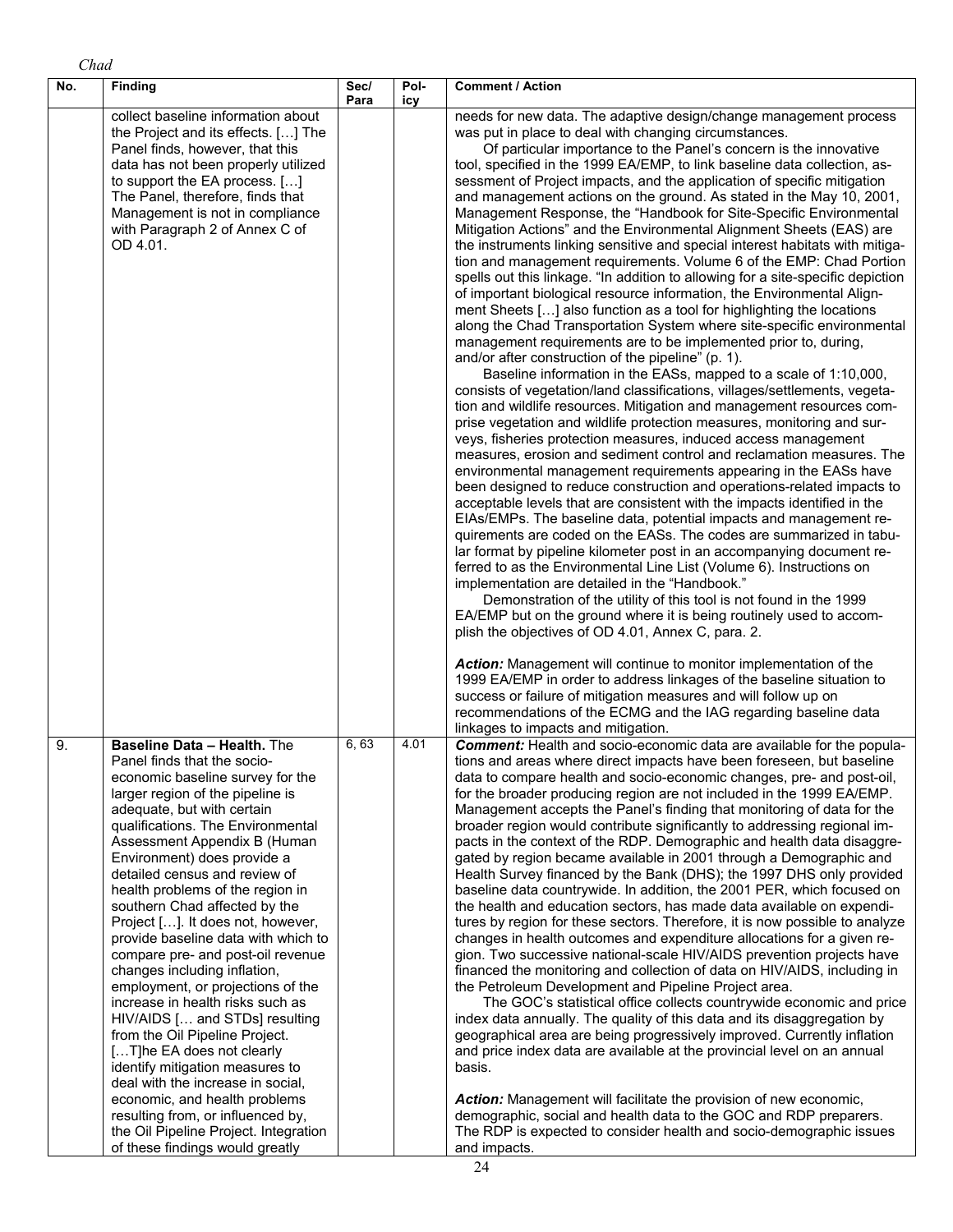| No. | <b>Finding</b>                                                                                                                                                                                                                                                                                                                                                                                                                                                                                                                                                                                                                                                                                                                                                                                                                                                                                                                                                                         | Sec/<br>Para | Pol-<br>icy | <b>Comment / Action</b>                                                                                                                                                                                                                                                                                                                                                                                                                                                                                                                                                                                                                                                                                                                                                                                                                                                                                                                                                                                                                                                                                                                                                                                                                                                                                                                                                                                                                                                                                                                                                                                                                                                                                                                                                                                                                                                                                                                                                                                                                                                                                                                       |
|-----|----------------------------------------------------------------------------------------------------------------------------------------------------------------------------------------------------------------------------------------------------------------------------------------------------------------------------------------------------------------------------------------------------------------------------------------------------------------------------------------------------------------------------------------------------------------------------------------------------------------------------------------------------------------------------------------------------------------------------------------------------------------------------------------------------------------------------------------------------------------------------------------------------------------------------------------------------------------------------------------|--------------|-------------|-----------------------------------------------------------------------------------------------------------------------------------------------------------------------------------------------------------------------------------------------------------------------------------------------------------------------------------------------------------------------------------------------------------------------------------------------------------------------------------------------------------------------------------------------------------------------------------------------------------------------------------------------------------------------------------------------------------------------------------------------------------------------------------------------------------------------------------------------------------------------------------------------------------------------------------------------------------------------------------------------------------------------------------------------------------------------------------------------------------------------------------------------------------------------------------------------------------------------------------------------------------------------------------------------------------------------------------------------------------------------------------------------------------------------------------------------------------------------------------------------------------------------------------------------------------------------------------------------------------------------------------------------------------------------------------------------------------------------------------------------------------------------------------------------------------------------------------------------------------------------------------------------------------------------------------------------------------------------------------------------------------------------------------------------------------------------------------------------------------------------------------------------|
|     | enhance the EMP and contribute<br>to the Regional Development Plan.                                                                                                                                                                                                                                                                                                                                                                                                                                                                                                                                                                                                                                                                                                                                                                                                                                                                                                                    |              |             |                                                                                                                                                                                                                                                                                                                                                                                                                                                                                                                                                                                                                                                                                                                                                                                                                                                                                                                                                                                                                                                                                                                                                                                                                                                                                                                                                                                                                                                                                                                                                                                                                                                                                                                                                                                                                                                                                                                                                                                                                                                                                                                                               |
| 10. | <b>Consideration of Alternatives in</b><br>the EMP. With the exception of the<br>economic evaluation, the Panel<br>considers [Alternative Analysis, in<br>the supporting Documents of the<br>1999 EMP] to be extensive, well<br>prepared, and in support of the<br>final decision for process and route<br>selection. OD 4.01, however,<br>requires that for each of the<br>alternatives, the environmental<br>costs and benefits should be<br>quantified to the extent possible,<br>and that economic values should<br>be attached where feasible. The<br>Panel finds little evidence that this<br>economic analysis was undertaken<br>in the evaluation of Project<br>Alternatives. [] While noting its<br>satisfaction with the justification<br>provided for the selected Project<br>alternative, the Panel concludes<br>that Management is not in<br>compliance with paragraph 2 (f) of<br>Annex B of OD 4.01 concerning<br>the cost-benefit analysis of Project<br>alternatives. | 7, 69-<br>70 | 4.01        | <b>Comment:</b> Management acknowledges the finding that the alternatives<br>analysis was extensive and well-prepared and acknowledges the Panel's<br>satisfaction with the justification for the selected alternative.<br>Management wishes to note that OD 4.01, Annex B, para. 2f, does<br>not require quantification of environmental costs and benefits and eco-<br>nomic valuations, but rather indicates that this be done to the extent<br>possible and where feasible. Management believes that it did provide<br>adequate and quantitative environmental data (e.g., length intersecting<br>different habitat types, number of water courses, number of villages and<br>the like) to compare alternatives. This was a methodological decision,<br>which rested on the principle of minimizing (in many cases avoiding)<br>adverse environmental and social impacts. The method adopted, i.e.,<br>avoiding or minimizing the costs of environmental damage, to select the<br>preferred alternatives for each component and overall, accorded envi-<br>ronmental values the highest significance. The valuation of adverse envi-<br>ronmental impacts would necessitate valuing intangibles, use and non-<br>use values, all of which are subject to considerable debate and interpre-<br>tations, in a complex project with multiple components. Preferred alter-<br>natives were selected for (i) oil field development, (ii) transportation in-<br>frastructure, (iii) pipeline corridors and (iv) marine terminal locations,<br>which then resulted in an overall preferred alternative. This decision<br>making method was a methodological preference, not a flaw, because<br>the outcome was an alternative that minimized both environmental and<br>social adverse effects.<br>Incremental environmental and social costs of the selected alterna-<br>tive were described in the Petroleum Development and Pipeline Project<br>economic analysis (PAD, Annex 4, Part I) and their impacts on the net<br>present value (NPV) and internal rate of return (IRR) of the country were<br>assessed through a sensitivity analysis. |
|     |                                                                                                                                                                                                                                                                                                                                                                                                                                                                                                                                                                                                                                                                                                                                                                                                                                                                                                                                                                                        |              |             | Action: The Project is being implemented based on the preferred<br>alternative presented in the 1999 EA/EMP and in the PAD approved by<br>the Board in June 2000. Management will also request the opportunity<br>for dialogue with the Inspection Panel to exchange views on methodolo-<br>gies for comparison of alternatives used in the Project.                                                                                                                                                                                                                                                                                                                                                                                                                                                                                                                                                                                                                                                                                                                                                                                                                                                                                                                                                                                                                                                                                                                                                                                                                                                                                                                                                                                                                                                                                                                                                                                                                                                                                                                                                                                          |
| 11. | Institutional Capacity. It was<br>clear to the Panel that the CTNSC,<br>which up to January 2002 had only<br>one field staff and one executive<br>staff, is not yet in a position to<br>execute its mandate. The Panel<br>recognizes the lack of human and<br>institutional capacity at the national<br>level to manage and monitor<br>projects of this magnitude and<br>complexity and recognizes<br>Management's significantly<br>increased efforts to improve the<br>situation on the ground. In the light<br>of the above, however, the Panel<br>finds that Management is not in<br>compliance with the institutional<br>capacity requirements of OD 4.01,<br>particularly in respect to CTNSC.                                                                                                                                                                                                                                                                                    | 8, 78-<br>81 | 4.01        | <b>Comments:</b> Management recognized that the GOC was not equipped<br>with adequate institutions, appropriate laws, regulations or<br>environmental standards to manage and monitor a project of this<br>magnitude and complexity. Management believes that the Petroleum<br>Sector Management Capacity-Building Project satisfies the requirements<br>of OD 4.01 paragraph 12 and was designed so as to equip Chad with<br>adequate capacity to monitor compliance with environmental and safety<br>norms and standards by the oil industry in general and the pipeline<br>operator in particular. For instance, this Project comprises: (i) activities at<br>the oil field level (Doba) and at the national level to address petroleum-<br>related issues; and (ii) the FACIL, which among other objectives, will<br>also strengthen the capacity of local communities to invest in and<br>manage infrastructure in the oil field region. Prior to Project<br>effectiveness, additional assessment of local capacity was conducted<br>and needs for further strengthening assessed.<br>Management acknowledges that the pace of capacity-building in<br>Chad has been slow. However, significant progress has been made re-<br>cently. Since January 2002, almost all of the positions envisaged for<br>CTNSC have been filled. There are now seven professional staff at<br>headquarters, including the director, a procurement specialist, an ac-<br>countant and a monitoring specialist. CTNSC has recruited twelve addi-<br>tional, professional field staff, in socio-economics, environment and<br>health. Other actions include operationalization of the environmental<br>management and monitoring system; completion of a socio-demographic<br>survey of the oil producing region; staff training; and procurement of<br>equipment.<br>Capacity-building activities are being carried out through coopera-<br>tion among the stakeholders involved, including CTNSC, TOTCO, the                                                                                                                                                |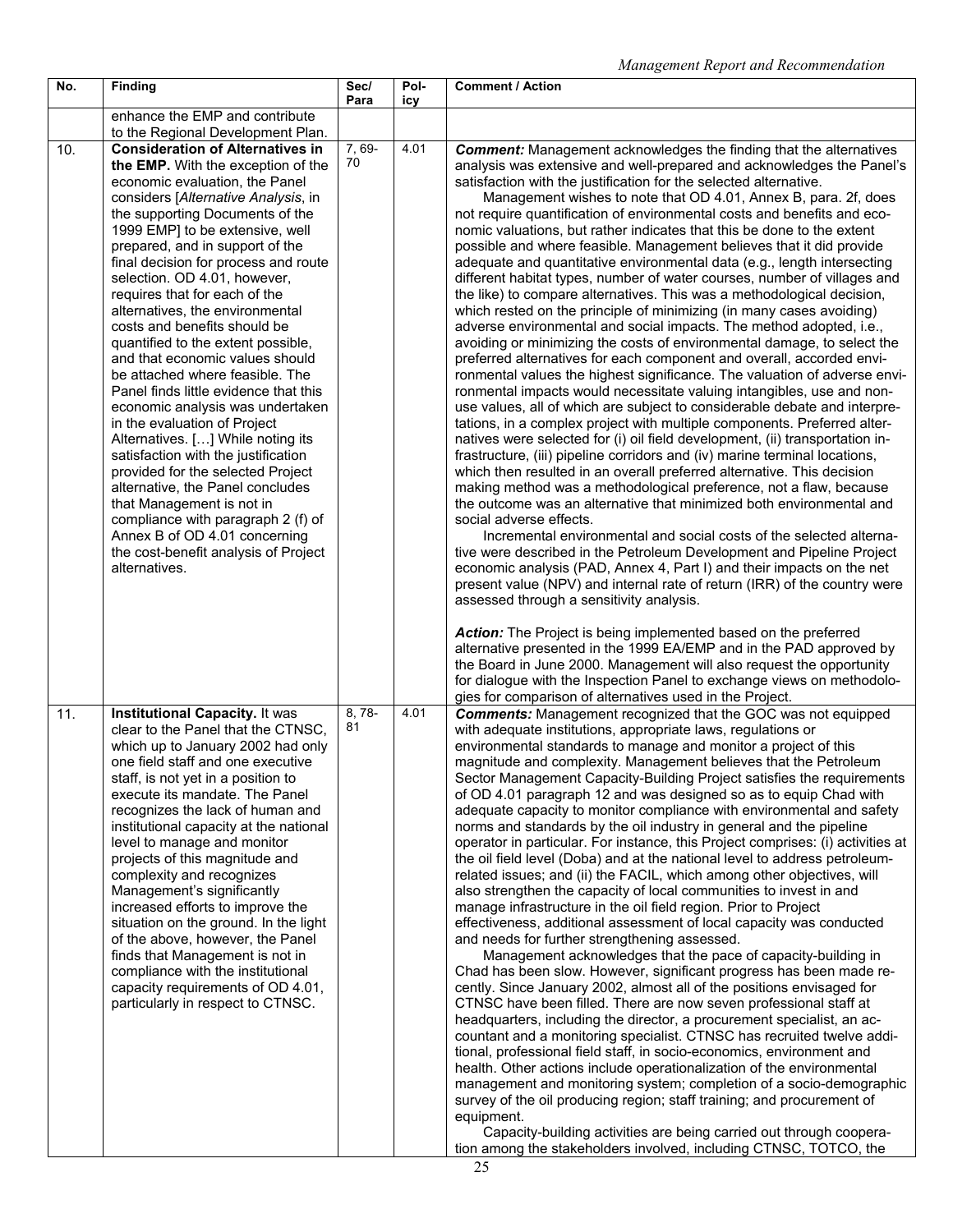| No. | <b>Finding</b>                                                                                                                                                                                                                                                                                                                                                                                                                                                                                                                                                                                                                              | Sec/                 | Pol- | <b>Comment / Action</b>                                                                                                                                                                                                                                                                                                                                                                                                                                                                                                                                                                                                                                                                                                                                                                                                                                                                                                                                                                                                                                                                                                                                                                                                                                                                                                                                                                                                                                                                                                                                                                                                                                                                                                                                                                                                                                                                                                                                                                                                                                                                                                                                                                                                                                                                                                                                                                                                                                                                     |
|-----|---------------------------------------------------------------------------------------------------------------------------------------------------------------------------------------------------------------------------------------------------------------------------------------------------------------------------------------------------------------------------------------------------------------------------------------------------------------------------------------------------------------------------------------------------------------------------------------------------------------------------------------------|----------------------|------|---------------------------------------------------------------------------------------------------------------------------------------------------------------------------------------------------------------------------------------------------------------------------------------------------------------------------------------------------------------------------------------------------------------------------------------------------------------------------------------------------------------------------------------------------------------------------------------------------------------------------------------------------------------------------------------------------------------------------------------------------------------------------------------------------------------------------------------------------------------------------------------------------------------------------------------------------------------------------------------------------------------------------------------------------------------------------------------------------------------------------------------------------------------------------------------------------------------------------------------------------------------------------------------------------------------------------------------------------------------------------------------------------------------------------------------------------------------------------------------------------------------------------------------------------------------------------------------------------------------------------------------------------------------------------------------------------------------------------------------------------------------------------------------------------------------------------------------------------------------------------------------------------------------------------------------------------------------------------------------------------------------------------------------------------------------------------------------------------------------------------------------------------------------------------------------------------------------------------------------------------------------------------------------------------------------------------------------------------------------------------------------------------------------------------------------------------------------------------------------------|
| 12. | Overall note on compliance:<br>The Panel notes the substantial<br>effort the Consortium and two host<br>Governments have shown in the<br>preparation of the 19-volume<br>Environmental Management Plan.<br>Despite the shortcomings to which<br>we have drawn attention, the Chad                                                                                                                                                                                                                                                                                                                                                           | Para<br>9, 82-<br>83 | icy  | Consortium and civil society organizations. Bi-weekly meetings are held<br>to: follow up on implementation and discuss Project risks and mitigation<br>measures; share information; and formulate procedures to address<br>needs for rapid intervention, safety, security and compensation.<br>In the second half of 2001, Management authorized an increase of<br>supervision intensity to monthly field visits. However, in the light of this<br>supervision and reports of the IAG and ECMG, Management decided by<br>year's end to move a full time supervision team to the field to support<br>GOC capacity-building initiatives.<br>In March 2002, Management appointed a senior Program Coordina-<br>tor in charge of the cluster of oil-related Projects, who arrived in Chad in<br>April 2002. A second expert appointed by IFC also joined the Chad<br>Country Office in March 2002 with oversight responsibilities for strength-<br>ening the SME sector, including supervision of the recently approved<br>IDF Grant to the Chamber of Commerce. These two experts are sup-<br>ported from Bank headquarters by another senior staff member and, in<br>N'Djamena, by a social scientist in charge of the relationship and com-<br>munication with civil society, and a senior operations specialist responsi-<br>ble for following up on procurement.<br>As a part of the new supervision arrangement, joint Bank/IFC teams<br>were also established in June 2002 to further strengthen supervision of<br>social and environmental aspects. This intensified supervision effort has<br>already improved many aspects of implementation. Implementing capac-<br>ity-building, however, must remain the responsibility of the GOC.<br>Action: Management has strengthened its field presence in Chad and<br>will provide continued monitoring and supervision on a regular basis<br>from both Bank headquarters and its field offices to ensure that progress<br>in capacity-building is sustained.<br><b>Comment:</b> Management acknowledges the overall finding that the Pe-<br>troleum Development and Pipeline Project is noteworthy for its approach<br>to environmental management and that the 1999 EA/EMP represents an<br>exceptional effort to address the challenges associated with environ-<br>mental management of a complex project in a challenging physical and<br>political environment.<br>Action: Management is committed to monitor appropriate implementa- |
|     | Project, in terms of other similar oil<br>and gas projects, is noteworthy for<br>implementing a practical, 'hands-<br>on' approach to environmental<br>management. The EMP reflects an<br>exceptional effort to address the<br>challenges associated with<br>environmental management of a<br>complex project in a challenging<br>physical and political environment.                                                                                                                                                                                                                                                                       |                      |      | tion of the 1999 EA/EMP and to periodic independent monitoring through<br>the ECMG and the IAG.                                                                                                                                                                                                                                                                                                                                                                                                                                                                                                                                                                                                                                                                                                                                                                                                                                                                                                                                                                                                                                                                                                                                                                                                                                                                                                                                                                                                                                                                                                                                                                                                                                                                                                                                                                                                                                                                                                                                                                                                                                                                                                                                                                                                                                                                                                                                                                                             |
| 13. | Oil Spills. [T]he Panel finds that<br>the overall preparatory steps<br>undertaken by the Consortium so<br>far, and the existing obligations set<br>forth in the relevant Project<br>documents suggest that<br>Management is in compliance with<br>the provisions of OD 4.01 related<br>to assessment and management<br>in the event of an oil spill. The<br>Panel would observe, however,<br>that it is imperative for<br>Management to monitor and<br>ensure that all commitments by the<br>relevant parties, in particular the<br>complementary oil spill response<br>plan to be developed by CTNSC,<br>are implemented in their entirety | 10.1,<br>89-92       | 4.01 | Comment: The preliminary Oil Spill Response Plan in the 1999 EA/EMP<br>was finalized as the General Oil Spill Response Plan, dated September<br>1999, which was disclosed in country and through the Bank InfoShop<br>(October 15, 1999). EEPCI and TOTCO are responsible for its imple-<br>mentation. Under the General Oil Spill Response Plan, two ASOSRPs<br>for Chad also must be prepared by TOTCO and the EEPCI. The 1999<br>EA/EMP provides that the ASOSRPs are to be ready six months (180)<br>days before first oil. The Consortium agreed with IFC and the private<br>lenders that the draft ASOSRP would be made public in country and at<br>the Bank InfoShop 180 days prior to first oil and shall be subject to public<br>consultation. The final ASOSRPs must be provided to the Bank, IFC and<br>the private lenders at least ninety days before first oil. Such final<br>ASOSRPs shall be verified by an independent expert.<br>Management is closely monitoring progress on the preparation of<br>the ASOSRPs and, as part of the Petroleum Section Management Ca-<br>pacity-Building Project, of an NOSRP, which the GOC is developing.<br>Like the ASOSRPs and within the same time frame, the NOSRP shall be<br>subject to independent expert verification, disclosure in country and at                                                                                                                                                                                                                                                                                                                                                                                                                                                                                                                                                                                                                                                                                                                                                                                                                                                                                                                                                                                                                                                                                                                                                                             |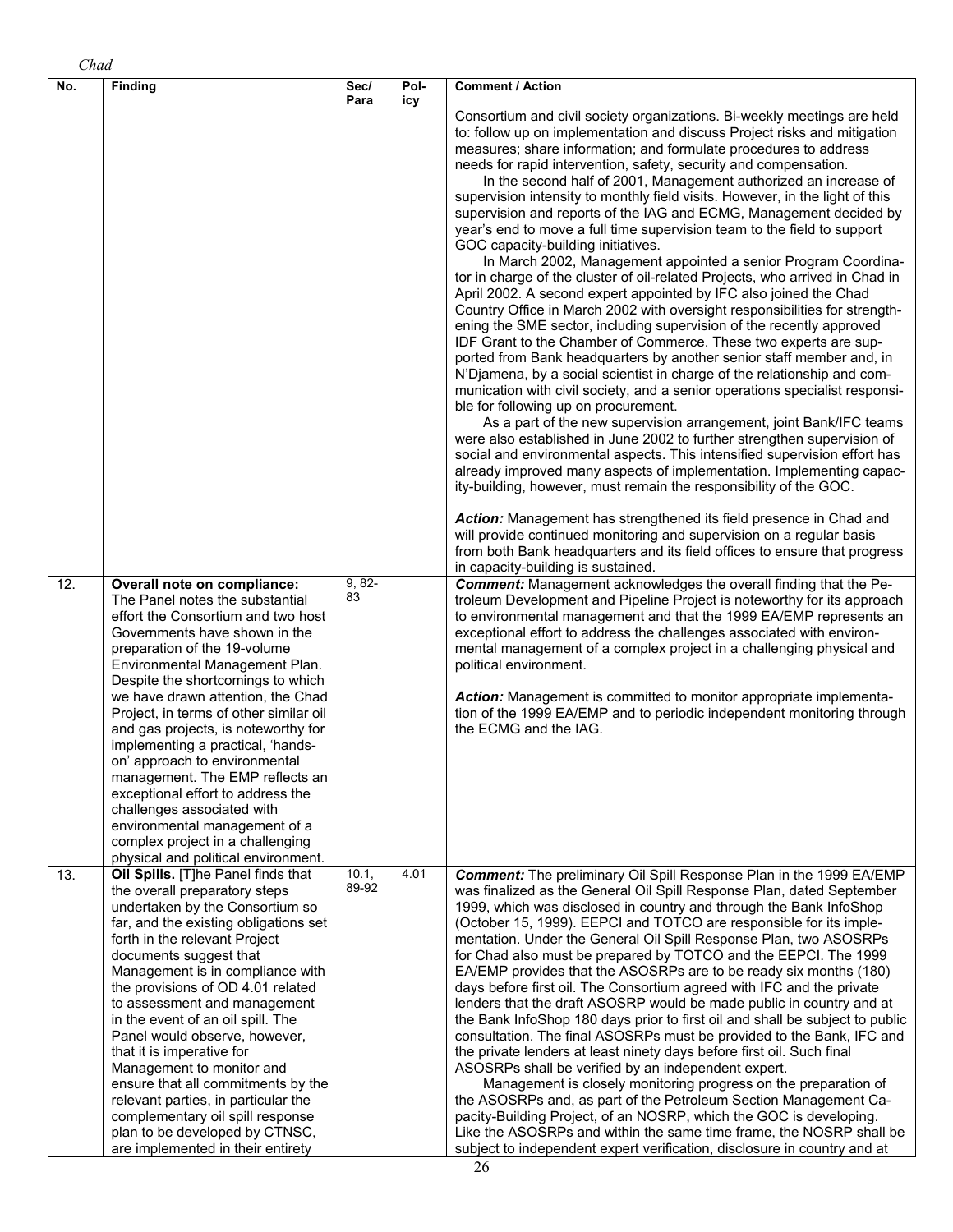| No. | <b>Finding</b>                                                                                                                                                                                                                                                                                                                                                                                                                                                                                                                                                                                                                                                                                                                                                                  | Sec/<br>Para   | Pol-<br>icy | <b>Comment / Action</b>                                                                                                                                                                                                                                                                                                                                                                                                                                                                                                                                                                                                                                                                                                                                                                                                                                                                                                                                                                                                                                                                                                                                                                                                                                                                                                                                                                            |
|-----|---------------------------------------------------------------------------------------------------------------------------------------------------------------------------------------------------------------------------------------------------------------------------------------------------------------------------------------------------------------------------------------------------------------------------------------------------------------------------------------------------------------------------------------------------------------------------------------------------------------------------------------------------------------------------------------------------------------------------------------------------------------------------------|----------------|-------------|----------------------------------------------------------------------------------------------------------------------------------------------------------------------------------------------------------------------------------------------------------------------------------------------------------------------------------------------------------------------------------------------------------------------------------------------------------------------------------------------------------------------------------------------------------------------------------------------------------------------------------------------------------------------------------------------------------------------------------------------------------------------------------------------------------------------------------------------------------------------------------------------------------------------------------------------------------------------------------------------------------------------------------------------------------------------------------------------------------------------------------------------------------------------------------------------------------------------------------------------------------------------------------------------------------------------------------------------------------------------------------------------------|
|     | and on a timely basis. In the<br>Panel's view Management must<br>require that the Area Specific Oil<br>Spill Response Plans reflect<br>adequate consultation with<br>affected stakeholders and civil<br>society within the geographical<br>area covered by each plan.                                                                                                                                                                                                                                                                                                                                                                                                                                                                                                           |                |             | the Bank InfoShop, and review by the Bank.<br>During the review period, consultations will be held with civil society<br>and affected stakeholders, as well as a campaign of awareness raising<br>and education on oil spill risk and remedial measures in the areas cov-<br>ered by the ASOSRPs. Training on oil spill response has already been<br>implemented for staff of EEPCI, TOTCO and GOC staff in charge of<br>monitoring the implementation of the 1999 EA/EMP.<br>Action: Through its own supervision efforts and the independent moni-<br>toring of the ECMG and the IAG, Management is continuously monitor-<br>ing progress in preparation of sound NOSRP and ASOSRPs, consistent<br>with the standards of IPIECA and the 1999 EA/EMP. Management will<br>follow up to ensure that disclosure and consultation are carried out ap-<br>propriately.                                                                                                                                                                                                                                                                                                                                                                                                                                                                                                                                  |
| 14. | <b>Regional Water Contamination.</b><br>Although the Consortium has<br>incorporated a number of<br>mitigation measures in the Project<br>design to avoid contamination of<br>regional water supplies, the<br>institutional mechanism for<br>regional water management has<br>not been developed to a similar<br>extent. In the Panel's view, it is<br>imperative that Management<br>ensures that the Regional<br>Development Plan, and those<br>responsible for its implementation,<br>give priority to the provision of safe<br>and clean water to those living in<br>the Project area. It is also<br>imperative that such Area Specific<br>Oil Spill Plans contain a review of<br>the response to a spill to<br>watercourses that form part of the<br>watershed of Lake Chad. | 10.2.1,<br>99  | 4.01        | <b>Comment:</b> The 1999 EA/EMP requires that water monitoring wells be<br>installed and that a water monitoring program be established to monitor<br>Petroleum Development and Pipeline Project impacts on local potable<br>water supplies in the oil field. The EA Executive Summary and Update,<br>pages 7-6 to 7-7, lays out the scenarios for the ASOSRPs. These<br>include various scenarios located within the drainage area of Lake Chad<br>with potential international waterway implications. The NOSRP will also<br>take into account the Lake Chad Basin.<br>The RDP is expected to incorporate concerns regarding regional<br>water management. As stated in the 1999 framework RDP contained in<br>the 1999 EA/EMP (pp. 13, 19), provision of clean drinking water will be<br>critical. Provision of safe and clean water is also expected to emerge as<br>a priority need during the participatory consultations for the RDP as it<br>has in the FACIL Cadre de Développement Régional de la zone<br>pétrolière.<br>Action: The RDP will incorporate concerns regarding regional water<br>management, including provision of clean drinking water. ASOSRPs will<br>contain scenarios located in the drainage area of Lake Chad. Manage-<br>ment is committed to continued monitoring through its own supervision<br>efforts and the independent monitoring of the ECMG and the IAG. |
| 15. | <b>Local Potable Water</b><br>Contamination. In the Panel's<br>view, it is imperative that<br>Management ensure that a priority<br>of the RDP, and those responsible<br>for its implementation, be to<br>provide safe and clean water to<br>those living in the Project area.                                                                                                                                                                                                                                                                                                                                                                                                                                                                                                   | 10.2.2,<br>102 | 4.01        | <b>Comment:</b> See response to Comment 14.                                                                                                                                                                                                                                                                                                                                                                                                                                                                                                                                                                                                                                                                                                                                                                                                                                                                                                                                                                                                                                                                                                                                                                                                                                                                                                                                                        |
| 16. | <b>Contamination of</b><br><b>Surface/Groundwater from</b><br><b>Drilling.</b> Given the current status<br>of Project implementation, and the<br>cyclical nature of water shortages<br>and availability in southern Chad,<br>the Panel was unable to find any<br>conclusive evidence that<br>Management is in violation of OD<br>4.01 in connection with this issue.<br>In the Panel's view, however, it<br>requires continuing observation<br>and monitoring by Management,<br>perhaps through the IAG.                                                                                                                                                                                                                                                                        | 10.2.3,<br>104 | 4.01        | <b>Comment:</b> Management acknowledges the finding of no non-<br>compliance. The April-May 2002 ECMG Report, pages 32 to 35 (avail-<br>able on the IFC and Bank websites in English and French) describes<br>what was planned, what has been done and what will be done. It indi-<br>cates that monitoring is ongoing and improving. It notes the impacts of<br>potential pollution sources and activities related to availability of water<br>and its quality, including drilling impacts.<br>Action: Management is committed to continued monitoring through its<br>own supervision efforts and the independent monitoring of the ECMG<br>and the IAG.                                                                                                                                                                                                                                                                                                                                                                                                                                                                                                                                                                                                                                                                                                                                          |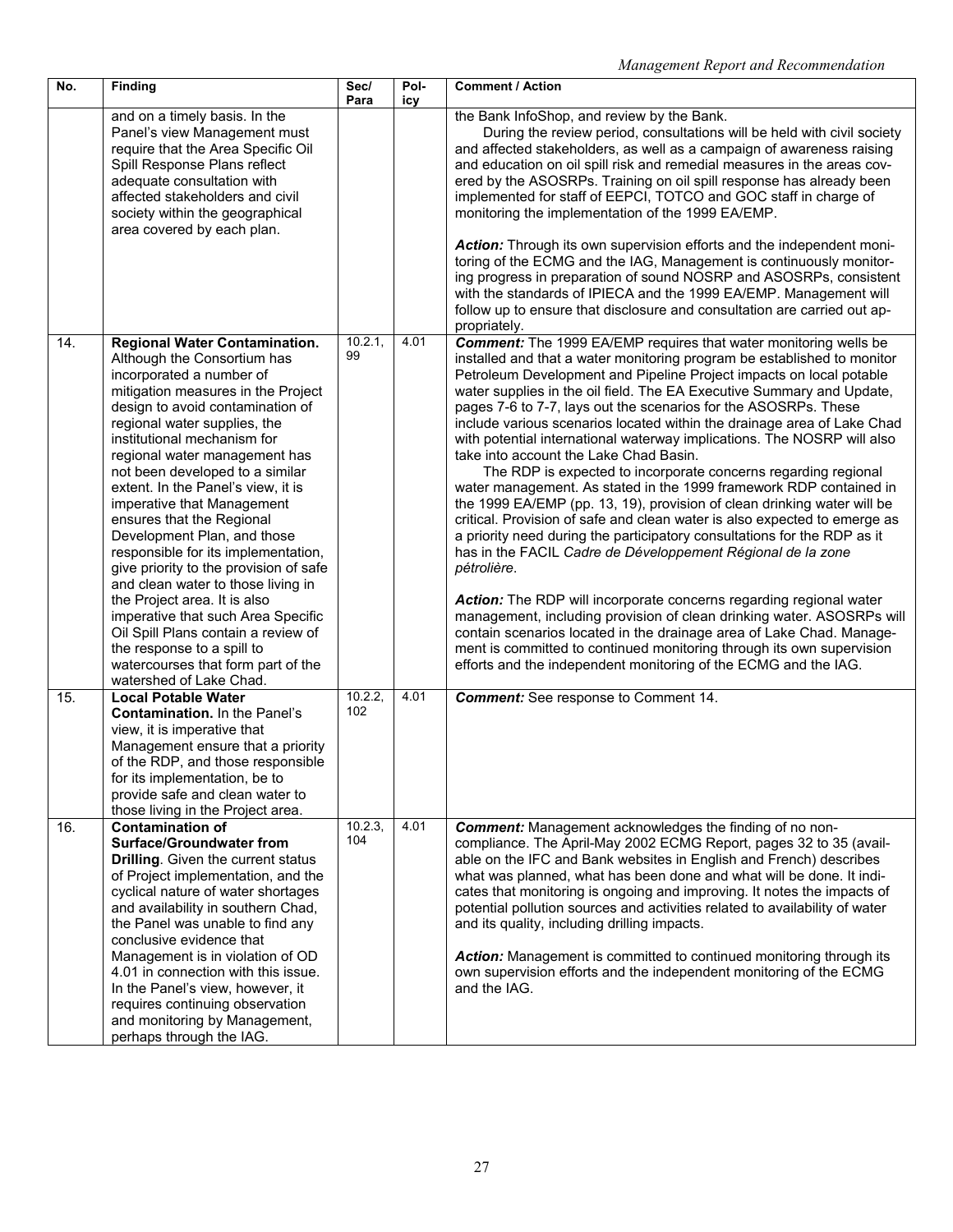| No. | <b>Finding</b>                                                                                                                                                                                                                                                                                                                                                                                                                                                                                                                                                                                                               | Sec/<br>Para             | Pol-<br>icy | <b>Comment / Action</b>                                                                                                                                                                                                                                                                                                                                                                                                                                                                                                                                                                                                                                                                                                                                                                                                                                                                                                                                                                                                                                                                                                                                                                                                                                                                                                                                                                                                                                                                                                                                                                                                                                                                                                                                                                                                                                                                                                                                                                                                                                                                                                                                                                                                                                                                              |
|-----|------------------------------------------------------------------------------------------------------------------------------------------------------------------------------------------------------------------------------------------------------------------------------------------------------------------------------------------------------------------------------------------------------------------------------------------------------------------------------------------------------------------------------------------------------------------------------------------------------------------------------|--------------------------|-------------|------------------------------------------------------------------------------------------------------------------------------------------------------------------------------------------------------------------------------------------------------------------------------------------------------------------------------------------------------------------------------------------------------------------------------------------------------------------------------------------------------------------------------------------------------------------------------------------------------------------------------------------------------------------------------------------------------------------------------------------------------------------------------------------------------------------------------------------------------------------------------------------------------------------------------------------------------------------------------------------------------------------------------------------------------------------------------------------------------------------------------------------------------------------------------------------------------------------------------------------------------------------------------------------------------------------------------------------------------------------------------------------------------------------------------------------------------------------------------------------------------------------------------------------------------------------------------------------------------------------------------------------------------------------------------------------------------------------------------------------------------------------------------------------------------------------------------------------------------------------------------------------------------------------------------------------------------------------------------------------------------------------------------------------------------------------------------------------------------------------------------------------------------------------------------------------------------------------------------------------------------------------------------------------------------|
| 17. | Air Pollution. Although the Panel<br>is satisfied that the probability of<br>future harm due to air pollution is<br>low, it should be the object of<br>periodic monitoring by<br>Management.                                                                                                                                                                                                                                                                                                                                                                                                                                 | 10.3,<br>107             | 4.01        | <b>Comment:</b> Schedule 7 of the Chad Loan Agreement for the Petroleum<br>Development and Pipeline Project describes in detail the stack and am-<br>bient air emission standards, how they should be measured and how<br>frequently. Schedule 7 specifies detailed monitoring procedures for all<br>Project equipment that emits pollutants into the atmosphere.<br>Action: Management is committed to continued monitoring through its<br>own supervision efforts and the independent monitoring of the ECMG                                                                                                                                                                                                                                                                                                                                                                                                                                                                                                                                                                                                                                                                                                                                                                                                                                                                                                                                                                                                                                                                                                                                                                                                                                                                                                                                                                                                                                                                                                                                                                                                                                                                                                                                                                                       |
| 18. | Natural Habitats. At the current<br>stage of Project implementation,<br>the Panel finds Management in<br>compliance with the provisions of<br>OP/BP 4.04.                                                                                                                                                                                                                                                                                                                                                                                                                                                                    | 11,<br>114               | 4.04        | and the IAG.<br><b>Comment:</b> Management acknowledges the finding of compliance by the<br>Inspection Panel.<br>Action: No action required.                                                                                                                                                                                                                                                                                                                                                                                                                                                                                                                                                                                                                                                                                                                                                                                                                                                                                                                                                                                                                                                                                                                                                                                                                                                                                                                                                                                                                                                                                                                                                                                                                                                                                                                                                                                                                                                                                                                                                                                                                                                                                                                                                         |
| 19. | Forestry. [T]he Panel is satisfied<br>that Management is in compliance<br>with the provisions of OP 4.36.                                                                                                                                                                                                                                                                                                                                                                                                                                                                                                                    | $\overline{12}$ ,<br>118 | 4.36        | <b>Comment:</b> Management acknowledges the finding of compliance by the<br>Inspection Panel.<br>Action: No action required.                                                                                                                                                                                                                                                                                                                                                                                                                                                                                                                                                                                                                                                                                                                                                                                                                                                                                                                                                                                                                                                                                                                                                                                                                                                                                                                                                                                                                                                                                                                                                                                                                                                                                                                                                                                                                                                                                                                                                                                                                                                                                                                                                                         |
| 20. | Pest Management. [T]he Panel<br>finds that Management is in<br>compliance with the relevant<br>provisions of OP 4.09.                                                                                                                                                                                                                                                                                                                                                                                                                                                                                                        | 13,<br>122               | 4.09        | <b>Comment:</b> Management acknowledges the finding of compliance by the<br>Inspection Panel.<br>Action: No action required.                                                                                                                                                                                                                                                                                                                                                                                                                                                                                                                                                                                                                                                                                                                                                                                                                                                                                                                                                                                                                                                                                                                                                                                                                                                                                                                                                                                                                                                                                                                                                                                                                                                                                                                                                                                                                                                                                                                                                                                                                                                                                                                                                                         |
| 21. | Ogoniland Comparison. [T]he<br>Panel concludes that the two<br>situations are profoundly distinct.<br>In the Panel's view, however, it is<br>imperative that the environmental<br>management actions in the 1999<br>EMP are fully implemented and<br>that Management ensures periodic<br>independent monitoring to assess<br>the success of these actions.                                                                                                                                                                                                                                                                   | 14,<br>$123 -$<br>124    |             | <b>Comment:</b> Management notes the finding concerning the differences<br>between the situation in Ogoniland, Nigeria and that of the Chad-<br>Cameroon Pipeline. Management agrees that there are distinct differ-<br>ences in technology and procedures concerning control of environmental<br>pollution and protection of the environment.<br>Action: No additional action required. Management is committed to con-<br>tinued monitoring through its own supervision efforts and the independ-<br>ent monitoring of the ECMG and the IAG.                                                                                                                                                                                                                                                                                                                                                                                                                                                                                                                                                                                                                                                                                                                                                                                                                                                                                                                                                                                                                                                                                                                                                                                                                                                                                                                                                                                                                                                                                                                                                                                                                                                                                                                                                       |
| 22. | Consultation. [I]t is evident that,<br>at least prior to 1997, the<br>consultations were conducted in<br>the presence of security forces,<br>which is incompatible with Bank's<br>policy requirements. At the same<br>time, the Panel recognizes that,<br>since 1999, Management has<br>made significant efforts to achieve<br>compliance with paragraph 19 of<br>OD 4.01, encouraging frequent<br>consultations with local<br>communities and civil society in an<br>environment more conducive to an<br>open exchange. In these<br>circumstances, the Panel would<br>commend these efforts and urge<br>that they continue. | 15.1,<br>$135 -$<br>136  | 4.01        | <b>Comment:</b> Management accepts the finding that the Bank has made<br>significant efforts to achieve compliance with consultation requirements<br>and acknowledges the Panel's commendation in this regard.<br>The consultation process has known three phases, Phase I - 1993-<br>1997: Initiation of Dialogue; Phase II - 1997-1999: Consolidation Phase;<br>Phase III - post-1999: Broadening, Deepening and Upscaling.<br>The 1997 Draft EA was released in October and discussions were<br>carried out between the Bank Group, the Consortium and the GOC on<br>Petroleum Development and Pipeline Project impacts and mitigation<br>planning. After the 1997 Draft EA was publicly disclosed, the consulta-<br>tion process improved both as a result of the availability of the environ-<br>mental documentation and of the subsiding tensions in the Project area<br>as political stability improved, especially after 1998. Also, as a result of<br>Bank comments on the 1997 Draft EA, the consultation process was<br>reviewed and strengthened. An extensive public information and consul-<br>tation campaign was launched during the summer of 1997, which in-<br>cluded a Public Information Campaign in two rounds. A concrete output<br>of the consultation process is the rapid growth in civil society organiza-<br>tions. There has also been a shift of focus from narrowly defined impact<br>mitigation to the broader issue of regional development. Civil society<br>organizations are involved in the definition and operation of the FACIL<br>and in the elaboration of the RDP.<br>The broad consultation process undertaken for the Project was un-<br>precedented in Chad and opened the way for increased civil society par-<br>ticipation in public debates over broad policy issues such as petroleum<br>revenue management, governance, and social and environmental is-<br>sues. This participation is today consolidated in the context of the PRSP<br>process and in the formal representation of civil society in several official<br>bodies, such as the Steering Committee for the ongoing PRSP and the<br>PROCC.<br>Management will continue to encourage consultation with local<br>communities and civil society. Consultation with affected people and |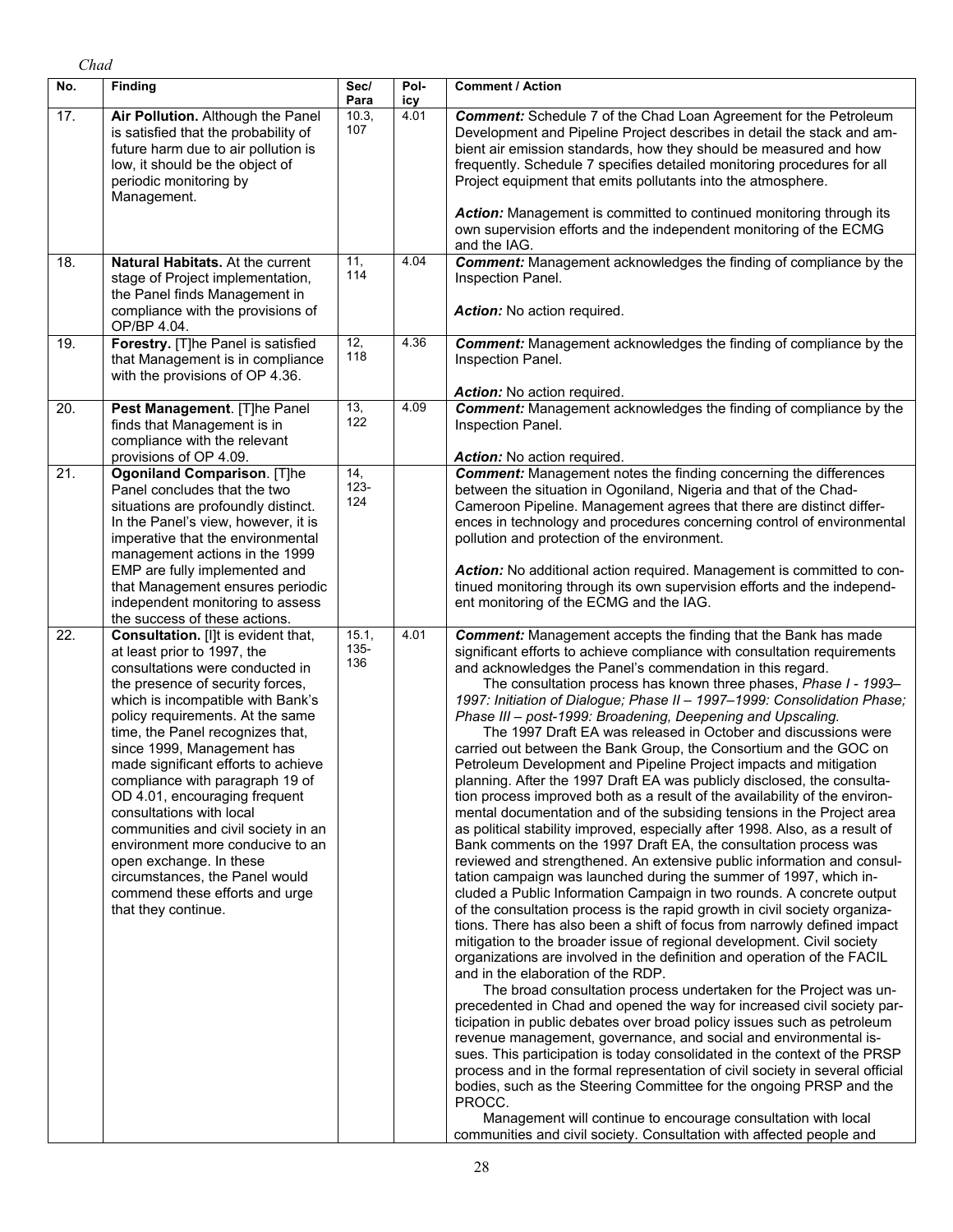| No.               | <b>Finding</b>                                                                                                                                                                                                                                                                                                                                                                                                                                                                                                                                                                                                | Sec/<br>Para                            | Pol-<br>icy | <b>Comment / Action</b>                                                                                                                                                                                                                                                                                                                                                                                                                                                                                                                                                                                                                                                                                                                                                                                                                                                                                                                                                                                                                                                                                                                                                                                                                                                                                                                                                                                                                                                                                                                                                                                               |
|-------------------|---------------------------------------------------------------------------------------------------------------------------------------------------------------------------------------------------------------------------------------------------------------------------------------------------------------------------------------------------------------------------------------------------------------------------------------------------------------------------------------------------------------------------------------------------------------------------------------------------------------|-----------------------------------------|-------------|-----------------------------------------------------------------------------------------------------------------------------------------------------------------------------------------------------------------------------------------------------------------------------------------------------------------------------------------------------------------------------------------------------------------------------------------------------------------------------------------------------------------------------------------------------------------------------------------------------------------------------------------------------------------------------------------------------------------------------------------------------------------------------------------------------------------------------------------------------------------------------------------------------------------------------------------------------------------------------------------------------------------------------------------------------------------------------------------------------------------------------------------------------------------------------------------------------------------------------------------------------------------------------------------------------------------------------------------------------------------------------------------------------------------------------------------------------------------------------------------------------------------------------------------------------------------------------------------------------------------------|
|                   |                                                                                                                                                                                                                                                                                                                                                                                                                                                                                                                                                                                                               |                                         |             | local civil society groups has dealt with compensation (individual and<br>community) and social investments, particularly in the context of FACIL.<br>The Consortium has taken proactive steps to improve its<br>communication and outreach efforts, e.g., in Chad, hiring of public<br>relations experts to assist with and improve dissemination of information<br>to the public and adding a new Local Community Contact in the oil field<br>area to liaise with herders. In the first quarter of 2002, the Consortium<br>reported that 159 consultation sessions were held in Chad. Efforts have<br>been made to involve NGOs in the implementation of certain aspects of<br>the Project. The Consortium publishes a newsletter in Chad that will be<br>disseminated more widely. Reading rooms have also been reopened in<br>several locations. In collaboration with CTNSC, a periodic consultation<br>system with civil society has been put in place. The second round of<br>consultations took place in Doba on April 29 and 30, 2002.<br>The IAG has identified a "need to create a permanent framework for<br>dialogue between the contracting parties and the stakeholders,"<br>overseen by the CNPD.<br>Action: Management will continue the consultation efforts and will<br>pursue the establishment of a permanent framework for dialogue. In<br>November 2001, the Bank engaged a communications expert to assist<br>the GOC; discussions are focusing on upgrading radio station facilities in<br>southern Chad and organizing regular Information Caravans to the<br>villages in the Project area. |
| 23.               | Disclosure. The Panel concludes<br>that adequate and timely release<br>of documents was the norm rather<br>than the exception in the context of<br>the Pipeline Project. The Panel<br>finds, therefore, that Management<br>has complied with BP 17.50 on<br>Disclosure of Operational<br>Information.                                                                                                                                                                                                                                                                                                         | 15.2,                                   | 17.50       | <b>Comment:</b> Management acknowledges the finding of compliance by the<br>Inspection Panel.<br>Action: No action required.                                                                                                                                                                                                                                                                                                                                                                                                                                                                                                                                                                                                                                                                                                                                                                                                                                                                                                                                                                                                                                                                                                                                                                                                                                                                                                                                                                                                                                                                                          |
|                   | <b>Social Compliance</b>                                                                                                                                                                                                                                                                                                                                                                                                                                                                                                                                                                                      |                                         |             |                                                                                                                                                                                                                                                                                                                                                                                                                                                                                                                                                                                                                                                                                                                                                                                                                                                                                                                                                                                                                                                                                                                                                                                                                                                                                                                                                                                                                                                                                                                                                                                                                       |
| 24.               | <b>Expropriation.</b> It is the Panel's<br>view that Esso's policy of<br>compensating the community<br>rather than the individual for fallow<br>land is a sensible one. The Panel<br>finds Management in compliance<br>with Paragraph 14 through 17 of<br>OD 4.30 on Involuntary<br>Resettlement with regards to<br>valuation of, and compensation<br>for, lost assets including land<br>tenure issues.                                                                                                                                                                                                       | 17.1,<br>159,<br>162                    | 4.30        | <b>Comment:</b> Management acknowledges the finding of compliance by the<br>Inspection Panel.<br>Action: No action required.                                                                                                                                                                                                                                                                                                                                                                                                                                                                                                                                                                                                                                                                                                                                                                                                                                                                                                                                                                                                                                                                                                                                                                                                                                                                                                                                                                                                                                                                                          |
| $\overline{25}$ . | <b>General Issues of</b><br>Compensation. In the Panel's<br>view the compensation and<br>implementation processes were<br>fair, transparent, and efficient. It<br>was able to confirm that a 12-step<br>land acquisition procedure was<br>followed. The Panel found that<br>these procedures were properly<br>carried out. The Panel did not find<br>any specific cases of improper or<br>inadequate compensation to<br>individual requesters for land,<br>houses, or trees.<br><b>Mango Tree Grievance</b><br>Procedure. After reviewing the<br>negotiations concerning<br>compensation for mango trees, the | 17.3,<br>$175 -$<br>178:<br>183;<br>193 | 4.30        | <b>Comment:</b> Management acknowledges the finding of compliance to<br>date.<br>Action: Management is committed to continued monitoring of the overall<br>resettlement process through its own supervision efforts and the<br>independent monitoring of the ECMG and the IAG.                                                                                                                                                                                                                                                                                                                                                                                                                                                                                                                                                                                                                                                                                                                                                                                                                                                                                                                                                                                                                                                                                                                                                                                                                                                                                                                                        |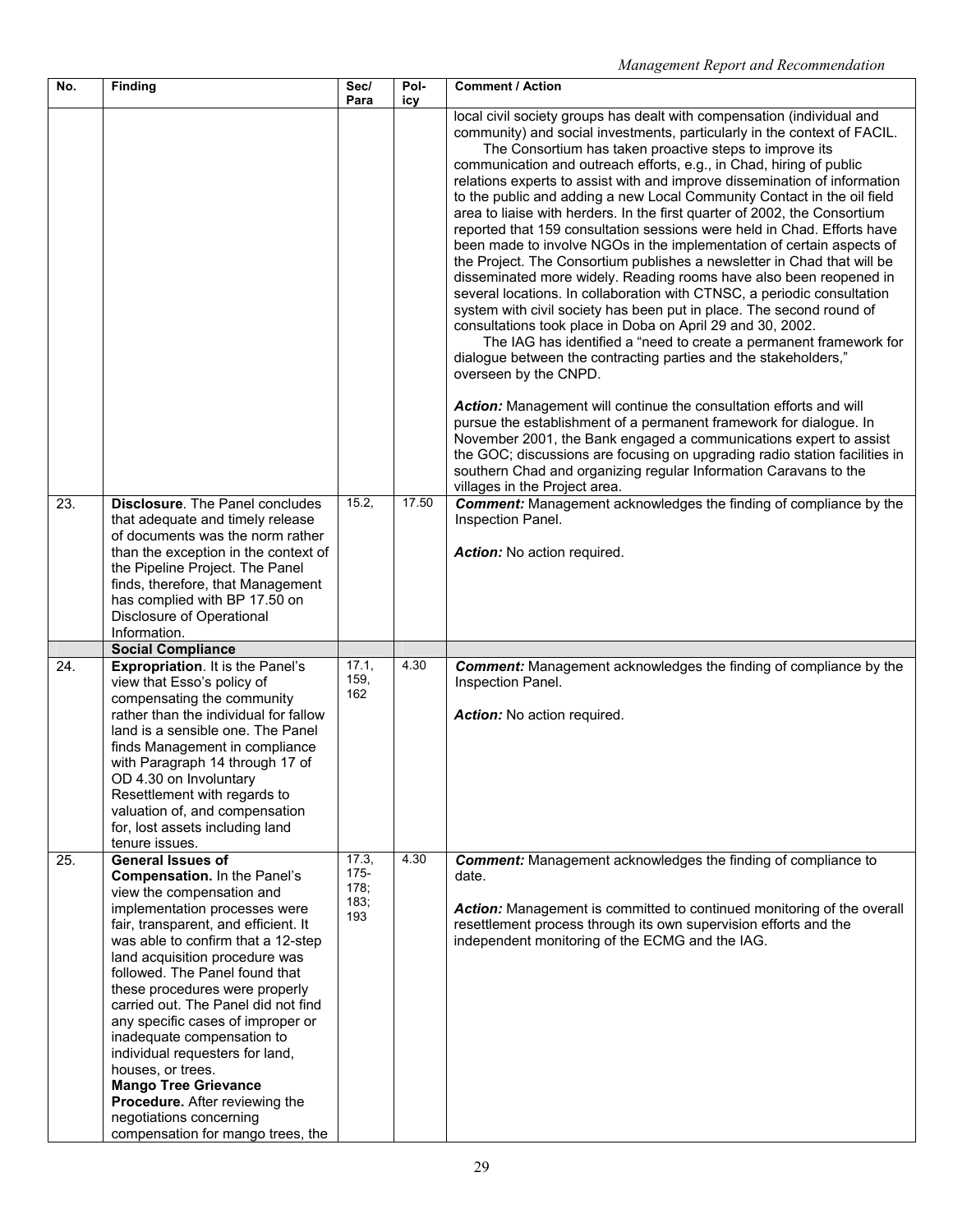| No. | <b>Finding</b>                                                                                                                                                                                                                                                                                                                                                                                                                                                                                                                                                                                                                                                       | Sec/<br>Para          | Pol-<br>icy | <b>Comment / Action</b>                                                                                                                                                                                                                                                                                                                                                                                                                                                                                                                                                                                                                                                                                                                                                                                                                                                                                                                                                                                                                                                                                                                                                                                                                                                                                                                                                                                                                                                                                                                                                                                                                                                                                                                                                                                                                                                                                                                                                                                                                                                                                                                                                                                                                                                                                                                                                                                                                                                                                                                                                                                                                                                                                                                                                                                                                                                                                                                                                            |
|-----|----------------------------------------------------------------------------------------------------------------------------------------------------------------------------------------------------------------------------------------------------------------------------------------------------------------------------------------------------------------------------------------------------------------------------------------------------------------------------------------------------------------------------------------------------------------------------------------------------------------------------------------------------------------------|-----------------------|-------------|------------------------------------------------------------------------------------------------------------------------------------------------------------------------------------------------------------------------------------------------------------------------------------------------------------------------------------------------------------------------------------------------------------------------------------------------------------------------------------------------------------------------------------------------------------------------------------------------------------------------------------------------------------------------------------------------------------------------------------------------------------------------------------------------------------------------------------------------------------------------------------------------------------------------------------------------------------------------------------------------------------------------------------------------------------------------------------------------------------------------------------------------------------------------------------------------------------------------------------------------------------------------------------------------------------------------------------------------------------------------------------------------------------------------------------------------------------------------------------------------------------------------------------------------------------------------------------------------------------------------------------------------------------------------------------------------------------------------------------------------------------------------------------------------------------------------------------------------------------------------------------------------------------------------------------------------------------------------------------------------------------------------------------------------------------------------------------------------------------------------------------------------------------------------------------------------------------------------------------------------------------------------------------------------------------------------------------------------------------------------------------------------------------------------------------------------------------------------------------------------------------------------------------------------------------------------------------------------------------------------------------------------------------------------------------------------------------------------------------------------------------------------------------------------------------------------------------------------------------------------------------------------------------------------------------------------------------------------------------|
|     | Panel concludes that there has<br>been no violation of paragraph 17<br>(c) of OD 4.30 in respect of<br>grievance procedures.<br>After a careful review of the<br>available evidence, the Panel is<br>satisfied that Management is so far<br>in compliance with the provisions<br>of OD 4.30 concerning<br>compensation. The Panel,<br>however, views the monitoring of<br>the overall resettlement process as<br>critical to ensure continuing<br>compliance with the requirements<br>of this policy.                                                                                                                                                                |                       |             |                                                                                                                                                                                                                                                                                                                                                                                                                                                                                                                                                                                                                                                                                                                                                                                                                                                                                                                                                                                                                                                                                                                                                                                                                                                                                                                                                                                                                                                                                                                                                                                                                                                                                                                                                                                                                                                                                                                                                                                                                                                                                                                                                                                                                                                                                                                                                                                                                                                                                                                                                                                                                                                                                                                                                                                                                                                                                                                                                                                    |
| 26. | Indigenous Peoples. [T]he Panel<br>concludes that OD 4.20 is not<br>applicable to the present case.                                                                                                                                                                                                                                                                                                                                                                                                                                                                                                                                                                  | 18,<br>194-<br>202    | 4.20        | <b>Comment:</b> Management acknowledges the finding that the Panel is in<br>agreement that OD 4.20 is inapplicable to the Project in Chad.<br>Action: No action required.                                                                                                                                                                                                                                                                                                                                                                                                                                                                                                                                                                                                                                                                                                                                                                                                                                                                                                                                                                                                                                                                                                                                                                                                                                                                                                                                                                                                                                                                                                                                                                                                                                                                                                                                                                                                                                                                                                                                                                                                                                                                                                                                                                                                                                                                                                                                                                                                                                                                                                                                                                                                                                                                                                                                                                                                          |
| 27. | <b>Cultural Property. The Panel</b><br>finds that Management is in<br>compliance with OPN 11.03 on<br>Management of Cultural Property.                                                                                                                                                                                                                                                                                                                                                                                                                                                                                                                               | 19,<br>209            | 11.03       | <b>Comment:</b> Management acknowledges the finding of compliance by the<br>Inspection Panel.<br>Action: No action required.                                                                                                                                                                                                                                                                                                                                                                                                                                                                                                                                                                                                                                                                                                                                                                                                                                                                                                                                                                                                                                                                                                                                                                                                                                                                                                                                                                                                                                                                                                                                                                                                                                                                                                                                                                                                                                                                                                                                                                                                                                                                                                                                                                                                                                                                                                                                                                                                                                                                                                                                                                                                                                                                                                                                                                                                                                                       |
| 28. | <b>Governance and Human Rights.</b><br>It is not within the Panel's mandate<br>to assess the status of governance<br>and human rights in Chad []<br>However, the Panel felt obliged to<br>examine whether the issues of<br>proper governance or human<br>rights violations in Chad were such<br>as to impede the implementation<br>of the Project in a manner<br>compatible with the Bank's<br>policies. [T]he Panel observes<br>that the situation is far from ideal.<br>It raises questions about<br>compliance with Bank policies, in<br>particular those that relate to<br>informed and open consultation,<br>and it warrants renewed<br>monitoring by the Bank. | 20,<br>$210 -$<br>217 |             | <b>Comment:</b><br>A. On Human Rights Issues. Management wishes to note, as does the<br>Panel's Report, that despite the references in the Request to directives<br>on "respect for human rights," the Bank has no such directives.<br>Management also notes that in its Report, para. 215, the Panel states<br>that "[it] is not within the Panel's mandate to assess the status of<br>governance and human rights in Chad in general or in isolation, and the<br>Panel acknowledges that there are several institutions, (including UN<br>bodies), specifically in charge of the subject. However, the Panel felt<br>obliged to examine whether the issue of proper governance or human<br>rights violations in Chad were such as to impede the implementation of<br>the Project in a manner compatible with the Bank's policies." In<br>conclusion, with respect to this issue, the Panel finds that "the situation<br>in Chad is far from ideal, and raises questions about compliance with<br>Bank policies, in particular those that relate to informed and open<br>consultation, and it warrants renewed monitoring by the Bank."<br>Management has been very keen to ensure that there was informed<br>and open consultation during the design and preparation of the<br>Petroleum Development and Pipeline Project. An important consultation<br>process took place to: (i) share Project information with the affected<br>communities; (ii) determine Project needs and establish communities'<br>entitlement and compensation; (iii) agree on a framework for mitigating<br>adverse impacts; and (iv) develop an RDP for the Project-related areas.<br>During the consultation process, opportunities have been given to the<br>affected communities to make their views known to the Project sponsors<br>and the GOC. Information has been disseminated in local languages<br>and, where necessary, Bank staff have been involved in improving the<br>quality of the consultation process, including building capacity for<br>constructive engagement of local NGOs.<br>A key focus of the work of the IAG has been the need for structured,<br>sustained communication among all parties. The IAG observed in its July<br>Report (Report of Visit to Chad, June 3 to 17, 2002) that the anticipated<br>"growth of powers transferred to the local level as part of regionalization<br>should give a stronger voice to the populations most directly concerned<br>by the project."<br>The Panel states in para. 136 of its Report, "Since 1999,<br>Management has made significant efforts to achieve compliance with<br>paragraph 19 of OD 4.01, encouraging frequent consultations with local<br>communities and civil society in an environment more conducive to an<br>open exchange." As the Panel suggests, Management intends to<br>continue to monitor and to promote activities that would ensure that<br>meaningful dialogue with civil society takes place. |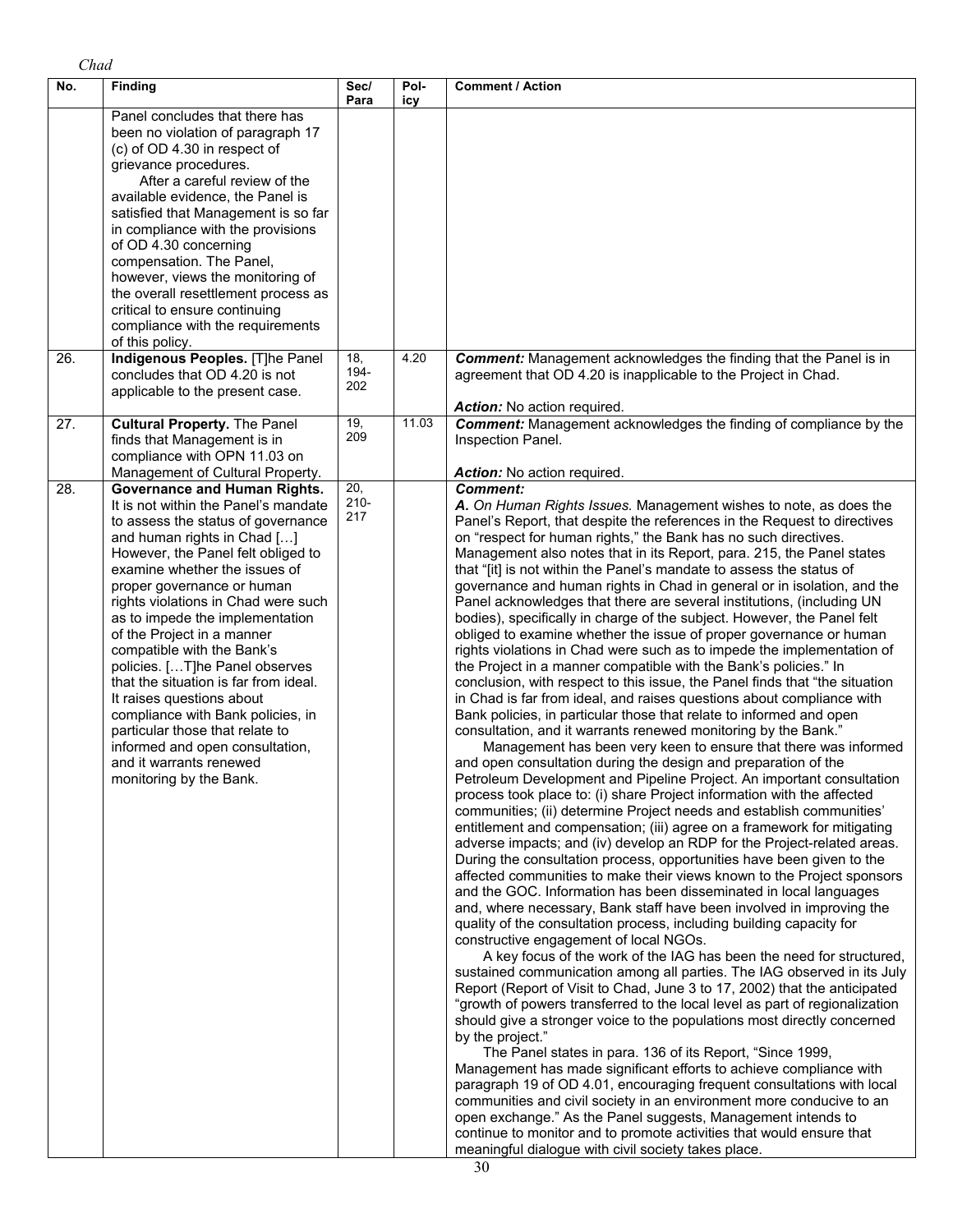| No. | <b>Finding</b>                                                                                                                                                                                                                                                                                                                                                                                                                                                                                                                                                                                                                                                        | Sec/<br>Para              | Pol-<br>icy | <b>Comment / Action</b>                                                                                                                                                                                                                                                                                                                                                                                                                                                                                                                                                                                                                                                                                                                                                                                                                                                                                                                                                                                                                                                                                                                                                                                                                                                                                                                                                                                                                                                                                                                                                                                                                                                                                                                                                                                                                                                                                                                                                                                                                                                                                                                                                                                                                                                                                                                                                                                                                   |
|-----|-----------------------------------------------------------------------------------------------------------------------------------------------------------------------------------------------------------------------------------------------------------------------------------------------------------------------------------------------------------------------------------------------------------------------------------------------------------------------------------------------------------------------------------------------------------------------------------------------------------------------------------------------------------------------|---------------------------|-------------|-------------------------------------------------------------------------------------------------------------------------------------------------------------------------------------------------------------------------------------------------------------------------------------------------------------------------------------------------------------------------------------------------------------------------------------------------------------------------------------------------------------------------------------------------------------------------------------------------------------------------------------------------------------------------------------------------------------------------------------------------------------------------------------------------------------------------------------------------------------------------------------------------------------------------------------------------------------------------------------------------------------------------------------------------------------------------------------------------------------------------------------------------------------------------------------------------------------------------------------------------------------------------------------------------------------------------------------------------------------------------------------------------------------------------------------------------------------------------------------------------------------------------------------------------------------------------------------------------------------------------------------------------------------------------------------------------------------------------------------------------------------------------------------------------------------------------------------------------------------------------------------------------------------------------------------------------------------------------------------------------------------------------------------------------------------------------------------------------------------------------------------------------------------------------------------------------------------------------------------------------------------------------------------------------------------------------------------------------------------------------------------------------------------------------------------------|
|     |                                                                                                                                                                                                                                                                                                                                                                                                                                                                                                                                                                                                                                                                       |                           |             | B. On Governance. The Requesters allege the Bank has not complied<br>with directives on governance. Management notes that, although there is<br>no specific Bank policy or directive on governance as such, a number of<br>its policies or directives cover various aspects of good governance, such<br>as consultation, transparency, anti-corruption, legal frameworks, and<br>institutional capacity (IBRD, Governance: The World Bank's Experience,<br>1994). Typically, governance issues are addressed in the preparation of<br>the CAS. For Chad, the Interim CAS highlights strongly the need to pro-<br>mote good governance and the CAS under preparation focuses on the<br>same issue. In addition, in Chad, the Bank has supported, through the<br>Structural Adjustment Credit (SAC) IV approved by the Board on De-<br>cember 18, 2001, a reform program focused on: (i) improved govern-<br>ance by the adoption and implementation of a governance strategy and<br>action plan; (ii) more transparent, accountable and efficient use of public<br>resources for poverty reduction through the reform of: (a) the budget<br>cycle; (b) public procurement including anti-corruption measures; and (c)<br>the civil service; and (iii) poverty reduction in the rural areas through<br>measures to strengthen cotton farmers' associations. This assistance is<br>being furthered through the proposed SAC V, which is expected to be<br>presented to the Board in October 2002.<br>Action: Management will continue the consultation efforts and will<br>pursue the establishment of a permanent framework for dialogue. In<br>November 2001, the Bank engaged a communications expert to assist<br>the GOC; discussions are focusing on upgrading radio station facilities in<br>southern Chad and organizing regular Information Caravans to the                                                                                                                                                                                                                                                                                                                                                                                                                                                                                                                                                                         |
|     | <b>Economic Evaluation</b>                                                                                                                                                                                                                                                                                                                                                                                                                                                                                                                                                                                                                                            |                           |             | villages in the Project area.                                                                                                                                                                                                                                                                                                                                                                                                                                                                                                                                                                                                                                                                                                                                                                                                                                                                                                                                                                                                                                                                                                                                                                                                                                                                                                                                                                                                                                                                                                                                                                                                                                                                                                                                                                                                                                                                                                                                                                                                                                                                                                                                                                                                                                                                                                                                                                                                             |
| 29. | <b>Pipeline Project - Alternatives.</b><br>[T]he discussion in the PAD's<br>Annex 4 of alternatives for oil field<br>development and oil transportation<br>is limited to two key paragraphs.<br>Moreover, they contain no<br>quantitative economic evidence in<br>support of the findings reported. In<br>the Panel's view, this is<br>inconsistent with the emphasis in<br>paragraph 3 of OP 10.04, which<br>states that "Consideration of<br>alternatives is one of the most<br>important features of proper<br>project analysis throughout the<br>project cycle." In this respect,<br>therefore, the Panel finds<br>Management not in compliance<br>with OP 10.04. | 21.1.1,<br>$227 -$<br>230 | 10.04       | <b>Comment:</b> Feasible Petroleum Development and Pipeline Project<br>alternatives have been assessed in detail and quantified by the<br>Consortium to find the optimal technical and financial alternative. These<br>alternatives relate to: (i) which oil fields to develop and the sequence of<br>development of these fields; and (ii) what transportation system should<br>be used to export the oil. These assessments by the private sector have<br>involved quantified economic comparisons using discounted cash-flow<br>techniques. The assessments are proprietary and confidential and<br>therefore the quantitative evidence could not be included in the PAD.<br>For the transportation of oil the following options were quantified:<br>Road from Komé to N'Gaoundéré plus rail from N'Gaoundere to<br>Douala:<br>Pipeline from Komé to N'Gaoundéré plus rail from there to<br>Douala; and<br>Pipeline from Komé to Douala.<br>The pipeline plus rail option was found to have merit, if recoverable<br>oil was less than 250 million barrels and oil production levels were<br>between 15,000 to 50,000 barrels per day. On the other hand, the road<br>plus rail option was not cost competitive. The pipeline option was found<br>to be the lowest cost means of transporting the Chadian crude to<br>international markets, if recoverable reserves had a threshold of 250<br>million barrels and a oil production level of somewhat above 50,000<br>barrels per day. Reserves at Doba are estimated at 917 million barrels,<br>with production of oil to be about 80,000 barrels per day.<br>Concerning oil transport, additional options were considered in a<br>preliminary way, e.g., transport via road from Komé to Garoua,<br>Cameroon and then barge to Port Harcourt, Nigeria; and pipeline from<br>Chad to Sudan and via the Sudanese pipeline to the Red Sea. These<br>options were discounted because of lack of feasibility, long distance<br>and/or security issues and were dropped without detailed or quantified<br>study.<br>Regarding oil field development, specific locations for each of the<br>field components were selected and configured in a cost-effective<br>manner. Regarding clustering of wells, alternative configurations and<br>layouts were assessed, including the use of vertical and deviated wells.<br>As indicated in the 1999 EA/EMP, vertical wells, with some horizontal |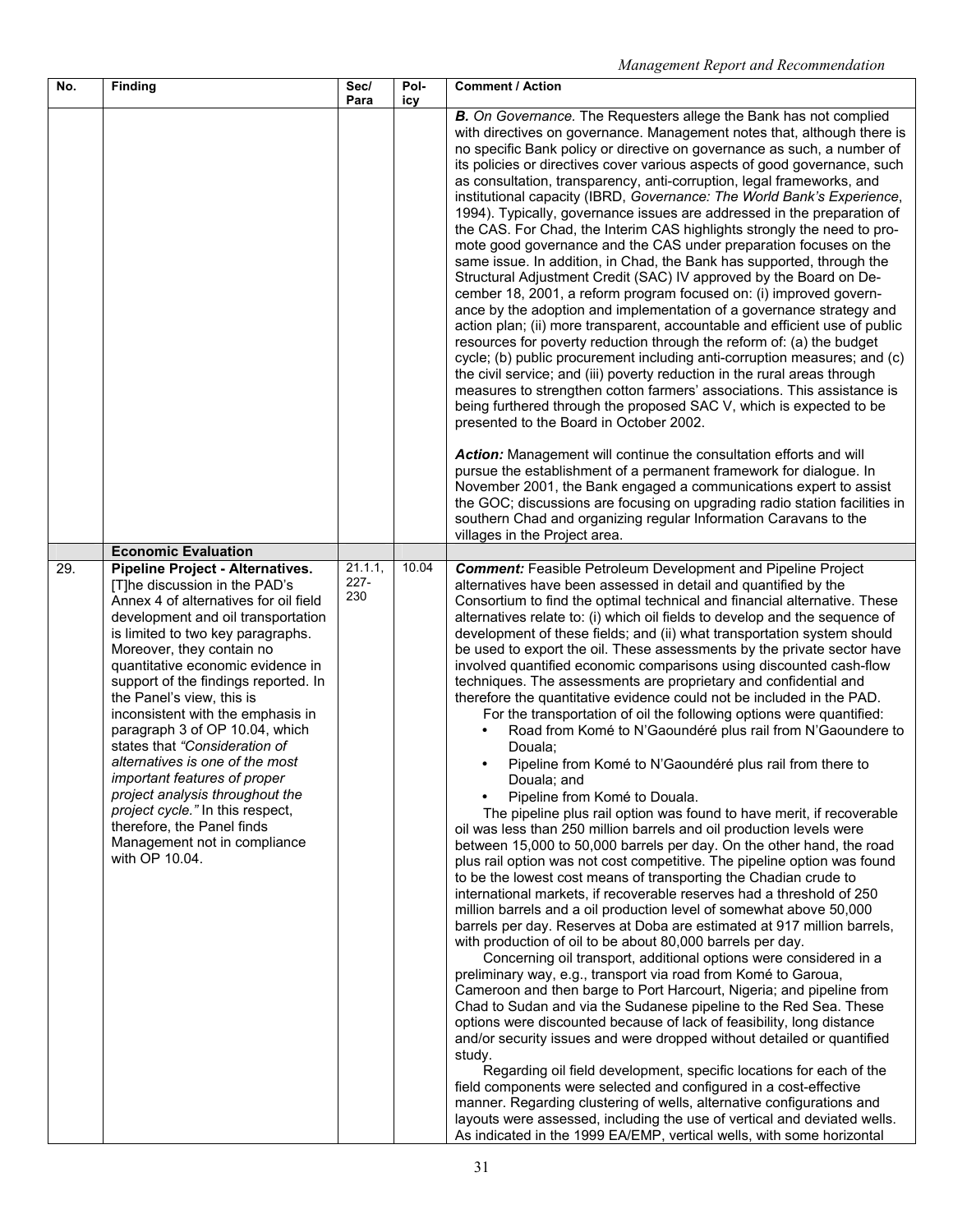| No.               | <b>Finding</b>                                                                                                                                                                                                                                                                                                                                                                                                                                                                                                                                                                                                                                                                                                                                                                                                                                                                                              | Sec/<br>Para           | Pol-<br>icy | <b>Comment / Action</b>                                                                                                                                                                                                                                                                                                                                                                                                                                                                                                                                                                                                                                                                                                                                                                                                                                                                                                                                                                                                                                                                                                                                                                                                                                                                                                                                                                                                                                                                                                                                                                                                                                                                                                                                                                                                                                                                                                                                                                                                                                                                                                                                                                                                                                                                                                  |
|-------------------|-------------------------------------------------------------------------------------------------------------------------------------------------------------------------------------------------------------------------------------------------------------------------------------------------------------------------------------------------------------------------------------------------------------------------------------------------------------------------------------------------------------------------------------------------------------------------------------------------------------------------------------------------------------------------------------------------------------------------------------------------------------------------------------------------------------------------------------------------------------------------------------------------------------|------------------------|-------------|--------------------------------------------------------------------------------------------------------------------------------------------------------------------------------------------------------------------------------------------------------------------------------------------------------------------------------------------------------------------------------------------------------------------------------------------------------------------------------------------------------------------------------------------------------------------------------------------------------------------------------------------------------------------------------------------------------------------------------------------------------------------------------------------------------------------------------------------------------------------------------------------------------------------------------------------------------------------------------------------------------------------------------------------------------------------------------------------------------------------------------------------------------------------------------------------------------------------------------------------------------------------------------------------------------------------------------------------------------------------------------------------------------------------------------------------------------------------------------------------------------------------------------------------------------------------------------------------------------------------------------------------------------------------------------------------------------------------------------------------------------------------------------------------------------------------------------------------------------------------------------------------------------------------------------------------------------------------------------------------------------------------------------------------------------------------------------------------------------------------------------------------------------------------------------------------------------------------------------------------------------------------------------------------------------------------------|
|                   |                                                                                                                                                                                                                                                                                                                                                                                                                                                                                                                                                                                                                                                                                                                                                                                                                                                                                                             |                        |             | wells, were the preferred alternative.                                                                                                                                                                                                                                                                                                                                                                                                                                                                                                                                                                                                                                                                                                                                                                                                                                                                                                                                                                                                                                                                                                                                                                                                                                                                                                                                                                                                                                                                                                                                                                                                                                                                                                                                                                                                                                                                                                                                                                                                                                                                                                                                                                                                                                                                                   |
|                   |                                                                                                                                                                                                                                                                                                                                                                                                                                                                                                                                                                                                                                                                                                                                                                                                                                                                                                             |                        |             | Action: No action envisaged. The Petroleum Development and Pipeline<br>Project is being implemented based on the preferred alternative<br>presented in the PAD approved by the Board in June 2000.                                                                                                                                                                                                                                                                                                                                                                                                                                                                                                                                                                                                                                                                                                                                                                                                                                                                                                                                                                                                                                                                                                                                                                                                                                                                                                                                                                                                                                                                                                                                                                                                                                                                                                                                                                                                                                                                                                                                                                                                                                                                                                                       |
| 30.               | Pipeline Project - ERR for Chad.<br>The Panel was struck by the<br>estimated financial returns to Chad<br>over a 28-year period, having<br>regard to the magnitude of the<br>Project, and is concerned that it<br>was unable to find any analysis<br>justifying the allocation of<br>revenues between Chad and the<br>Consortium. [] The PAD's Annex<br>4 cited above does not specify the<br>studies that were undertaken, nor<br>does it fully satisfy the assertion<br>that the agreements signed by<br>Chad were "reasonable." []<br>While the Panel recognizes that<br>Management sought to ensure that<br>Chad had access to reputable<br>legal and financial services in its<br>negotiations with the Consortium,<br>it remains concerned about the<br>adequacy of the allocation of<br>revenues to Chad.                                                                                            | 21.1.2,<br>232-<br>236 |             | <b>Comment:</b> Management agrees that the adequacy of revenue allocation<br>to Chad is an important issue. Management, however, also wishes to<br>note that this is not an issue that relates to failure of the Bank to follow<br>its operational policies and procedures.<br>Revenue allocation was subject to protracted negotiation. The<br>Convention for Exploration, Exploitation and Transportation of<br>Hydrocarbons in Chad dates from December 1988. It was successively<br>amended in May 1993, March 1997 and October 1999 to set out the<br>terms of the concession among the Consortium members and the GOC.<br>The Bank is not a party to agreements between a private company and<br>the government that contain confidential information. Nevertheless, the<br>Bank made certain that Chad hired reputable, independent and<br>experienced legal, technical and financial experts by making available to<br>Chad USD3.0 million in PPF advances and a Japanese grant of USD1.0<br>million. Internationally recognized firms from Canada, France and the<br>United States were used. In addition, Bank staff had access to the<br>confidential models used to project future oil flows, projected prices, and<br>anticipated revenues accruing to the parties, for the purpose of<br>estimating future revenues under various scenarios and their potential<br>impacts on the economy as well as contributions to development<br>investments in Chad.<br>The Bank undertook a study in 1997-a copy of which was supplied<br>to the Inspection Panel-to provide an independent analysis, advise<br>Management on the reasonableness of the agreement, and outline<br>areas that might warrant further consultant advice to GOC. The study<br>concluded that the agreement provides an acceptable share of revenues<br>for the GOC and a reasonable rate of return for the Consortium. In the<br>base case outlined in the PAD (petroleum reserves of 917 million<br>barrels, USD15.25/bbl), the rate of return to the Consortium is 18<br>percent, which is not excessive, given the country risks. If more<br>petroleum is found in the area and pumped through the pipeline or if<br>international prices for petroleum products go up, the GOC's "take"<br>increases.<br>Action: No action required. |
| $\overline{31}$ . | <b>Pipeline Project - Economic</b><br><b>Analysis of Base Case Scenario</b><br>Although the analysis reports<br>switching values for four key<br>variables (capital expenditures,<br>operating costs, crude sales<br>revenue (price) and crude sales<br>revenue (quantity)) in relation to<br>the economics of the Project as a<br>whole, none is reported for the<br>benefits to Chad. Although it can<br>be reasonably argued that this is<br>not strictly a matter of compliance<br>with OP 10.04 (since the switching<br>values are reported for the whole<br>Project), in the Panel's view it<br>would have been appropriate and<br>valuable to supply them.<br>The Petroleum Sector<br>Management Capacity-Building<br>Project makes provision for<br>technical assistance to place Chad<br>in a position where it can monitor<br>and audit both the oil produced<br>and the revenue generated by the | 21.1.3,<br>237-<br>247 | 10.04       | <b>Comment:</b> Management acknowledges the finding that it is broadly in<br>compliance with OP 10.04, para. 6.<br>Switching Value: In the Base Case Scenario, which assumes 917 million<br>barrels of developed reserves and a Brent oil price of USD15.25/bbl,<br>Chad's rate of return is estimated to be 70 percent and that of the<br>Consortium 18 percent. The switching values for Chad—the value at<br>which Chad's NPV of benefits becomes zero-are the following: oil price<br>of USD3.51/bbl or reserves at 271 million barrels. In other words the<br>Brent price of oil would have to fall to USD3.51/bbl or proven reserves to<br>271 million barrels for the Project to become economically unattractive to<br>Chad, both cases being highly unlikely.<br>Monitoring and Auditing of Oil Production and Revenue Generated: First<br>oil is expected by end 2003. Chad has hired independent auditors for the<br>Consortium's accounts. The audit for the 1996-1998 period is completed<br>and another is ongoing for fiscal year 1999-2000. Under the Petroleum<br>Sector Management Capacity-Building Project, three economists are<br>being trained on oil revenue projections and a training program for the<br>staff of the Petroleum Directorate is under preparation. The Consortium<br>is also providing technical training to Chadians who will be on site to<br>monitor oil being pumped into the pipeline and onto cargo ships at the<br>other end of the pipeline. The Petroleum Directorate is recruiting ten new<br>Chadian controllers, who will be trained during October-December 2002.<br>They will monitor oil production and pipeline flows from the Doba oil field                                                                                                                                                                                                                                                                                                                                                                                                                                                                                                                                                                                                                   |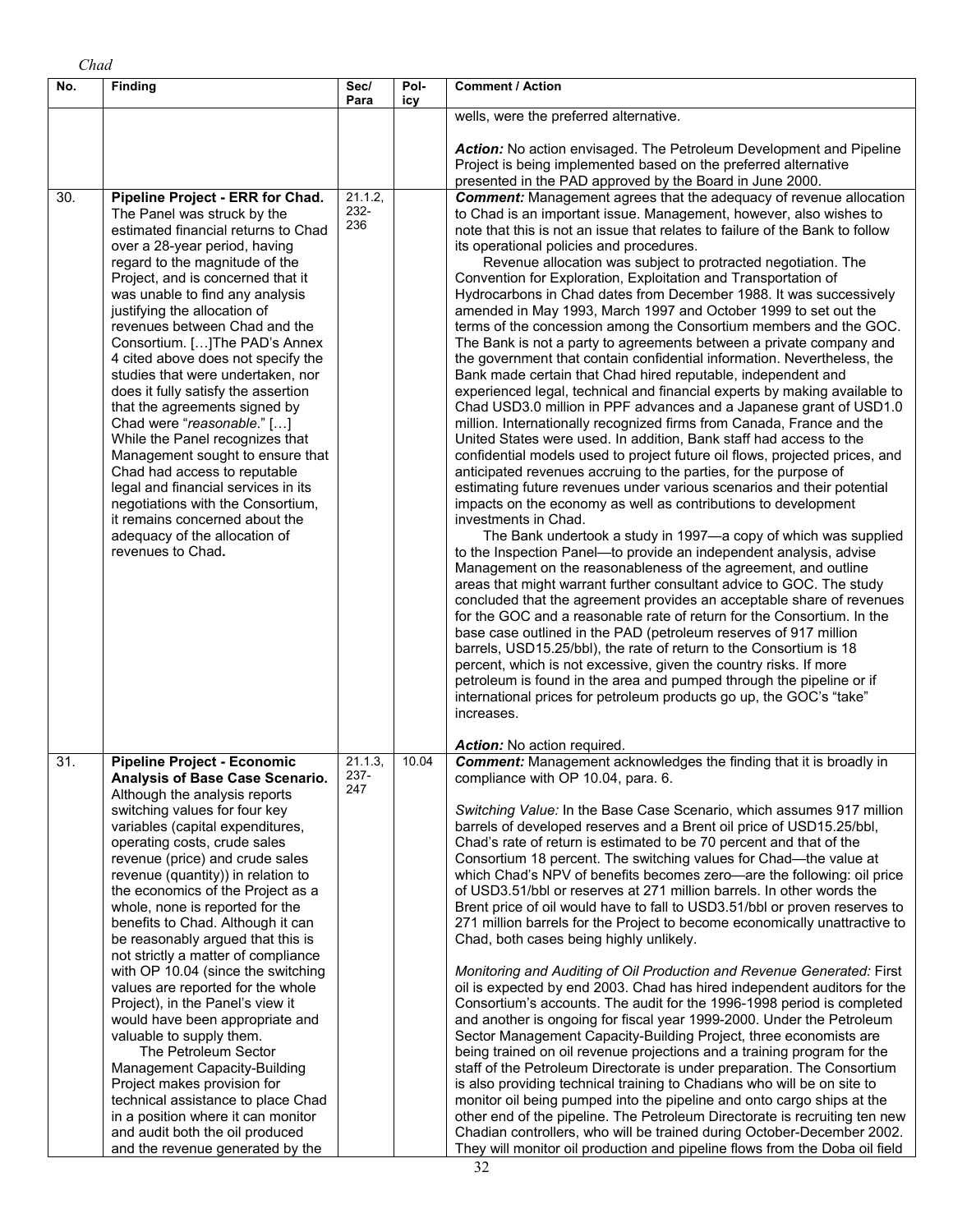| No. | Finding                                                                                                                                                                                                                                                                                                                                                                  | Sec/<br>Para            | Pol-<br>icy | <b>Comment / Action</b>                                                                                                                                                                                                                                                                                                                                                                                                                                                                                                                                                                                                                                                                                                                                                                                                                                                                                                                                                                                                                                                                                                                                                                                                                                                                                                                                                                                                                                                                                                                                                                                                                                                                                                                                                                                                                                                                                                      |
|-----|--------------------------------------------------------------------------------------------------------------------------------------------------------------------------------------------------------------------------------------------------------------------------------------------------------------------------------------------------------------------------|-------------------------|-------------|------------------------------------------------------------------------------------------------------------------------------------------------------------------------------------------------------------------------------------------------------------------------------------------------------------------------------------------------------------------------------------------------------------------------------------------------------------------------------------------------------------------------------------------------------------------------------------------------------------------------------------------------------------------------------------------------------------------------------------------------------------------------------------------------------------------------------------------------------------------------------------------------------------------------------------------------------------------------------------------------------------------------------------------------------------------------------------------------------------------------------------------------------------------------------------------------------------------------------------------------------------------------------------------------------------------------------------------------------------------------------------------------------------------------------------------------------------------------------------------------------------------------------------------------------------------------------------------------------------------------------------------------------------------------------------------------------------------------------------------------------------------------------------------------------------------------------------------------------------------------------------------------------------------------------|
|     | Pipeline Project. In the Panel's<br>view it is essential that this be<br>made operational before oil<br>production commences and<br>revenues begin to flow.<br>The Panel finds that the analysis<br>reported in Annex 4 (and<br>elsewhere in the PAD) is broadly<br>in compliance with paragraph 6 of                                                                    |                         |             | to the Kribi terminal. The Petroleum Sector Management Capacity-<br>Building Project also provides resources for hiring international experts<br>that may be needed for this purpose.<br>Action: Management will continue to monitor implementation of the<br>Petroleum Sector Management Capacity-Building Project, including<br>monitoring of the training program for staff of the Petroleum Directorate<br>and recruitment of 10 Chadian controllers. Management will also follow<br>up on the potential need to hire international experts under the                                                                                                                                                                                                                                                                                                                                                                                                                                                                                                                                                                                                                                                                                                                                                                                                                                                                                                                                                                                                                                                                                                                                                                                                                                                                                                                                                                    |
| 32. | OP 10.04 concerning risk.<br><b>Pipeline Project - Other</b>                                                                                                                                                                                                                                                                                                             | 21.1.4,                 | 10.04       | Capacity-Building Project.<br><b>Comment:</b> OP 10.04 requires that "the expected present value of the                                                                                                                                                                                                                                                                                                                                                                                                                                                                                                                                                                                                                                                                                                                                                                                                                                                                                                                                                                                                                                                                                                                                                                                                                                                                                                                                                                                                                                                                                                                                                                                                                                                                                                                                                                                                                      |
|     | Economic Benefits. In the<br>Panel's view [] full compliance<br>with OP 10.04 required a more<br>detailed examination of the 'other<br>economic benefits' than was<br>reported in the PAD.                                                                                                                                                                               | 248-<br>249             |             | project's net benefits must be higher than or equal to the expected NPV<br>of mutually exclusive project alternatives." While confident that other<br>benefits would accrue to Chad from the Project, given uncertainty<br>concerning the magnitude of such benefits at the time of appraisal,<br>Management opted for the most conservative assumption, i.e., that the<br>value of such benefits was zero. In the Base Case Scenario, which<br>assumes 917 million barrels of developed reserves and a Brent oil price<br>of USD15.25/bbl, Chad's rate of return is high, estimated at 70 percent,<br>despite this very conservative assumption.<br>Management continues to monitor such benefits as part of Project<br>supervision. This is based on direct oil revenues only (royalties,<br>upstream income tax, corporate income tax and dividends). There are<br>other benefits that have not been incorporated in the rate of return<br>calculations. For example, the upgrading of roads and bridges, which<br>may be a cost to the Project and Project sponsors, are in fact an<br>economic benefit to Chad. The cost of expenditures on infrastructure<br>installations and upgrades in Chad are estimated to be as follows:<br>Roads/Bridges in Chad (about 175 km): USD 60 million<br>$\bullet$<br>Construction of the Mbéré River Bridge: USD10 million<br>$\bullet$<br>In addition, as of end March 2002, spending by the contractors in Chad's<br>economy for goods and services amounted to USD97 million and as of<br>June 2002, 3,654 Chadian workers were employed in the construction<br>phase of the Project. There are also schooling and health benefits gen-<br>erated by the Project that further increase the economic returns to the<br>country.<br>Action: Although no action is feasible with respect to the PAD itself,<br>Management will continue to monitor and collect data on the economic |
| 33. | <b>Pipeline Project Global</b>                                                                                                                                                                                                                                                                                                                                           | 21.1.8                  | 10.04       | benefits of the Project.<br><b>Comment:</b> Management acknowledges the finding of compliance by the                                                                                                                                                                                                                                                                                                                                                                                                                                                                                                                                                                                                                                                                                                                                                                                                                                                                                                                                                                                                                                                                                                                                                                                                                                                                                                                                                                                                                                                                                                                                                                                                                                                                                                                                                                                                                         |
|     | <b>Externalities - GHG.</b> There is<br>also a discussion of greenhouse<br>gases [] The Panel finds that<br>Management is in compliance with<br>OP 10.04 in respect of its<br>treatment of externalities.                                                                                                                                                                | 254-<br>256             |             | Inspection Panel.<br>Action: No action required.                                                                                                                                                                                                                                                                                                                                                                                                                                                                                                                                                                                                                                                                                                                                                                                                                                                                                                                                                                                                                                                                                                                                                                                                                                                                                                                                                                                                                                                                                                                                                                                                                                                                                                                                                                                                                                                                             |
| 34. | <b>Sustainability and Risks</b><br>A. Management of the<br>Petroleum Economy Project-<br>[A] more thorough appraisal of<br>sustainability and risks would have<br>been required in order to ensure<br>proper compliance with<br>paragraphs 5 and 6 of OP 10.04.<br>In this respect, therefore, the<br>Panel finds that Management is<br>not in compliance with OP 10.04. | 21.2,<br>$257 -$<br>262 | 10.04       | <b>Comment:</b> Management accepts the Inspection Panel's finding that a<br>more detailed discussion of the risks present in the implementation of<br>the Management of the Petroleum Economy and Petroleum Sector<br>Management Capacity-Building Projects should have been included in<br>the Projects' documentation. In view of this, the institutional risk ratings<br>for both Projects have been revised to "substantial." Management and<br>staff have been acutely aware of the need to rapidly implement meas-<br>ures in environmental capacity-building and petroleum revenue man-<br>agement, have repeatedly highlighted the risks of slow implementation to<br>the GOC, and have intensified supervision, notably by the assignment of<br>senior staff members to the Chad office, in order to support accelerated<br>implementation by the GOC.<br>A. Timely implementation of a full-fledged system to monitor oil revenue<br>flows, allocate them in accordance with the Petroleum Revenue Man-<br>agement Program and spend them efficiently for poverty reduction in<br>priority sectors by early 2004 remains a challenge. Management's dia-                                                                                                                                                                                                                                                                                                                                                                                                                                                                                                                                                                                                                                                                                                                                                            |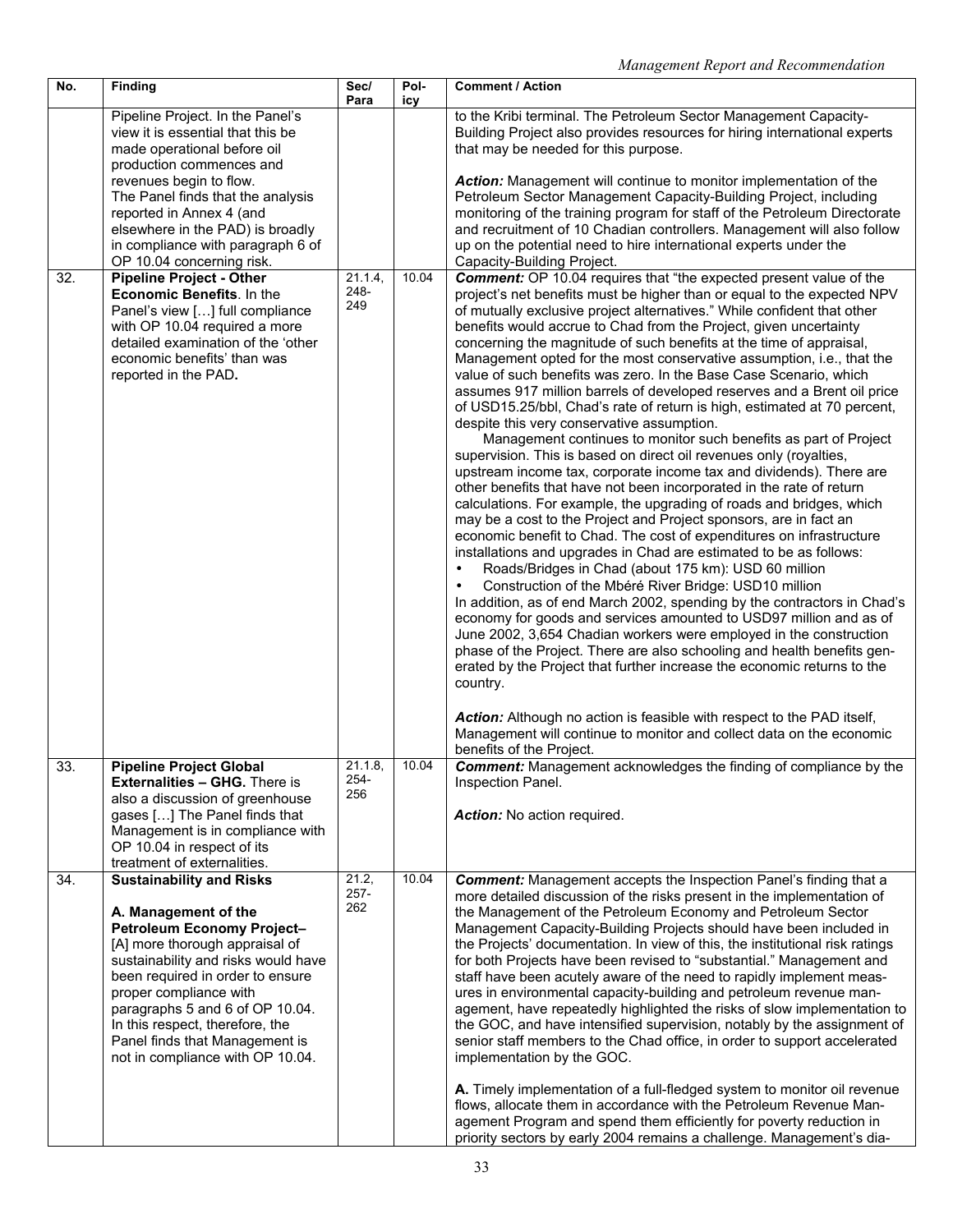| No. | <b>Finding</b>                                                                                                                                                                                                                                                                                                                                                                                                                                                                                                                                                                                                                                                                                                                                                                                                                                                        | Sec/<br>Para         | Pol-<br>icy | <b>Comment / Action</b>                                                                                                                                                                                                                                                                                                                                                                                                                                                                                                                                                                                                                                                                                                                                                                                                                                                                                                                                                                                                                                                                                                                                                                                                                                                                                                                                                                                                                                                                                                                                                                                                                                                                                                                                    |
|-----|-----------------------------------------------------------------------------------------------------------------------------------------------------------------------------------------------------------------------------------------------------------------------------------------------------------------------------------------------------------------------------------------------------------------------------------------------------------------------------------------------------------------------------------------------------------------------------------------------------------------------------------------------------------------------------------------------------------------------------------------------------------------------------------------------------------------------------------------------------------------------|----------------------|-------------|------------------------------------------------------------------------------------------------------------------------------------------------------------------------------------------------------------------------------------------------------------------------------------------------------------------------------------------------------------------------------------------------------------------------------------------------------------------------------------------------------------------------------------------------------------------------------------------------------------------------------------------------------------------------------------------------------------------------------------------------------------------------------------------------------------------------------------------------------------------------------------------------------------------------------------------------------------------------------------------------------------------------------------------------------------------------------------------------------------------------------------------------------------------------------------------------------------------------------------------------------------------------------------------------------------------------------------------------------------------------------------------------------------------------------------------------------------------------------------------------------------------------------------------------------------------------------------------------------------------------------------------------------------------------------------------------------------------------------------------------------------|
|     |                                                                                                                                                                                                                                                                                                                                                                                                                                                                                                                                                                                                                                                                                                                                                                                                                                                                       |                      |             | logue with GOC has emphasized that improving economic governance is<br>the key element to adequate management of oil and other revenues.<br>Following extensive consultations, the GOC's draft PRSP gives even<br>more attention to governance issues than did its Interim-PRSP and<br>makes improved governance one of five key axes of the PRSP. Improv-<br>ing public resource management relies heavily on analytical work, such<br>as the PER, prepared as input to the PRSP, and on policy dialogue car-<br>ried out under other operations, including SAC IV, as well as on imple-<br>mentation of the Management of the Petroleum Economy Project.<br>Management was keenly aware of the importance of timely and<br>sustained capacity-building for management of petroleum revenues and,<br>for this reason, sought Board approval of the Management of the Petro-<br>leum Economy Project some six months prior to approval of the Petro-<br>leum Development and Pipeline Project itself. Progress realized to date<br>is summarized in the last six-month progress report to the Board. Given<br>Management and GOC attention to these issues, key elements of the<br>Project are proceeding ahead of the schedule originally envisioned. Most<br>importantly, the CCSRP, which was planned to be operational in 2004,<br>has been created, its members named, by-laws approved, and first re-<br>ports made public. Practical evidence of the CCSRP Board's effective<br>operation is its control, including rejection of ineligible expenditures, over<br>use of early petroleum revenues (the signing bonus) as foreseen in the<br>2002 Budget Law.                                                                                        |
|     | <b>B. Petroleum Sector</b><br><b>Management Capacity-Building</b><br>Project. Given the identified<br>weakness in implementation<br>capacity in the Ministries of<br>Environment and of Energy and<br>Petroleum, and the importance of<br>timely implementation of the rapid<br>intervention measures, the<br>Regional Development Plan and<br>the pilot development fund<br>(FACIL), the Panel finds that<br>Management is not in compliance<br>with OP 10.04 in respect of the<br>analysis of sustainability and risk<br>issues.                                                                                                                                                                                                                                                                                                                                    | 21.2,<br>263-<br>265 | 10.04       | B. With regard to environmental capacity-building, Management believes<br>that a fuller discussion of risks in the Petroleum Sector Management<br>Capacity-Building Project documentation could have contributed to im-<br>proving the early stages of Project implementation. Multi-layered moni-<br>toring by the ECMG, the IFC, the Bank and the IAG was designed bear-<br>ing in mind that national capacity to monitor the Project would take time<br>to develop and would need to be complemented by extraordinary outside<br>monitoring from the outset.<br>Action: Management has intensified supervision, notably by the as-<br>signment of senior staff members to the Chad office, and will continue its<br>efforts to support accelerated implementation by GOC of measures to<br>build capacity in environment and petroleum revenue management.                                                                                                                                                                                                                                                                                                                                                                                                                                                                                                                                                                                                                                                                                                                                                                                                                                                                                              |
|     | <b>Poverty Reduction</b>                                                                                                                                                                                                                                                                                                                                                                                                                                                                                                                                                                                                                                                                                                                                                                                                                                              |                      |             |                                                                                                                                                                                                                                                                                                                                                                                                                                                                                                                                                                                                                                                                                                                                                                                                                                                                                                                                                                                                                                                                                                                                                                                                                                                                                                                                                                                                                                                                                                                                                                                                                                                                                                                                                            |
| 35. | <b>Petroleum Revenue</b><br><b>Management Program-</b><br><b>Handling and Allocation of Oil</b><br>Revenues. Although the Request<br>does not explicitly mention OD<br>4.15 on Poverty Reduction, issues<br>related to compliance with this<br>policy are addressed in<br>Management's Response.[] The<br>Revenue Management Program<br>has detailed rules for the handling<br>and allocation of the oil revenues<br>[] The Panel recognizes the<br>importance of this but, in its view, it<br>is vital that this be the subject of<br>continuing monitoring, review and<br>assessment by an independent<br>body such as the IAG. [] The<br>Pipeline PAD, the Revenue<br>Management Program and the<br><b>Guiding Principles provided</b><br>evidence that suggests an<br>intention by Management to<br>comply with the broad provisions<br>of OD 4.15, along with an | 22.1,<br>266-<br>273 | 4.15        | <b>Comment:</b> OD 4.15 provides procedures and guidelines for operational<br>work on poverty reduction, including recommendations on strategies to<br>reduce poverty and guidelines on poverty work covered in other Bank<br>directives. In its Response to the Request for Inspection in 2001,<br>Management highlighted how the Petroleum Development and Pipeline<br>Project fit into the Bank's strategy to assist the GOC in alleviating<br>poverty.<br>Management took steps with the GOC, before the Project became<br>effective, to address poverty reduction issues and strategy in Chad. The<br>GOC developed a "Revised 1998-2005 Orientation Plan," whose<br>objective is "to combat poverty and improve the living conditions of its<br>citizens" and an "Interim Poverty Reduction Strategy Paper for 2000-<br>2001," (I-PRSP, July 16, 2000), which was designed to guide "a<br>participatory national poverty reduction strategy (NPRS)." Its guiding<br>objectives are to: (i) achieve a high level of sustained economic growth;<br>(ii) develop human resources through the provision of better access to<br>basic social services, health care and social protection; (iii) restore and<br>safeguard the ecological balance by placing particular emphasis on the<br>environmental problems associated with human activity; and (iv)<br>continue and consolidate the democratization process of political and<br>social life. The Bank is assisting the GOC to achieve these objectives<br>through several projects and activities. The Petroleum Revenue<br>Management Program is a key element in assisting Chad to achieve its<br>poverty reduction objectives.<br>The Bank is assisting the GOC to develop long-term economic and |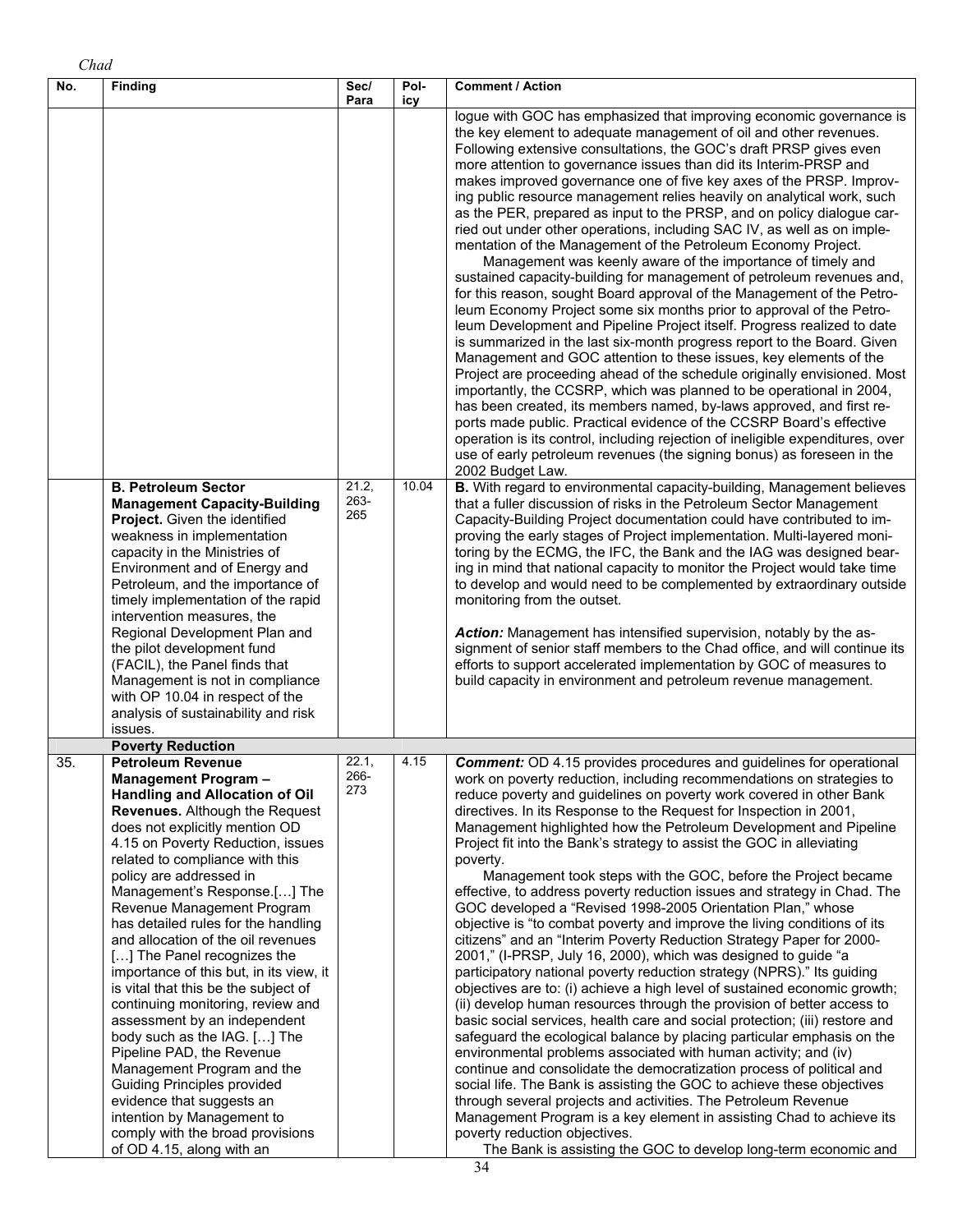| No. | Finding                                                                                                                                                                                                                                                                                                                                                                                                                                                                                                                   | Sec/<br>Para                 | Pol-<br>icy  | <b>Comment / Action</b>                                                                                                                                                                                                                                                                                                                                                                                                                                                                                                                                                                                                                                                                                                                                                                                                                                                                                                                                                                                                                                                                                                                                                                                                                                                                                                                                                                                                                                                                                                                                                                                                                                                                                                                                                                                                                                                                                                                                                                                                                                                                                                                                                                                                                                                                 |
|-----|---------------------------------------------------------------------------------------------------------------------------------------------------------------------------------------------------------------------------------------------------------------------------------------------------------------------------------------------------------------------------------------------------------------------------------------------------------------------------------------------------------------------------|------------------------------|--------------|-----------------------------------------------------------------------------------------------------------------------------------------------------------------------------------------------------------------------------------------------------------------------------------------------------------------------------------------------------------------------------------------------------------------------------------------------------------------------------------------------------------------------------------------------------------------------------------------------------------------------------------------------------------------------------------------------------------------------------------------------------------------------------------------------------------------------------------------------------------------------------------------------------------------------------------------------------------------------------------------------------------------------------------------------------------------------------------------------------------------------------------------------------------------------------------------------------------------------------------------------------------------------------------------------------------------------------------------------------------------------------------------------------------------------------------------------------------------------------------------------------------------------------------------------------------------------------------------------------------------------------------------------------------------------------------------------------------------------------------------------------------------------------------------------------------------------------------------------------------------------------------------------------------------------------------------------------------------------------------------------------------------------------------------------------------------------------------------------------------------------------------------------------------------------------------------------------------------------------------------------------------------------------------------|
|     | awareness of the challenges to<br>effectively reduce poverty in Chad.<br>Nevertheless, the Panel has<br>concerns on whether some<br>components of OD 4.15 have been<br>fully met and whether<br>Management has succeeded to<br>put in place sufficient measures to<br>ensure the sustained delivery of<br>poverty reduction outcomes, and<br>hence future compliance with OD<br>4.15.                                                                                                                                     |                              |              | budget management capacity and to ensure that essential capacity<br>levels are reached by first oil. This work is expected to generate the<br>capacity for the budget law of 2004 to: (i) monitor the level of oil<br>revenues; (ii) apply these revenues according to the Revenue<br>Management Law through the adequate functioning of the Oil Revenue<br>Committee; (iii) allocate them in the context of a Medium Term Economic<br>Framework (MTEF) with minimum allocation increases per priority<br>sector; (iv) spend these revenues in accordance with sectoral<br>expenditure programs linked to performance indicators in priority<br>sectors; (v) provide a budget of expenditures per region for all priority<br>sectors except rural development (which is expected in 2005); and (vi)<br>disseminate budgetary documents widely for public scrutiny.<br>Implementation of the activities that support these objectives under the<br>Management of the Petroleum Economy Project is satisfactory and<br>timely, although some crucial elements that fall outside of the Project's<br>strict scope are still in progress in the context of the macroeconomic<br>dialogue in future adjustment lending.<br>Under Section 4.06 of the Loan Agreement for the Petroleum<br>Development and Pipeline Project, Section 3.01 (f) of the Development<br>Credit Agreement (DCA) for the Petroleum Sector Management<br>Capacity-Building Project, and Section 3.04 of the DCA for the<br>Management of the Petroleum Economy Project, GOC is committed to<br>carry out the PRMP. In case of a breach of such commitments,<br>Management would enforce its rights under those Agreements.<br>Action: Management has intensified supervision of the Project, notably<br>by the appointment of senior staff members to the Bank's Chad office,<br>and remains committed to supervise and help strengthen monitoring of<br>PRMP implementation. Management is also committed to the continued<br>monitoring, review and assessment of its implementation by the IAG. In<br>addition, Management will continue to pursue the actions that are being<br>taken outside the scope of the three Projects to assist GOC to put in<br>place long-term economic and budget management capacity. |
| 36. | A. Petroleum Revenue<br><b>Management Program - Moving</b><br>Baseline. To avoid the risk that a<br>priority poverty reduction sector<br>might only receive a small net<br>increase on the budget of the fiscal<br>year before the first oil revenues,<br>in the Panel's view, it would have<br>been appropriate to have an<br>additional safeguard, such as<br>specifying a moving baseline, at<br>least for an initial period.<br><b>B. Petroleum Revenue</b><br>Management Program -<br>Hypothecation. Given the risks | 22.1,<br>275<br>22.1,<br>276 | 4.15<br>4.15 | <b>Comment:</b> The Panel finds that under the current arrangements (fixed<br>baseline to which oil revenues are added to fund priority sectors), the<br>potential rapid growth of non-oil revenues could result in smaller incre-<br>mental increases in priority sectors relative to potentially larger incre-<br>mental increases to other sectors, and suggests using a moving baseline<br>at least for an initial period (i.e., a proportion of the real growth rate in<br>sectoral expenditures).<br>First, during the next 10-15 years, revenues from oil are expected to<br>increase dramatically faster than non-oil source revenues, even in a<br>positive growth scenario. Second, concerning the issue of a moving<br>baseline at least for an initial period, since 1998 the portion of total oper-<br>ating expenditures allocated to priority sectors has remained the same,<br>averaging about 20 percent. Using actual data from 2001 as the baseline<br>was an objective and monitorable method of establishing the baseline,<br>and considered preferable to making uncertain projections for future<br>years. In any case, the proportion of budgetary revenue allocations<br>among priority sectors is the prerogative of the GOC. However, as pro-<br>vided in paragraph 5(a)(i) of the Petroleum Revenue Management Pro-<br>gram, the annual expenditure program for the petroleum revenues pre-<br>pared by the GOC will have to be satisfactory to the Bank.<br>Action: No action required.<br><b>Comment:</b> Management acknowledges the finding of compliance by the<br>Inspection Panel.                                                                                                                                                                                                                                                                                                                                                                                                                                                                                                                                                                                                                                                                   |
|     | demonstrably associated with<br>'windfall' oil revenues, in the<br>Panel's view, the decision to<br>hypothecate is in compliance with<br>OD 4.15.                                                                                                                                                                                                                                                                                                                                                                         |                              |              | Action: No action required.                                                                                                                                                                                                                                                                                                                                                                                                                                                                                                                                                                                                                                                                                                                                                                                                                                                                                                                                                                                                                                                                                                                                                                                                                                                                                                                                                                                                                                                                                                                                                                                                                                                                                                                                                                                                                                                                                                                                                                                                                                                                                                                                                                                                                                                             |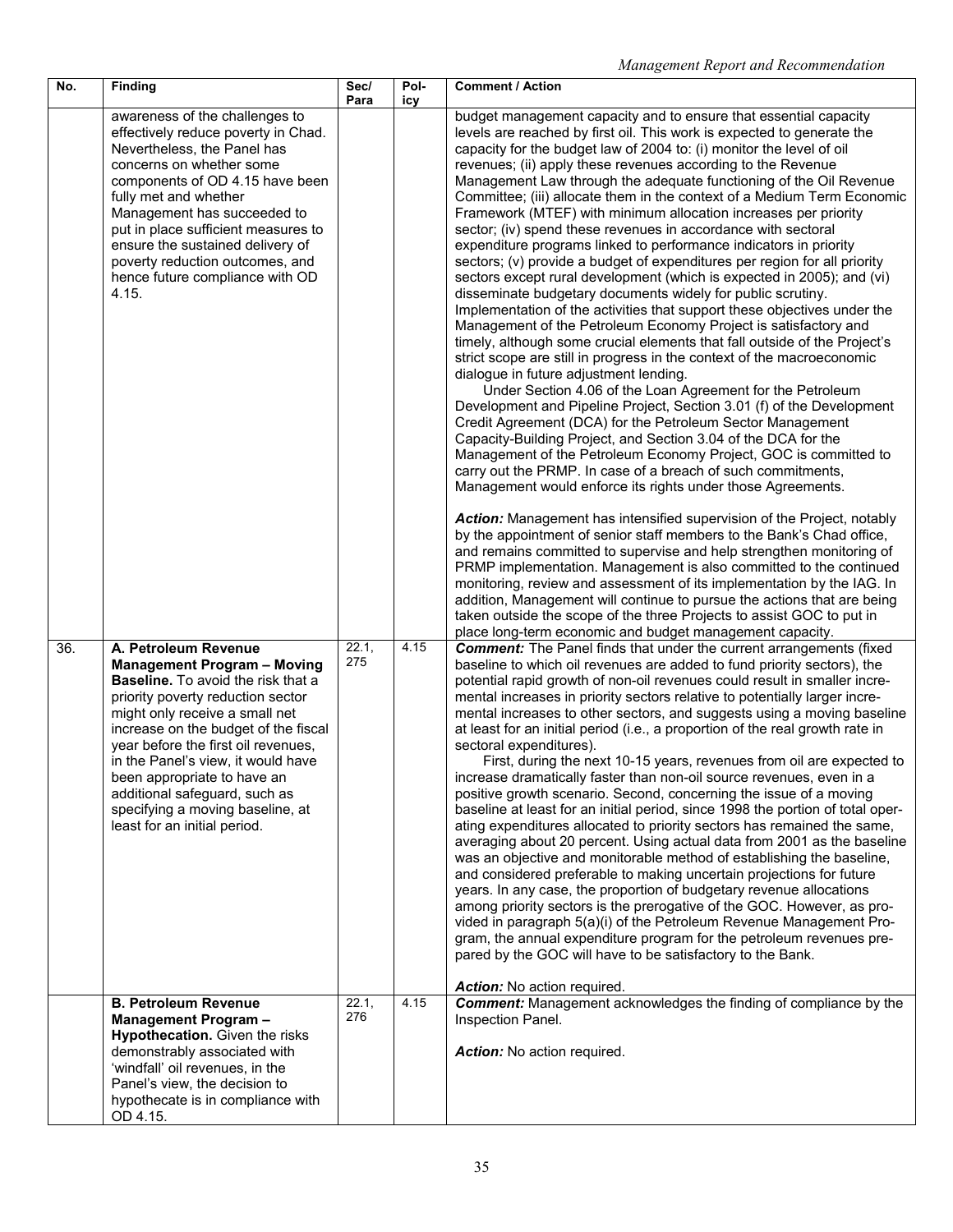| ,,, |
|-----|
|     |

| No. | Finding                                                                                                                                                                                                                                                                                                                                                                                                                                                                                                                                                                                                                                                                                                                                                                                                                                                                                                                                                                                                                                                                                                                                                                                                                                          | Sec/<br>Para           | Pol-<br>icy | <b>Comment / Action</b>                                                                                                                                                                                                                                                                                                                                                                                                                                                                                                                                                                                                                                                                                                                                                                                                                                                                                                                                                                                                                                                                                                                                                                                                                                                                                                                                                                                                                                                                                                                                                                                                                                                                                                                                                                                                                                                                                                                                                                                                                                                                                                                                                                                                                                                                                                                                                                                                                                                                                                                                                                                                                           |
|-----|--------------------------------------------------------------------------------------------------------------------------------------------------------------------------------------------------------------------------------------------------------------------------------------------------------------------------------------------------------------------------------------------------------------------------------------------------------------------------------------------------------------------------------------------------------------------------------------------------------------------------------------------------------------------------------------------------------------------------------------------------------------------------------------------------------------------------------------------------------------------------------------------------------------------------------------------------------------------------------------------------------------------------------------------------------------------------------------------------------------------------------------------------------------------------------------------------------------------------------------------------|------------------------|-------------|---------------------------------------------------------------------------------------------------------------------------------------------------------------------------------------------------------------------------------------------------------------------------------------------------------------------------------------------------------------------------------------------------------------------------------------------------------------------------------------------------------------------------------------------------------------------------------------------------------------------------------------------------------------------------------------------------------------------------------------------------------------------------------------------------------------------------------------------------------------------------------------------------------------------------------------------------------------------------------------------------------------------------------------------------------------------------------------------------------------------------------------------------------------------------------------------------------------------------------------------------------------------------------------------------------------------------------------------------------------------------------------------------------------------------------------------------------------------------------------------------------------------------------------------------------------------------------------------------------------------------------------------------------------------------------------------------------------------------------------------------------------------------------------------------------------------------------------------------------------------------------------------------------------------------------------------------------------------------------------------------------------------------------------------------------------------------------------------------------------------------------------------------------------------------------------------------------------------------------------------------------------------------------------------------------------------------------------------------------------------------------------------------------------------------------------------------------------------------------------------------------------------------------------------------------------------------------------------------------------------------------------------------|
|     | <b>C. Petroleum Revenue</b><br><b>Management Program -</b><br><b>Institutional Capabilities and</b><br>Monitoring. [T]he Panel's<br>investigation revealed serious<br>concerns about the failure to<br>develop and strengthen the<br>institutional capabilities of the<br>Government of Chad to a level<br>where it could begin to monitor the<br>Project effectively before the<br>revenues start to flow. The Panel<br>noted that the failure to achieve<br>this objective raises questions<br>about the ability to realize several<br>of the other social objectives of the<br>Project, in particular poverty<br>reduction. In this regard, it is vital<br>that the operations of the<br>dedicated special account be<br>subject of continuing monitoring,<br>review and assessment by an<br>independent body such as the<br>IAG.                                                                                                                                                                                                                                                                                                                                                                                                             | 22.1,<br>279           | 4.15        | <b>Comment:</b> Chad's essential institutional capacity needs are expected to<br>be in place for the 2004 budget exercise. These needs are: (i) to assess<br>the levels of revenue accruing to Chad and to monitor oil revenue flows;<br>(ii) to have appropriate planning and budgeting processes for priority<br>sectors in place; and (iii) to include information on regional allocation of<br>resources in the budget decision making process. Training of staff at the<br>Ministry of Finance is also ongoing. Management is committed to<br>continuing its support to meet this objective.<br>With regard to the operation of the oil revenue account, in addition<br>to continued monitoring by the IAG, Management intends to continue<br>supporting strengthening of the existing operational capacity of CCSRP.<br>On-site technical assistance is being provided by the US Government.<br>The 2002 Budget allocated FCFA 100 million for the functioning of<br>CCSRP, which published its 2001 annual report and its first quarterly<br>report for 2002.<br>Action: Management is committed to continued monitoring through its<br>own supervision efforts, and to the independent monitoring, review and<br>assessment by the IAG, and will continue to implement measures<br>recommended by the IAG as appropriate.                                                                                                                                                                                                                                                                                                                                                                                                                                                                                                                                                                                                                                                                                                                                                                                                                                                                                                                                                                                                                                                                                                                                                                                                                                                                                                                 |
| 37. | <b>Allocation of Resources to</b><br>Producing Regions. [T]here are<br>no Bank policies and procedures<br>that directly guide the allocation of<br>resource revenues to producing<br>regions. Consequently there is no<br>question here of non-compliance<br>with OD 4.15. [] However, the<br>PADs neither suggest that any<br>targeted studies of how to<br>determine the appropriate share<br>were carried out, nor do they cite<br>any review material that<br>underpinned the choice of 5 per<br>cent. In the Panel's view, this is a<br>matter of great concern. [] It is<br>not clear that Management has yet<br>the information that would enable it<br>to estimate regional shares of<br>planned priority sector<br>expenditures from expected oil<br>revenues, although the ongoing<br>public expenditure review process<br>should be enabling it to assemble<br>a clearer picture of existing<br>regional patterns of public<br>expenditure, and of the nature and<br>extent of any disparities between<br>regional shares. In the Panel's<br>view, this kind of information is<br>essential if the various<br>stakeholders are to be in a position<br>to debate and argue for<br>appropriate shares in national<br>income and wealth. | 22.1.1,<br>280-<br>285 | 4.15        | <b>Comment:</b> Management acknowledges the finding that there is no ques-<br>tion of non-compliance with Bank policies and procedures.<br>No targeted studies were carried out to determine whether the<br>5 percent supplemental regional allocation decided upon by GOC in ac-<br>cordance with Article 212 of the Chadian Constitution was appropriate.<br>This Article 212 provides for the principle of such allocation only, and<br>does not refer to any specific percentage. The percentage was defined<br>by GOC through internal consultation and subsequently approved by the<br>Chadian Parliament in the context of the Revenue Management Law.<br>Management did ensure that the GOC had ample access to examples of<br>good practice with regard to revenue sharing arrangements (Alaska,<br>Norway, etc.). Management, however, did not intervene in a highly com-<br>plex, internal political process.<br>The producing Region will receive these 5 percent to be managed<br>by "decentralized institutions" in addition to the portion of priority expen-<br>ditures that will accrue to it through national programs.<br>The 2002 PER shows regionally disaggregated results for the health<br>and education sectors only. In the education sector, delegated credits<br>and allocations of centrally-purchased goods and services to the Logone<br>Occidental region amounted to FCFA 49.4 million in 2000-2001, i.e. 7.6<br>percent of the national total. Total health expenditures in this region in<br>2000 were FCFA 1.6 billion, i.e., 10.2 percent of the national total. Under<br>the current scenario, where oil revenues are projected to be FCFA 105<br>billion, an identical percentage of expenditures is allocated to the Logone<br>Occidental Region, Education and Health receive FCFA 2.7 billion for<br>health and FCFA 2.0 billion for education (excluding labor costs and<br>investment).<br>For all sectors, work is underway to (i) determine what proportion of<br>current pubic expenditures are going to respective regions and (ii) to<br>define which decentralized local structures will manage and administer<br>the additional 5 percent and under which modalities. It is expected that<br>the RDP will help to identify program investment needs.<br><b>Action:</b> Management and the GOC will continue to carry out work<br>underway in the PER to determine regional patterns of public<br>expenditure and to define the specific modalities by which decentralized<br>local structures will manage the additional 5 percent of petroleum<br>revenues reserved for the producing region. |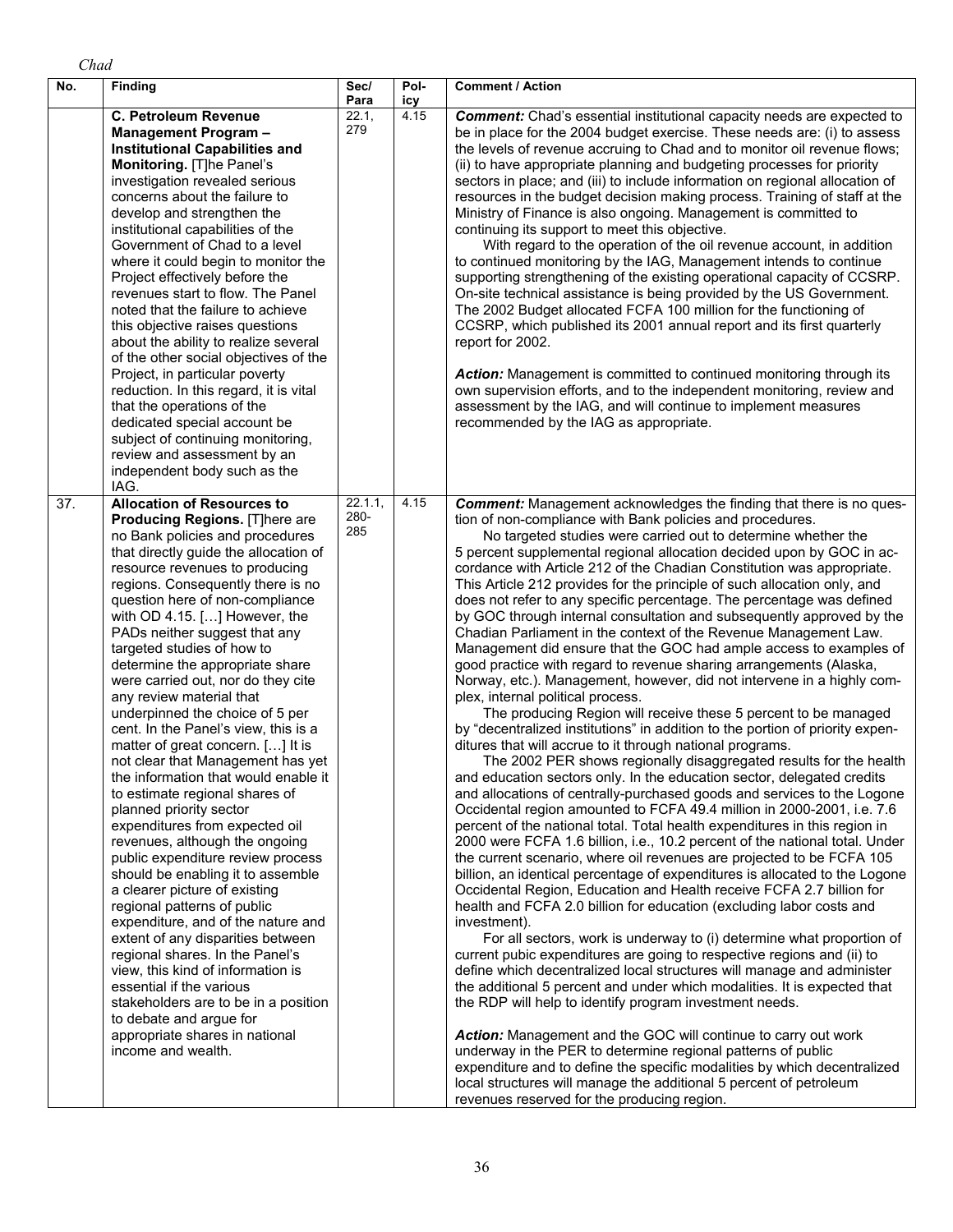| No. | Finding                                                                                                                                                                                                                                                                                                                                                                                                    | Sec/<br>Para           | Pol-<br>icy | <b>Comment / Action</b>                                                                                                                                                                                                                                                                                                                                                                                                                                                                                                                                                                                                                                                                                                                                                                                                                                                                                                                                                                                                                                                                                                                                                                                                                                                                                                                                                                                                                                                                                                                                                                                                                                                                                                                                                                                                                                                                                                                                                                                                                                                                                                                                                                                                                              |
|-----|------------------------------------------------------------------------------------------------------------------------------------------------------------------------------------------------------------------------------------------------------------------------------------------------------------------------------------------------------------------------------------------------------------|------------------------|-------------|------------------------------------------------------------------------------------------------------------------------------------------------------------------------------------------------------------------------------------------------------------------------------------------------------------------------------------------------------------------------------------------------------------------------------------------------------------------------------------------------------------------------------------------------------------------------------------------------------------------------------------------------------------------------------------------------------------------------------------------------------------------------------------------------------------------------------------------------------------------------------------------------------------------------------------------------------------------------------------------------------------------------------------------------------------------------------------------------------------------------------------------------------------------------------------------------------------------------------------------------------------------------------------------------------------------------------------------------------------------------------------------------------------------------------------------------------------------------------------------------------------------------------------------------------------------------------------------------------------------------------------------------------------------------------------------------------------------------------------------------------------------------------------------------------------------------------------------------------------------------------------------------------------------------------------------------------------------------------------------------------------------------------------------------------------------------------------------------------------------------------------------------------------------------------------------------------------------------------------------------------|
| 38. | <b>Implementation Delays.</b><br>A. Future Compliance. In the<br>Panel's view, [implementation]<br>delays threaten to compromise the<br>delivery of poverty reduction in the<br>later stages of construction and in<br>the early stages of operation of the<br>Pipeline Project. [] If the problem<br>is not addressed urgently, future<br>compliance with OD 4.15 will also<br>be in jeopardy.            | 22.1.2,<br>286-<br>287 | 4.15        | <b>Comment:</b> Management agrees with the Panel that many other ingredi-<br>ents are needed to achieve poverty reduction "well beyond budget allo-<br>cations and public expenditure control." Management also concurs with<br>the Panel's findings on the crucial need for rapid capacity-building, in<br>particular with regard to environmental and social monitoring of the Pe-<br>troleum Development and Pipeline Project (see 38E), and will intensify<br>its efforts in this direction. Delivering poverty reduction results nationwide<br>through appropriate priority sector spending will take some time, even<br>after first oil. Capacity-building to deliver broad-based services and to<br>manage petroleum revenues transparently and effectively is progressing.<br>Management's focus is squarely on achieving poverty alleviation objec-<br>tives with the assistance and advice of the IAG and through the partici-<br>patory PRSP process. Activities to promote credit provision, market de-<br>velopment, and a dynamic private sector are underway, through<br>collaboration with other donors and the private sector, with the assis-<br>tance of IFC and the Bank. Further strengthening is also being explored.<br>Action: Management remains committed to continue its intensified su-                                                                                                                                                                                                                                                                                                                                                                                                                                                                                                                                                                                                                                                                                                                                                                                                                                                                                                                                  |
|     | B. Community Needs. As the<br>PAD noted, during various<br>workshops local communities<br>expressed their more immediate<br>needs for (i) rural infrastructure (ii)<br>credit, (iii) fertilizer and production<br>equipment, and (iv) training. At the<br>present rate of progress, it seems<br>probable that these priority needs<br>will not be fulfilled, at least within<br>an appropriate time frame. | 22.1.2,<br>289         | 4.15        | pervision efforts in the future and to the independent monitoring of the<br>ECMG and the IAG.<br><b>Comment:</b> The Panel notes that within the context of the Petroleum<br>Development and Pipeline Project, emphasis was placed on achieving<br>compliance with social and environmental safeguards and on mitigating<br>potential negative impacts of the pipeline's construction and operation on<br>directly affected people. Management wishes to note that this was<br>among its primary obligations.<br>In order to achieve tangible benefits, the FACIL fund was launched<br>to support community investments and deliver them in the Project area.<br>Needs for infrastructure, fertilizers and equipment, and credit access can<br>be observed not only in the Project area, but in all regions in Chad.<br>Increasing the availability of public revenues to address these needs is<br>integral to alleviating poverty and improving the lives of the rural poor in<br>Chad through the country assistance program.                                                                                                                                                                                                                                                                                                                                                                                                                                                                                                                                                                                                                                                                                                                                                                                                                                                                                                                                                                                                                                                                                                                                                                                                                     |
|     | C. Entrepreneurs. The Panel was<br>not provided with evidence to<br>suggest that the necessary<br>capacity-building and support<br>mechanisms are in place -- or are<br>being put in place -- to enable<br>entrepreneurs to take full<br>advantage of important income-<br>earning opportunities in the region<br>that are likely to exist only during<br>the initial construction phase.                  | 22.1.2,<br>290         | 4.15        | Action: Management will follow up on assisting GOC to accelerate<br>those measures, such as FACIL, which pertain to the needs of<br>communities generated by the Project's indirect impacts.<br><b>Comments:</b> Most of the income-earning opportunities will come after the<br>construction phase. The construction period is a short-term opportunity<br>for businesses that have capacity and are in a position to carry out sub-<br>contracts. Because of the Petroleum Development and Pipeline Project's<br>size, there were high, but somewhat unrealistic expectations for busi-<br>ness opportunities. Local businesses are mostly organized along infor-<br>mal lines and need stronger skills, particularly basic management skills,<br>such as contract management, accounting, and negotiation techniques.<br>Management did acknowledge during Project development that local<br>businesses had low capacity and that not as many as might hope to do<br>so would win or participate in sub-contracting opportunities. The amount<br>of business going to local service and supply contractors is approxi-<br>mately USD97 million.<br>Building capacity to benefit from medium- to long-term income-<br>earning opportunities is the focus of the Chad/Cameroon SME Initiative,<br>a joint Bank/IFC effort. Devising a program to address insufficiencies in<br>capacity began in late 2000. In hindsight, raising local business capacity<br>should have begun sooner. To ensure long-term sustainability and<br>greater impact, the initiative seeks to: (i) develop realistic expectations of<br>local government officials and the business community; (ii) take into ac-<br>count the capacity of local businesses and a relatively short lead time for<br>implementation; and (iii) gain cooperation and buy-in from the Consor-<br>tium and the EPCs.<br>Since January 2002, work on the following SME initiatives has com-<br>menced: (i) FINADEV, a micro-finance Bank; (ii) a leasing study; (iii)<br>IFC-EIB SME credit facility; (iv) agriculture and livestock marketing pro-<br>ject; (v) loan officer SME training; (vi) Support and Training Entrepreneu-<br>rial Program (STEP); and (vii) an information campaign. |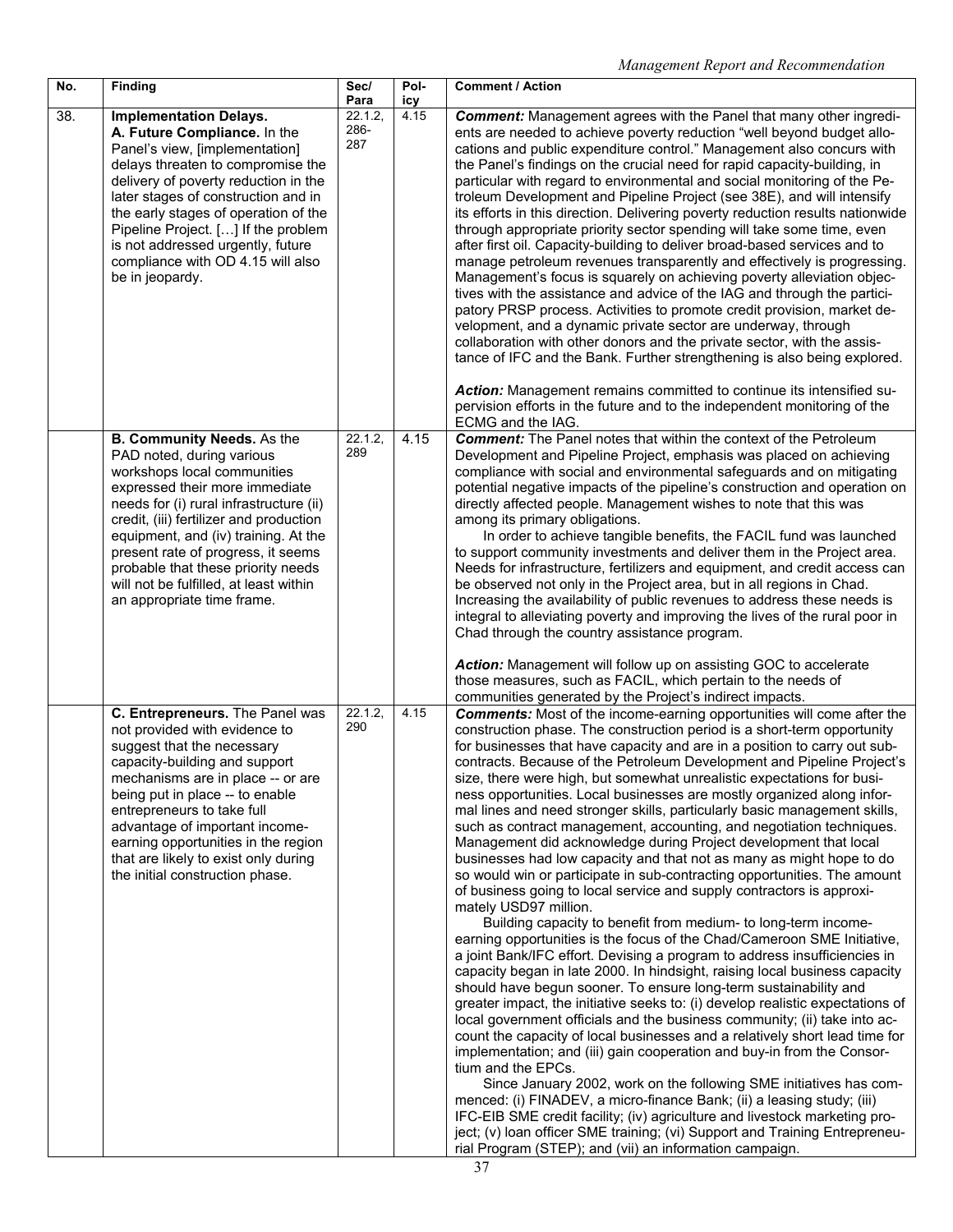| No. | <b>Finding</b>                                                                                                                                                                                                                                                                                                                                                                                                                                                                                                                                                                                                                                                                                                               | Sec/<br>Para              | Pol-<br>icy | <b>Comment / Action</b>                                                                                                                                                                                                                                                                                                                                                                                                                                                                                                                                                                                                                                                                                                                                                                                                                                                                                                                                                                                                                                                                                                                                                                                                                                                                                                                                                                                                                                                                                                                                                                                                                                                                                                                                                                                                                                                                                                                                                                                                                                                                                                                                                                                                                                                                                                                             |
|-----|------------------------------------------------------------------------------------------------------------------------------------------------------------------------------------------------------------------------------------------------------------------------------------------------------------------------------------------------------------------------------------------------------------------------------------------------------------------------------------------------------------------------------------------------------------------------------------------------------------------------------------------------------------------------------------------------------------------------------|---------------------------|-------------|-----------------------------------------------------------------------------------------------------------------------------------------------------------------------------------------------------------------------------------------------------------------------------------------------------------------------------------------------------------------------------------------------------------------------------------------------------------------------------------------------------------------------------------------------------------------------------------------------------------------------------------------------------------------------------------------------------------------------------------------------------------------------------------------------------------------------------------------------------------------------------------------------------------------------------------------------------------------------------------------------------------------------------------------------------------------------------------------------------------------------------------------------------------------------------------------------------------------------------------------------------------------------------------------------------------------------------------------------------------------------------------------------------------------------------------------------------------------------------------------------------------------------------------------------------------------------------------------------------------------------------------------------------------------------------------------------------------------------------------------------------------------------------------------------------------------------------------------------------------------------------------------------------------------------------------------------------------------------------------------------------------------------------------------------------------------------------------------------------------------------------------------------------------------------------------------------------------------------------------------------------------------------------------------------------------------------------------------------------|
|     |                                                                                                                                                                                                                                                                                                                                                                                                                                                                                                                                                                                                                                                                                                                              |                           |             | In addition to this SME initiative, Management approved an IDF<br>Grant of USD460,000 in February 2002 to assist in further capacity-<br>building of SMEs. The activities for which the Grant has been given will<br>strengthen: (i) the capacity of SMEs to become competitive in the bid-<br>ding process; and (ii) the institutional capacity of the Chamber of Com-<br>merce to provide quality assistance to local SMEs.<br>Action: Management will follow up on assisting GOC to implement pro-                                                                                                                                                                                                                                                                                                                                                                                                                                                                                                                                                                                                                                                                                                                                                                                                                                                                                                                                                                                                                                                                                                                                                                                                                                                                                                                                                                                                                                                                                                                                                                                                                                                                                                                                                                                                                                               |
|     |                                                                                                                                                                                                                                                                                                                                                                                                                                                                                                                                                                                                                                                                                                                              |                           |             | gress on the SME Initiative and the IDF Grant to ensure that community<br>and entrepreneur needs are met.                                                                                                                                                                                                                                                                                                                                                                                                                                                                                                                                                                                                                                                                                                                                                                                                                                                                                                                                                                                                                                                                                                                                                                                                                                                                                                                                                                                                                                                                                                                                                                                                                                                                                                                                                                                                                                                                                                                                                                                                                                                                                                                                                                                                                                           |
|     | D. Commodity Price Increases.<br>For poor consumers competing<br>with those who have money to<br>spend, there can now be an<br>affordability problem since the<br>prices of the products on which<br>they depend have risen.                                                                                                                                                                                                                                                                                                                                                                                                                                                                                                 | 22.1.2,<br>$291 -$<br>292 | 4.15        | <b>Comment:</b> Observations during staff supervision and ECMG missions<br>that the Petroleum Development and Pipeline Project was contributing to<br>price inflation in southwestern Chad have led to additional efforts to ad-<br>dress income-related issues. The Consortium agreed to develop com-<br>missaries and to purchase grain for these commissaries from outside the<br>Project area. Commissaries are now operational, and their performance<br>is being assessed.                                                                                                                                                                                                                                                                                                                                                                                                                                                                                                                                                                                                                                                                                                                                                                                                                                                                                                                                                                                                                                                                                                                                                                                                                                                                                                                                                                                                                                                                                                                                                                                                                                                                                                                                                                                                                                                                    |
|     | E. Accelerated Action. It is<br>neither obvious to the Panel that<br>the Petroleum Sector Management<br>Capacity-Building Project nor the<br>Petroleum Economy Project have<br>made appropriate provision to<br>identify and address the above-<br>mentioned types of problems in<br>the areas touched by the Pipeline<br>Project's activities. This is despite<br>their potential to impinge on that<br>Project's potential to attain the<br>poverty reduction envisaged in OD<br>4.15. [T]he Panel finds that the<br>Project is not in compliance with<br>these aspects of OD 4.15. The<br>Panel, therefore, reiterates its call<br>for Management to accelerate its<br>efforts to improve the situation on<br>the ground. | 22.1.2<br>293             | 4.15        | Action: Management will follow up on issues related to price inflation.<br><b>Comments:</b> Management acknowledges that a number of GOC capac-<br>ity-building activities have been running behind schedule. After a slow<br>start in 2001, due to delayed actions by the GOC on personnel recruit-<br>ment and procurement matters, implementation gathered momentum<br>during the first half of 2002. In the second half of 2001, Management<br>authorized an increase of supervision intensity to monthly field visits.<br>However, in the light of this supervision and reports of the IAG and<br>ECMB, Management decided by year's end to move a full time supervi-<br>sion team to the field to support GOC capacity-building initiatives.<br>In March 2002, Management appointed a senior Program Coordina-<br>tor in charge of the cluster of oil-related Projects, who arrived in Chad in<br>April. A second expert appointed by IFC also joined the Chad Country<br>Office in March with oversight responsibilities for strengthening the SME<br>sector, including supervision of the recently approved IDF Grant to the<br>Chamber of Commerce. These two experts are supported from Bank<br>headquarters by another senior staff member and, in N'Djamena, by a<br>social scientist in charge of the relationship and communication with civil<br>society, and a senior operations specialist responsible for following up<br>on procurement.<br>As a part of the new supervision arrangement, joint Bank/IFC teams<br>were also established in June 2002 to further strengthen supervision of<br>environmental and social aspects. This intensified supervision effort has<br>already improved many aspects of implementation. Implementing of ca-<br>pacity-building, however, must remain the responsibility of the GOC.<br>Management believes that these actions as well as those mentioned<br>in Comments 38 A-D above to address social issues and implementation<br>delays are targeted to help raise the productivity of the poor's physical<br>assets, increase their incomes and improve living conditions.<br>Action: As per the Panel's suggestion, Management will pursue efforts<br>to improve the situation on the ground. IAG and ECMG will also continue<br>their regular monitoring and assessment of the Project. |
| 39. | <b>Possible Variations in Oil</b><br><b>Revenue Inflows.</b> In the Panel's<br>view, in order to avoid<br>macroeconomic risks that could<br>jeopardize poverty reduction,<br>Management should have<br>addressed this serious risk to its<br>poverty reduction objectives in a<br>more definite manner than the<br>statement in the Revenue<br>Management Program that<br>"Revenues () will be sterilized<br>under arrangements acceptable to<br>the Bank." In the light of this, the                                                                                                                                                                                                                                        | 22.1.3.<br>294-<br>298    | 4.15        | <b>Comment:</b> Possible variations in oil revenue inflows and their impact<br>were prominent in the discussions with GOC at the time of Petroleum<br>Development and Pipeline Project preparation. The risks outlined by the<br>Panel are referred to in the Project documentation, Loan Agreement,<br>and in GOC's Letter of Development Policy, and an Agreement of<br>Principle was recorded in the documentation. Paragraph 5(a)(iii) of the<br>Petroleum Revenue Management Program in Schedule 5 to the Loan<br>Agreement for the Petroleum Development and Pipeline Project provides<br>that: "Amounts under paragraph 4(b)(i) above which cannot be used for<br>the agreed objectives, or the use of which would jeopardize the<br>Borrower's macroeconomic stability, shall be held in the Special<br>Petroleum Revenue Accounts, under arrangements to be agreed upon<br>by the Bank, for their subsequent use in financing priority poverty<br>reduction sectors referred to in paragraph 4(b)(i) above." The Panel has                                                                                                                                                                                                                                                                                                                                                                                                                                                                                                                                                                                                                                                                                                                                                                                                                                                                                                                                                                                                                                                                                                                                                                                                                                                                                                                 |